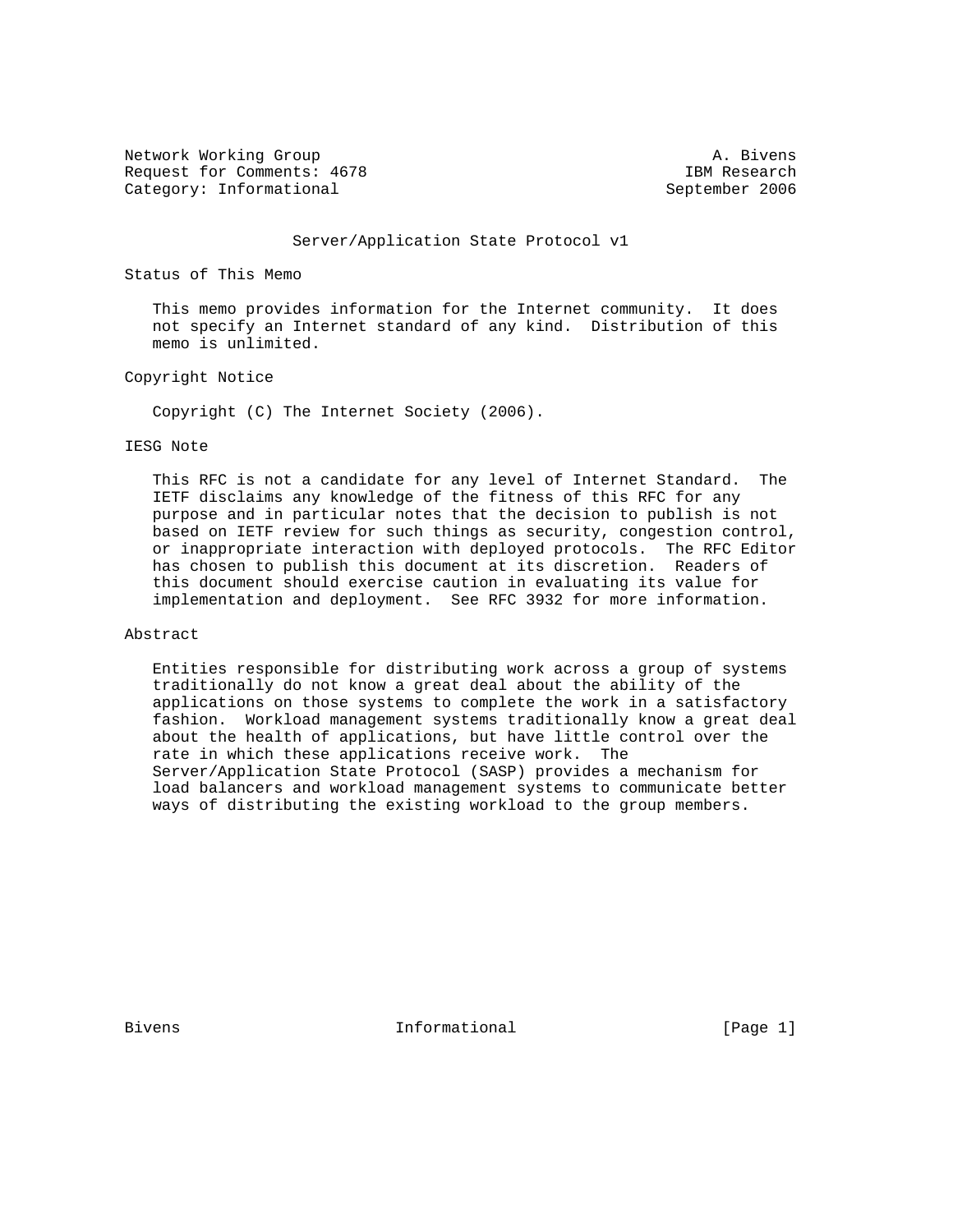Table of Contents

| 3. Conventions Used in This Document 4                    |
|-----------------------------------------------------------|
|                                                           |
|                                                           |
|                                                           |
|                                                           |
|                                                           |
|                                                           |
|                                                           |
|                                                           |
| 5.3. Weight Entry Data Component 12                       |
| 5.4. Member State Instance Component 14                   |
|                                                           |
| 6.1. Group of Member Data Component 15                    |
| 6.2. Group of Weight Data Component 16                    |
| 6.3. Group of Member State Data Components 17             |
|                                                           |
|                                                           |
| 7.1. Registration Request and Reply 18                    |
| 7.1.1. Registration Request 18                            |
|                                                           |
| 7.2. DeRegistration Request and Reply 20                  |
| 7.2.1. DeRegistration Request 21                          |
| 7.2.2. DeRegistration Reply 22                            |
|                                                           |
| 7.3.1. Get Weights Request 24                             |
|                                                           |
|                                                           |
| 7.5. Set Member State Request and Reply 27                |
| 7.5.1. Set Member State Request 28                        |
|                                                           |
| 7.6. Set Load Balancer State Request and Reply 30         |
| 7.6.1. Set LB State Request 30                            |
| 7.6.2. Set LB State Reply 32                              |
| 8. Example of SASP Message Encoding 32                    |
|                                                           |
|                                                           |
|                                                           |
| 9.3. Example Flow 1: Load Balancer Registration,          |
| Getting Weights, and Application-Side Quiescing 41        |
| 9.4. Example Flow 2: Set Load Balancer State, Application |
| Registration, and Load Balancer Group DeRegistration  43  |
| 9.5. Avoiding Single Points of Failure 44                 |

Bivens 1nformational [Page 2]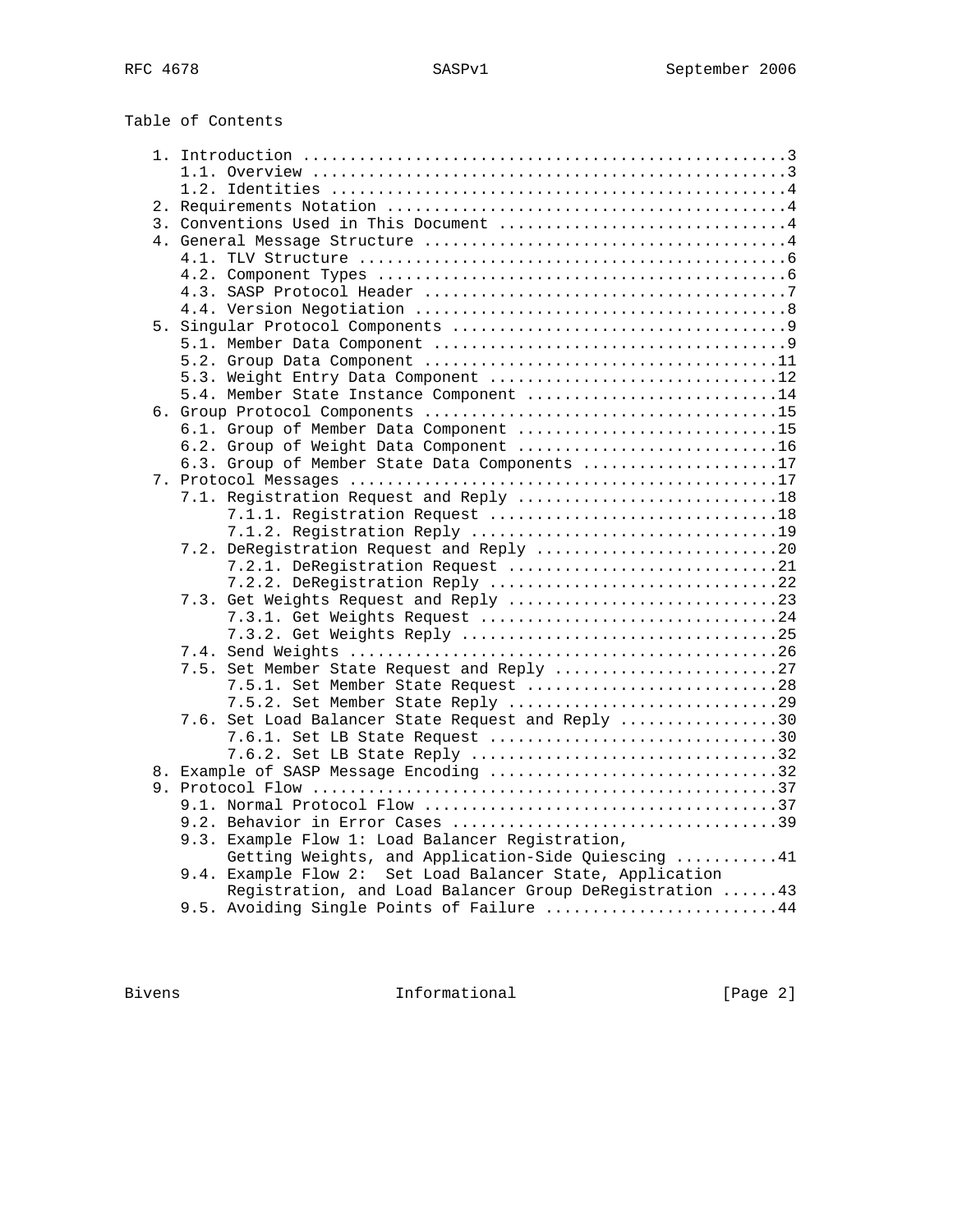## 1. Introduction

#### 1.1. Overview

 The Server/Application State Protocol is designed to enable load balancers or schedulers (1) to receive traffic weight recommendations from Workload Managers, (2) to register with Workload Managers members of load balancing/scheduling groups, and (3) to enable Workload Managers to suggest new load balancing group members to load balancers and schedulers

 The figure below shows where the SASP entities are in typical load balancing topology.



Figure 1

 SASP is a binary protocol that facilitates communication from load balancers/schedulers to Workload Managers. The connection between the Group Workload Manager (GWM) and the load balancer/scheduler is expected to be a long-running TCP connection. In SASP interactions, the GWM acts as a SASP server waiting to receive connections from the other SASP components. Server port 3860 has been registered with the IANA for SASP communications. It is expected that all SASP components are configured with the DNS name of the GWM to develop

Bivens **Informational Informational** [Page 3]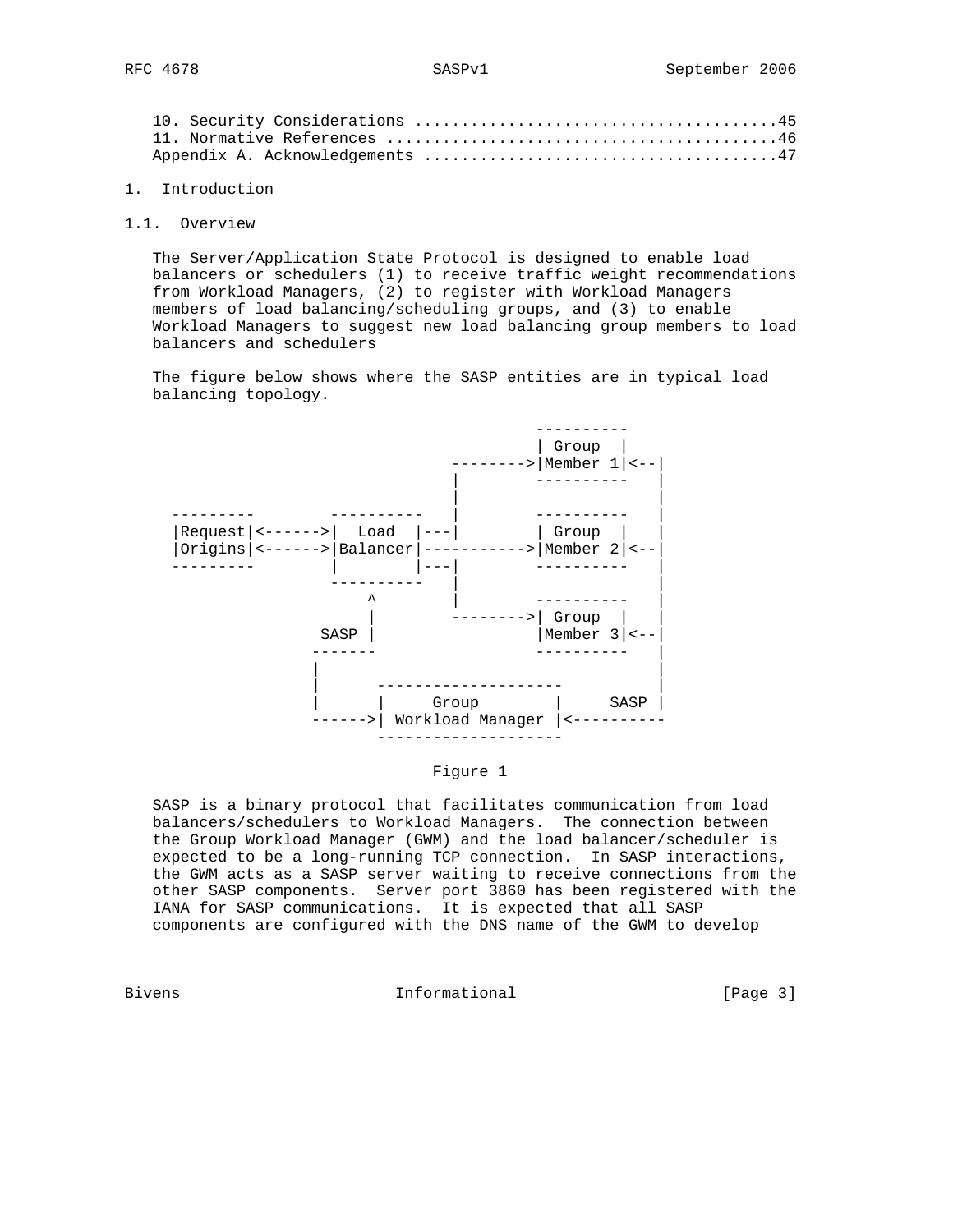this connection. Security in SASP is handled by transporting binary messages over Secure Socket Layer/Transport Layer Security (SSL/TLS). This document only describes the message format and protocol behavior above the connection and security layers. Connection and security aspects including SSL's authentication and encryption will be implementation specific.

## 1.2. Identities

 SASP identifies a load balancer by a UTF-8 string called a "LB UID". A group of "equivalent" servers providing a service is identified by a UTF-8 string called a "Group Name", which is interpreted in the context of the LB UID. A server is identified by its IP address and (optional) port and protocol numbers. A GWM is only identified implicitly as the entity on the other end of the TCP connection from a load balancer or group member. All of these identifiers are local; there are no globally unique identifiers. The LB UID and GroupName fields are unstructured so that components could assign values to these fields that are meaningful to an administrator. For example, in many cases, a load balancer would use the name an administrator provided for the serverfarm group as the groupname in a SASP specified group. Since the naming options in industry load balancers do not carry explicit naming restrictions, SASP naming options also carry no naming restrictions.

2. Requirements Notation

 The key words "MUST", "MUST NOT", "REQUIRED", "SHALL", "SHALL NOT", "SHOULD", "SHOULD NOT", "RECOMMENDED", "MAY", and "OPTIONAL" in this document are to be interpreted as described in [RFC2119].

- 3. Conventions Used in This Document
	- o Load Balancer Entity responsible for distributing requests amongst the available members.
	- o Member Machine, process, or application used to service requests.
	- o Group Workload Manager (GWM) Entity responsible for reporting or managing a group of members on multiple machines.
- 4. General Message Structure

 Any string interpreted by the group workload manager is assumed to use UTF8. Components implementing SASP MUST support the printable ASCII subrepertoire of UTF8 (0x20-0x7E). Components MAY also choose to provide support for additional UTF8 character encodings. It is

Bivens 1nformational 1992 [Page 4]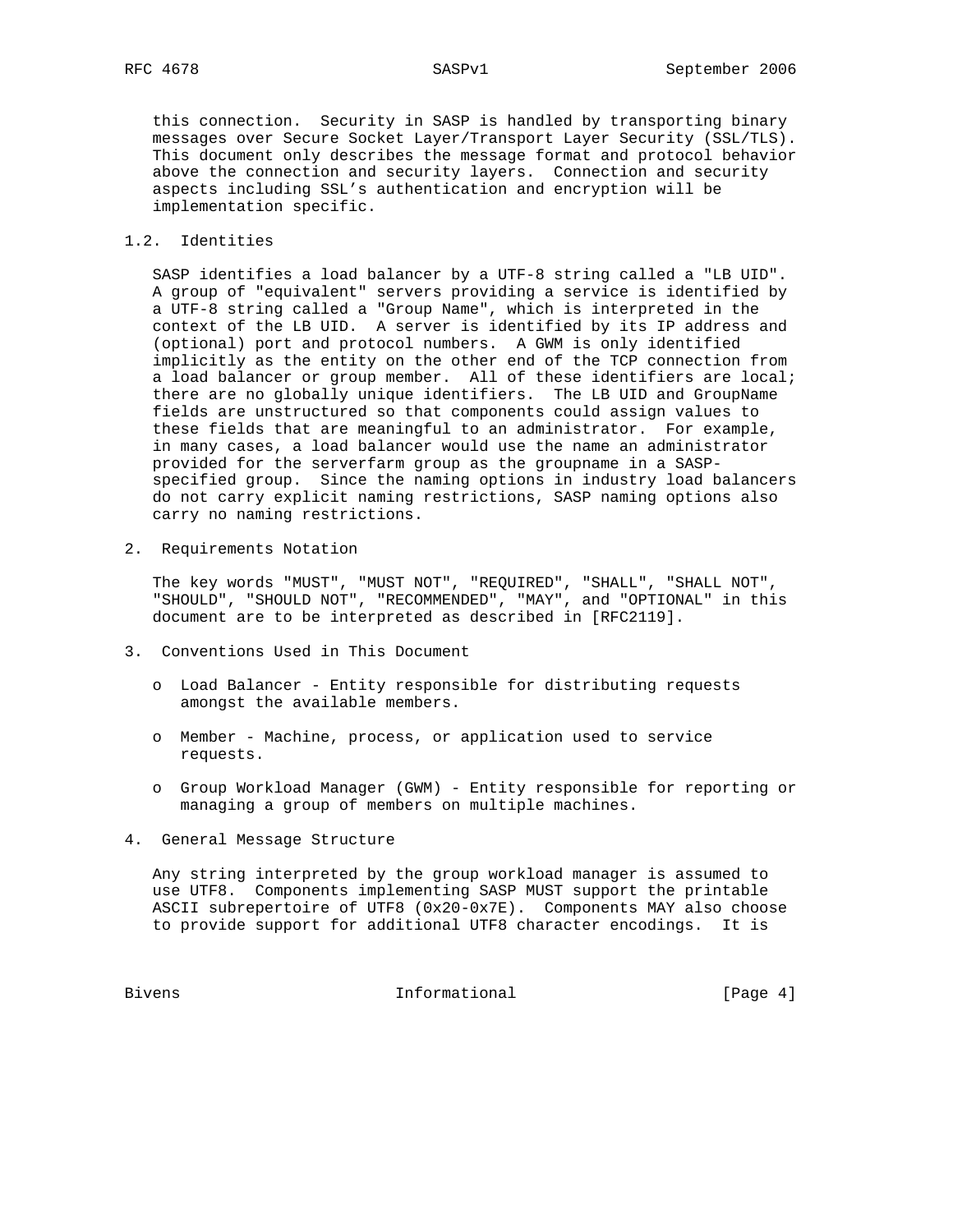recommended that customers using SASP-enabled products configure the string-generating components (load balancers and group members) to use the same character repertoire.

 Many of the SASP structures involve the transfer of multi-byte integer values. In all cases where multi-byte integer values are used, they are considered to be in network-byte order (big-endian).

 SASP is organized into several message components. For extendibility and ease of processing, each message component is described in a TLV (Type, Length, Value) format. An illustration of the SASP structure can be found in the example below. The first section is the header followed by the message component type. As mentioned, the header, message component, and all other components have a TLV format. Each component value contains a variable number of fields, some of which refer to upcoming components (explained component descriptions are in upcoming sections). After the first message component, any number of additional components may be included (as stipulated in the fields of the message type).

| SASP            | T   Type (SASP Header Type)       |
|-----------------|-----------------------------------|
| Header          | L Length of SASP header TLV       |
|                 | V Header fields                   |
|                 | T   Type (Message Type)           |
| Message<br>Type | L Length of this Message Type TLV |
| Component       | V Component fields                |
|                 | T   Type (Component Type)         |
| Component-1     | L  Length of this TLV             |
|                 | V Component fields                |
|                 |                                   |
|                 | T  Type (Component Type)          |
| Component-n     | L Length of this TLV              |
|                 |                                   |

Bivens **Informational Informational** [Page 5]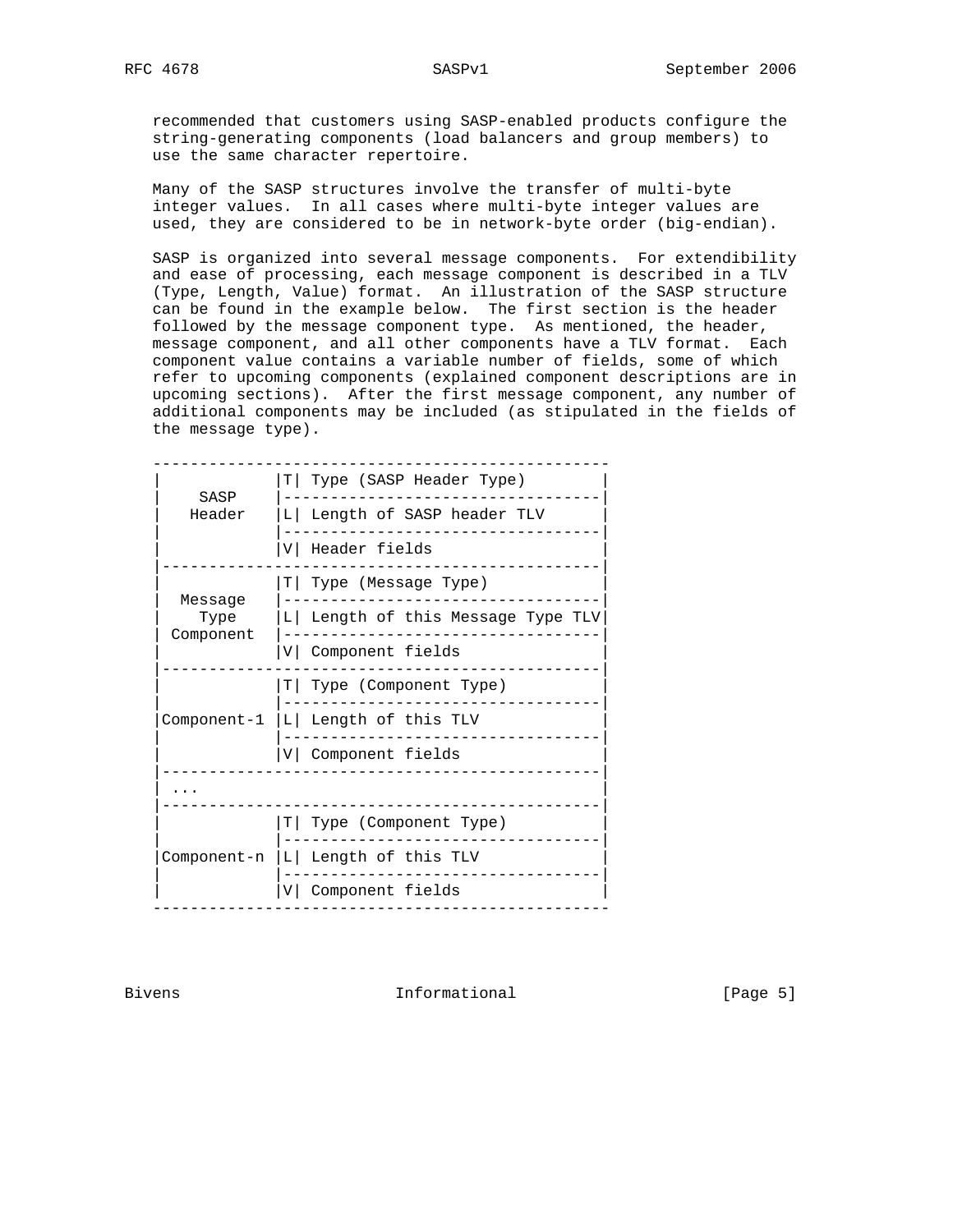## Figure 2

# 4.1. TLV Structure

 An illustration of the TLV format is shown below. The Type is a two-byte field containing a binary value for the component type. The Length is a two-byte field containing the size of the TLV in bytes (including the Type and Length fields). The Value field is a variable-length field that actually contains the data of the component.

 < xxxx xxxx xxxx xxxx, xxxx xxxx xxxx xxxx, xxxx...........xxxx > |-----------------| |-----------------| |-----------------|  $Type(2 bytes)$  Length(2 bytes) Value(variable)

Figure 3

## 4.2. Component Types

 The TLV structure requires a type value for each protocol component. All SASP types are listed in this section.

Reserved 0x0000-0x1000

Message Types

 Registration Request 0x1010 Registration Reply 0x1015 DeRegistration Request 0x1020 DeRegistration Reply 0x1025 Get Weights Request 0x1030 Get Weights Reply 0x1035 Send Weights 0x1040 Set Load Balancer State Request 0x1050 Set Load Balancer State Reply 0x1055 Set Member State Request 0x1060 Set Member State Reply 0x1065

Bivens **Example 2** Informational **Example 2** [Page 6]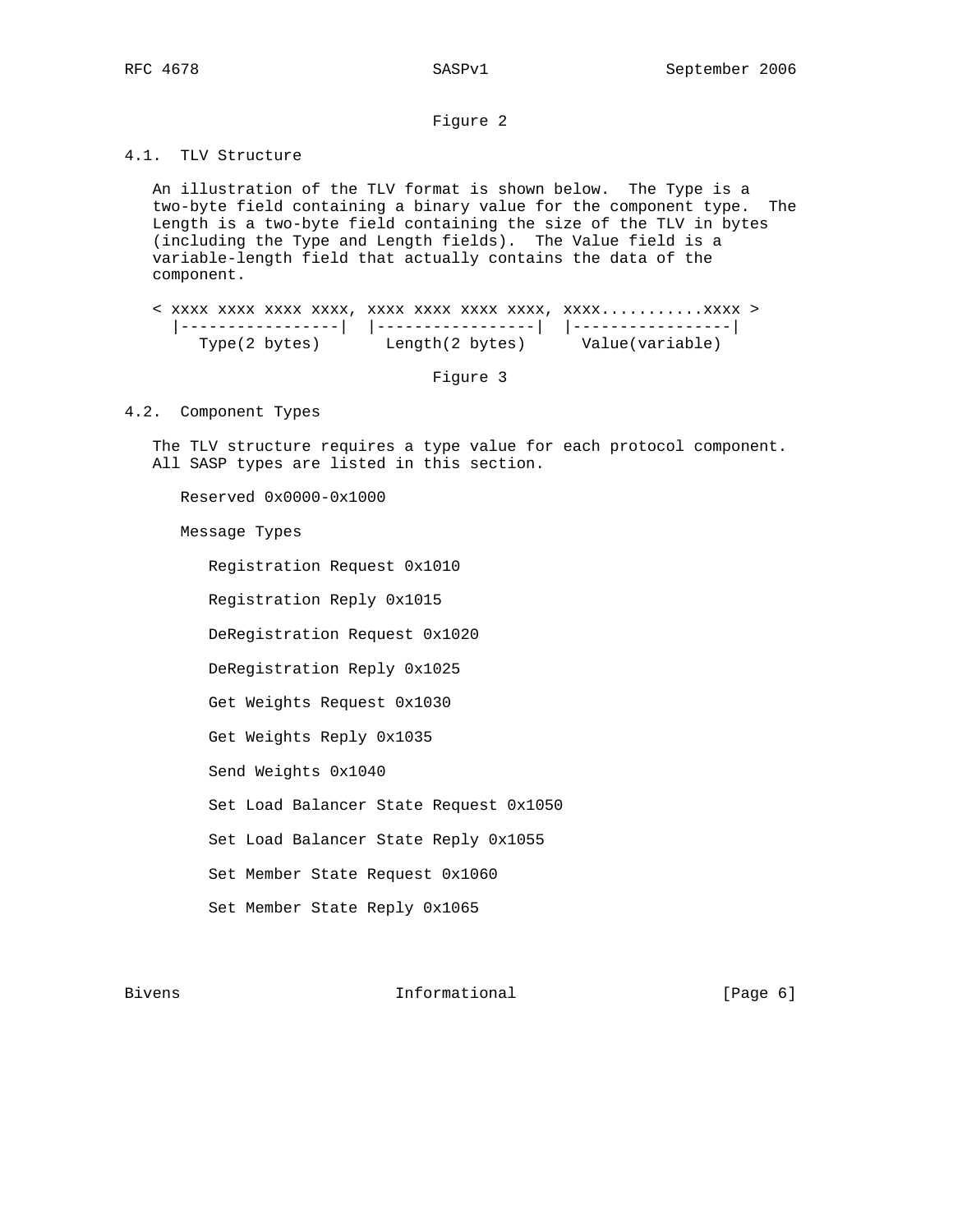Utility Component Types

SASP Header 0x2010

Singular Component Types

Member Data 0x3010

Group Data 0x3011

Weight Entry Data 0x3012

Member State Instance 0x3013

Group Component Types

Group of Member Data 0x4010

Group of Weight Entry Data 0x4011

Group of Member State Data 0x4012

Reserved 0xF000-0xFFFF

4.3. SASP Protocol Header

 An illustration of the SASP Header is found in the table below. It is expected that every message will start with the SASP Protocol Header component.

 $0$  and  $1$  and  $2$  3 0 1 2 3 4 5 6 7 8 9 0 1 2 3 4 5 6 7 8 9 0 1 2 3 4 5 6 7 8 9 0 1 +-+-+-+-+-+-+-+-+-+-+-+-+-+-+-+-+-+-+-+-+-+-+-+-+-+-+-+-+-+-+-+-+ SASP header type (0x2010) | Size of this TLV +-+-+-+-+-+-+-+-+-+-+-+-+-+-+-+-+-+-+-+-+-+-+-+-+-+-+-+-+-+-+-+-+ Version | Message Length +-+-+-+-+-+-+-+-+-+-+-+-+-+-+-+-+-+-+-+-+-+-+-+-+-+-+-+-+-+-+-+-+ | Message ID +-+-+-+-+-+-+-+-+-+-+-+-+-+-+-+-+-+-+-+-+-+-+-+-+-+-+-+-+-+-+-+-+ | +-+-+-+-+-+-+-+-+

## Figure 4

o Version: The version of the protocol used in this message.

Bivens **Informational Informational** [Page 7]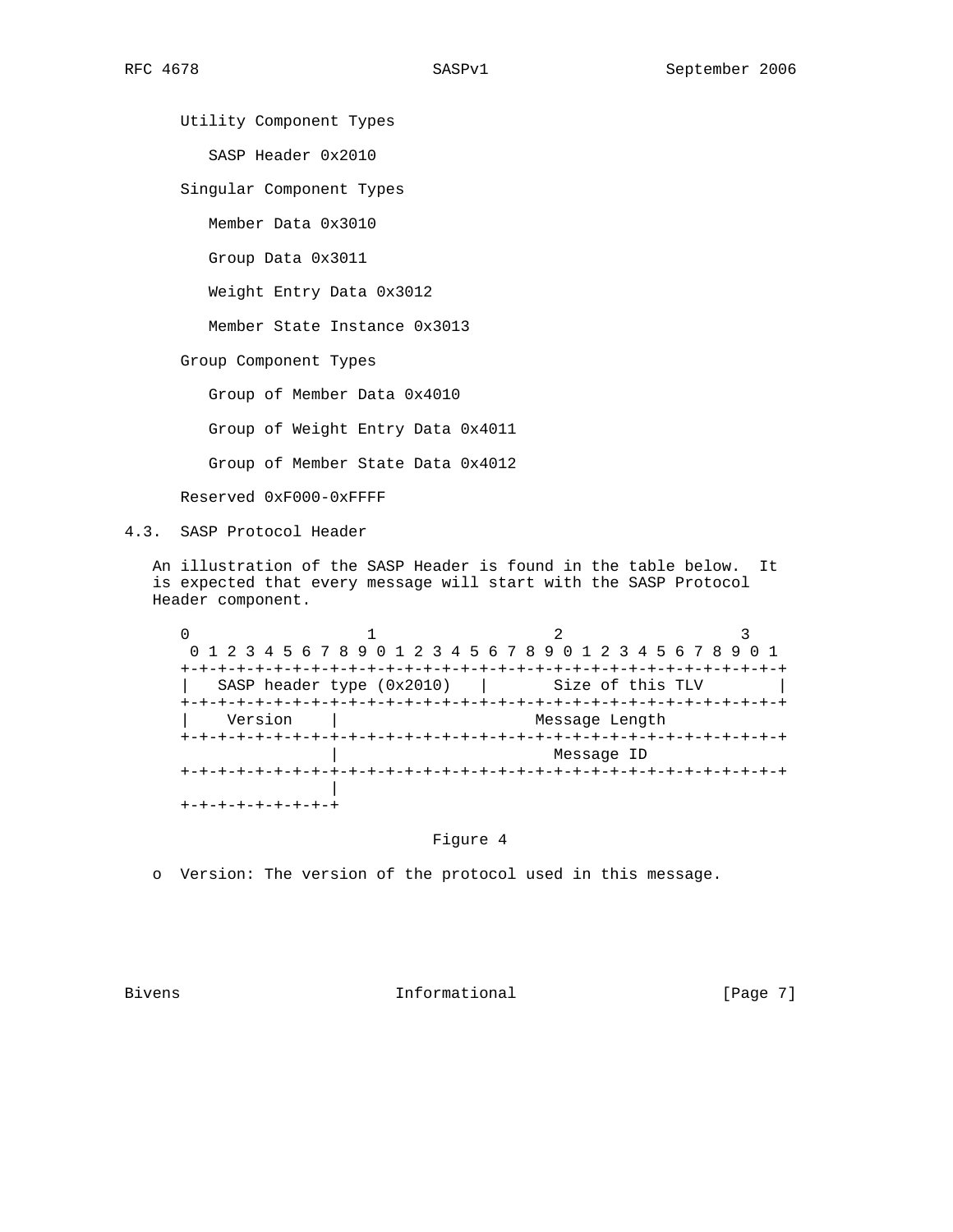- o Message Length: A 4-byte signed integer value representing the total length of the SASP message. It is said to be a signed 4-byte value to make any Java implementations easier (or any other implementations without unsigned values); however, no negative lengths are valid.
- o Message ID: Each request message is given a 4-byte Message ID by the message originator, which is simply returned in the Message ID field of the reply. This field is meant to assist the requester in correlating replies to the appropriate request when many requests have been sent. In the Send Weights message (the only message transaction that has no reply), this field serves no purpose.

# 4.4. Version Negotiation

 To negotiate the version of the protocol used by the entities involved in the connection, the GWM views the version included in the load balancer request as the load balancer's proposed version.

 If the GWM supports the version proposed by the load balancer, it will respond to the connection with the appropriate response code and the load balancer's proposed version in the response header. This proposed version should be the version used for all messages in this connection.

 If the GWM does not support the version proposed by the load balancer, the GWM will respond with a "message not understood" response code and the GWM's highest supported SASP version in the version field of the response header. This is an indication for the load balancer to come down to GWM's SASP version level.

Bivens **Informational Informational** [Page 8]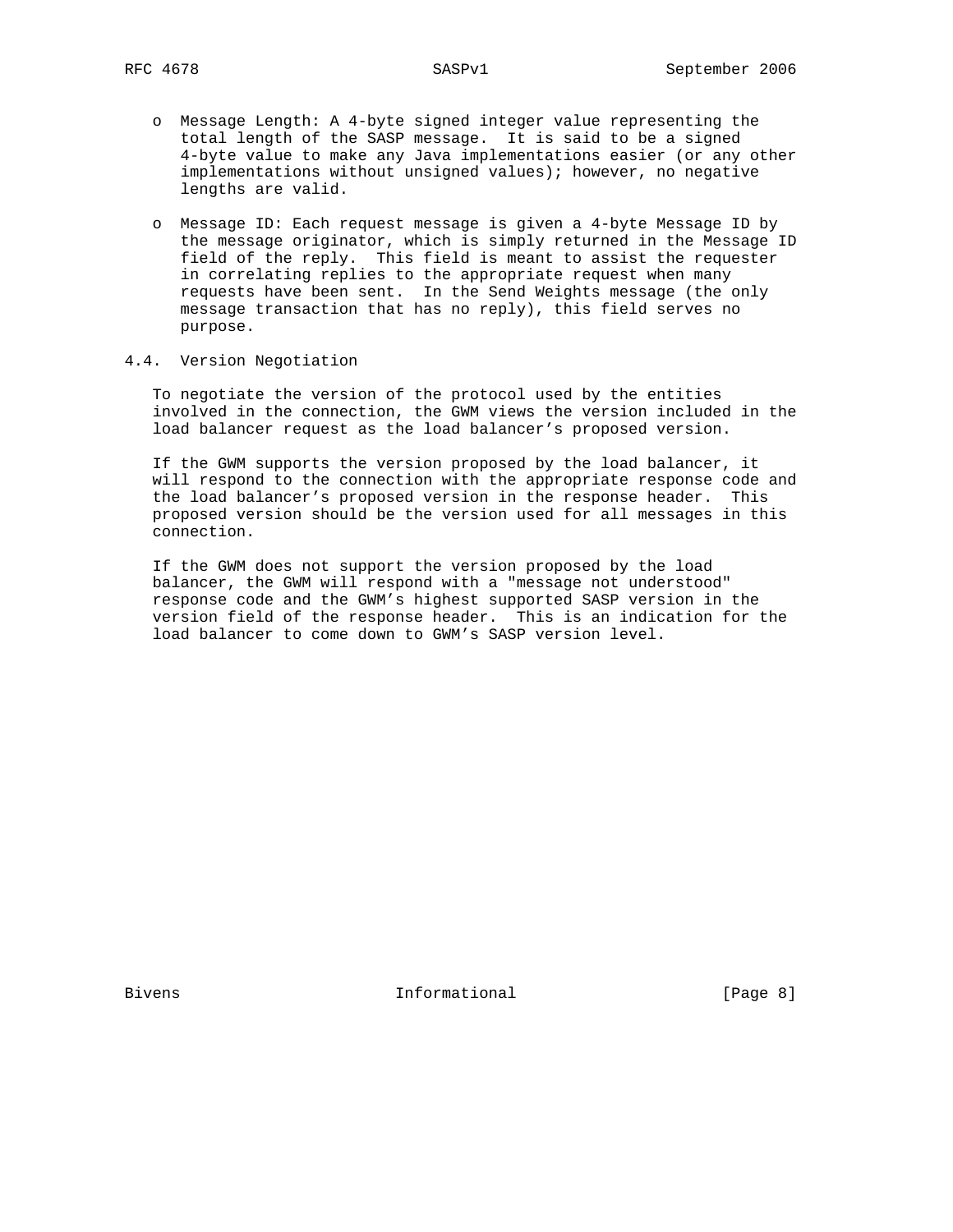5. Singular Protocol Components

 The most basic of SASP components are singular components because they describe a single instance of a member, member resource, member weight, or group. Some of the SASP components reuse other SASP components. When this is the case, any component being reused by a base component will simply be given immediately following the base component. Some examples of this technique are seen and explained in the Weight Entry and Member State Instance components.

## 5.1. Member Data Component

 The member data component describes a particular member and is referred to by other components.

 $0$  and  $1$  and  $2$  3 0 1 2 3 4 5 6 7 8 9 0 1 2 3 4 5 6 7 8 9 0 1 2 3 4 5 6 7 8 9 0 1 +-+-+-+-+-+-+-+-+-+-+-+-+-+-+-+-+-+-+-+-+-+-+-+-+-+-+-+-+-+-+-+-+ | Member Data Type (0x3010) | Size of this TLV +-+-+-+-+-+-+-+-+-+-+-+-+-+-+-+-+-+-+-+-+-+-+-+-+-+-+-+-+-+-+-+-+ | Protocol | Port | | +-+-+-+-+-+-+-+-+-+-+-+-+-+-+-+-+-+-+-+-+-+-+-+-+ + | | + + | | IP Address of Member | | + +-+-+-+-+-+-+-+-+ | Label Length | +-+-+-+-+-+-+-+-+-+-+-+-+-+-+-+-+-+-+-+-+-+-+-+-+-+-+-+-+-+-+-+-+ | | . . . The contract of the contract of the contract of the contract of the contract of the contract of the contract of the contract of the contract of the contract of the contract of the contract of the contract of the contract . . | | +-+-+-+-+-+-+-+-+-+-+-+-+-+-+-+-+-+-+-+-+-+-+-+-+-+-+-+-+-+-+-+-+

#### Figure 5

 o Protocol: The assigned number of the IP transport layer used in the Protocol Field of the IP header. These are defined in [RFC1700]; however, a current list is maintained at http://www.iana.org. for example:  $TCP = 0x06$ ,  $UDP = 0x11$ , etc.

Bivens **Informational Informational** [Page 9]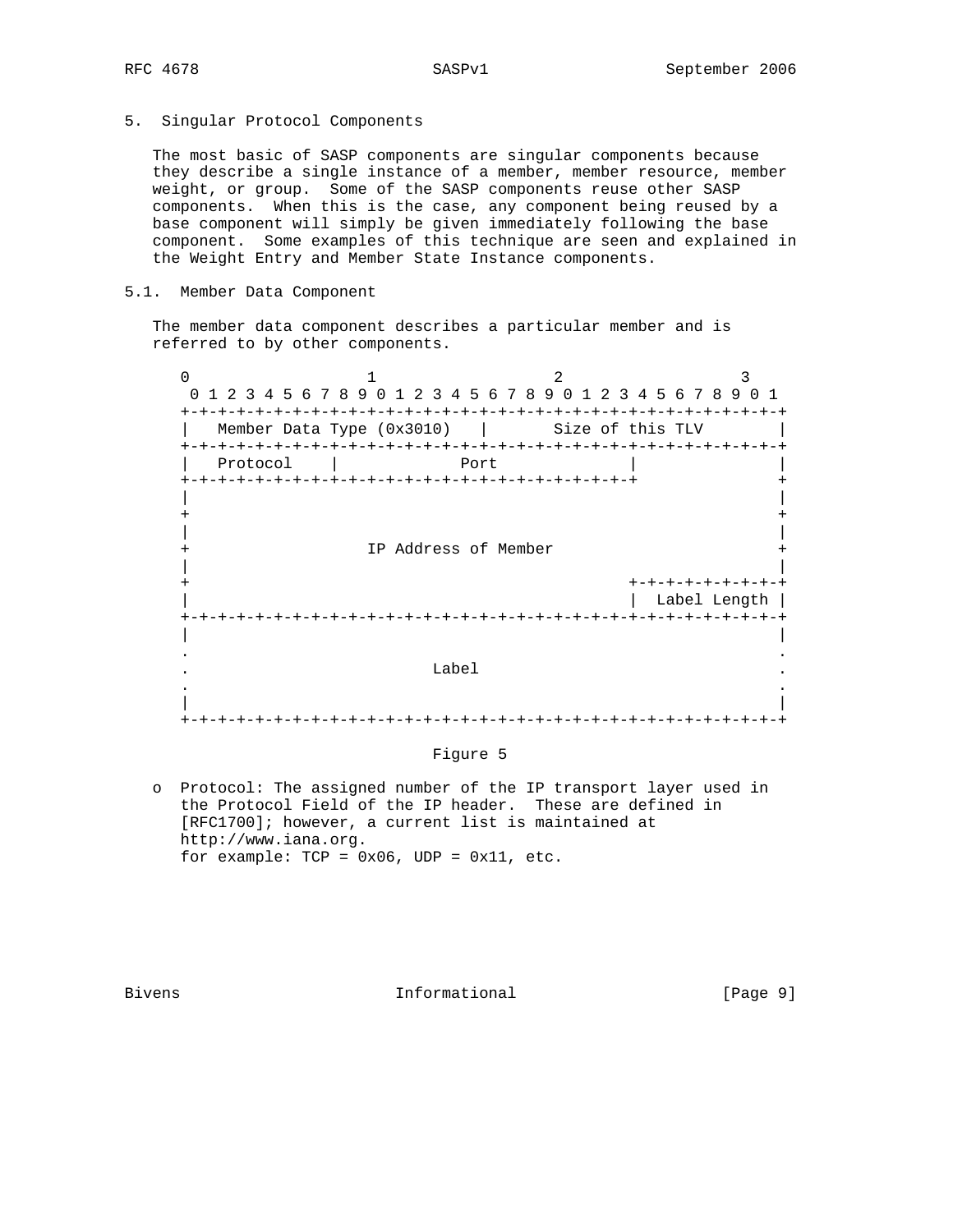o Port: The port number used for communication to the member. \*\*\* A value of 0 can be given for the Protocol and Port to signify a system level member. However, 0 shouldn't be perceived as a wildcard for either Port or Protocol fields (i.e., a deregistration request that includes a MemberData component with a 0 for the port doesn't mean deregister all applications listening on any port of that IP and protocol).

 o IP Address: The current format is described by the following 16 bytes, where IPv4 addresses are represented as "IPv4-compatible IPv6 addresses" [RFC4291]. In the following example, the x's and zeros represent 4-bit hex values. The x's describe arbitrary hex values.

IPv4 Address: 00 00 00 00 00 00 00 00 00 00 00 00 xx xx xx xx

IPv6 Address: xx xx xx xx xx xx xx xx xx xx xx xx xx xx xx xx

- o Label length: The length, in bytes, of the label string to follow.
- o Label: A UTF8 string that may be set while registering a member. This string is opaque to the GWM and is simply included with any correspondence containing the member data component. Note that the size of this label is <= 255 bytes. Because UTF8 character encodings may be up to 6 bytes, care must be exercised by the load balancer or member to make sure the UTF8 string it sends the GWM is in fact <= 255 bytes.

Bivens 10 and 10 and 10 and 10 and 10 and 10 and 10 and 10 and 10 and 10 and 10 and 10 and 10 and 10 and 10 and 10 and 10 and 10 and 10 and 10 and 10 and 10 and 10 and 10 and 10 and 10 and 10 and 10 and 10 and 10 and 10 an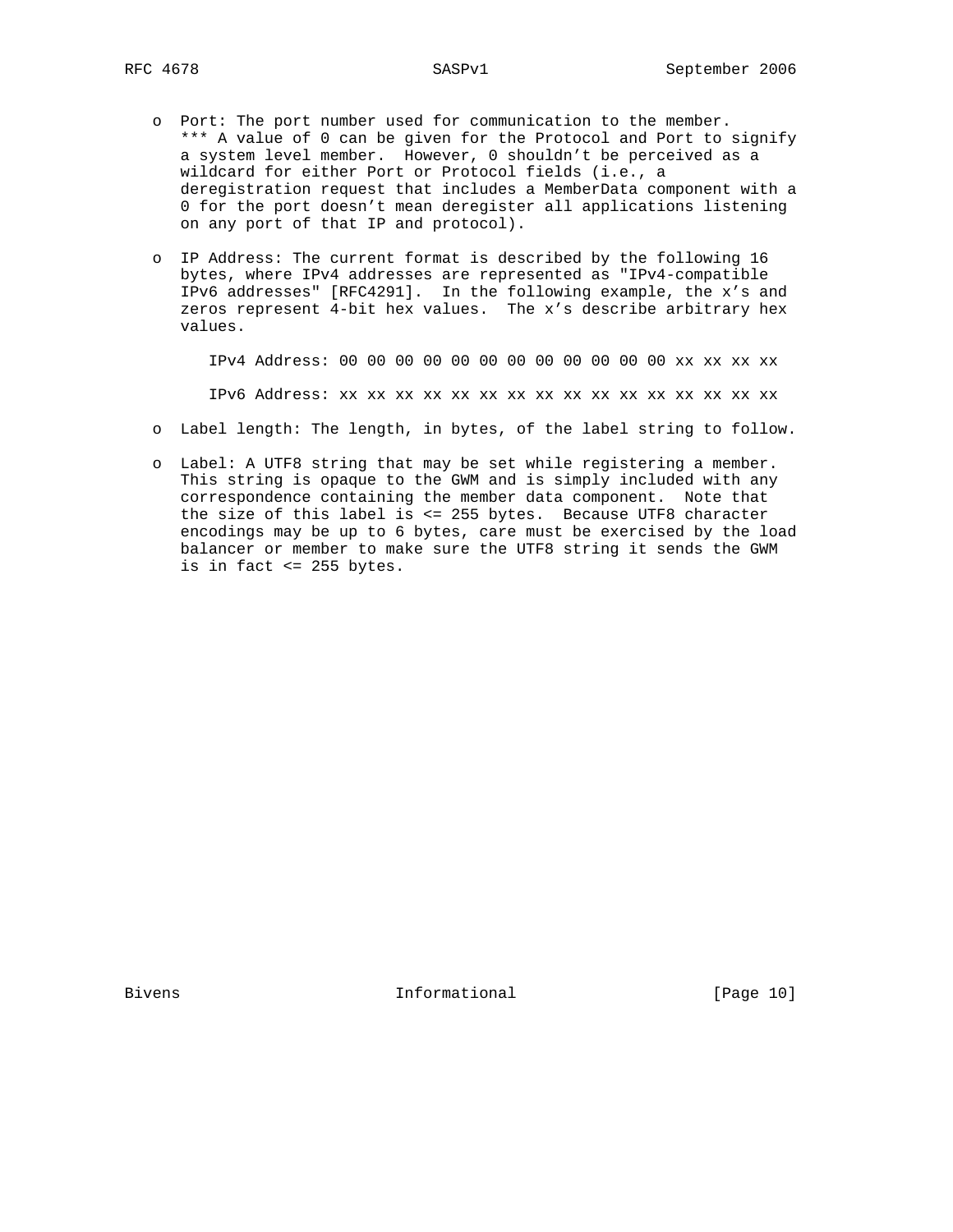## 5.2. Group Data Component

 The group data component simply describes a group with which to associate other singular components.

0  $1$   $2$   $3$  0 1 2 3 4 5 6 7 8 9 0 1 2 3 4 5 6 7 8 9 0 1 2 3 4 5 6 7 8 9 0 1 +-+-+-+-+-+-+-+-+-+-+-+-+-+-+-+-+-+-+-+-+-+-+-+-+-+-+-+-+-+-+-+-+  $Group Data Type (0x3011)$  | Size of this TLV +-+-+-+-+-+-+-+-+-+-+-+-+-+-+-+-+-+-+-+-+-+-+-+-+-+-+-+-+-+-+-+-+ | LB UID Length | | +-+-+-+-+-+-+-+-+ + . . . The contract of the contract of the contract of the contract of the contract of the contract of the contract of the contract of the contract of the contract of the contract of the contract of the contract of the contract . . + +-+-+-+-+-+-+-+-+ | |Group Name Len | +-+-+-+-+-+-+-+-+-+-+-+-+-+-+-+-+-+-+-+-+-+-+-+-+-+-+-+-+-+-+-+-+ . . . Group Name . . . +-+-+-+-+-+-+-+-+-+-+-+-+-+-+-+-+-+-+-+-+-+-+-+-+-+-+-+-+-+-+-+-+

#### Figure 6

- o LB UID Length: Length of the LB UID to follow (in bytes).
- o LB UID: A UTF8 string used as a unique identifier and a context for the Group Name (e.g., a UTF8 representation of the MAC address of the load balancer or some type of Universally Unique Identifier (UUID)). This string is used by the Group Workload Manager to associate application registration and deregistration, and to set state messages with the correct load balancer. This unique identifier should not be any longer than 64 bytes.
- o Group Name Len: Length of the Group Name field to follow (in bytes).
- o Group Name: A UTF8 string the load balancer has chosen to tell the Group Workload Manager that members being registered with this Group Name are equivalent in function. In Get Weight and DeRegistration messages, the Group Name may be omitted (Group Name Length = 0) to indicate all groups from the associated load balancer.

Bivens **Informational Informational** [Page 11]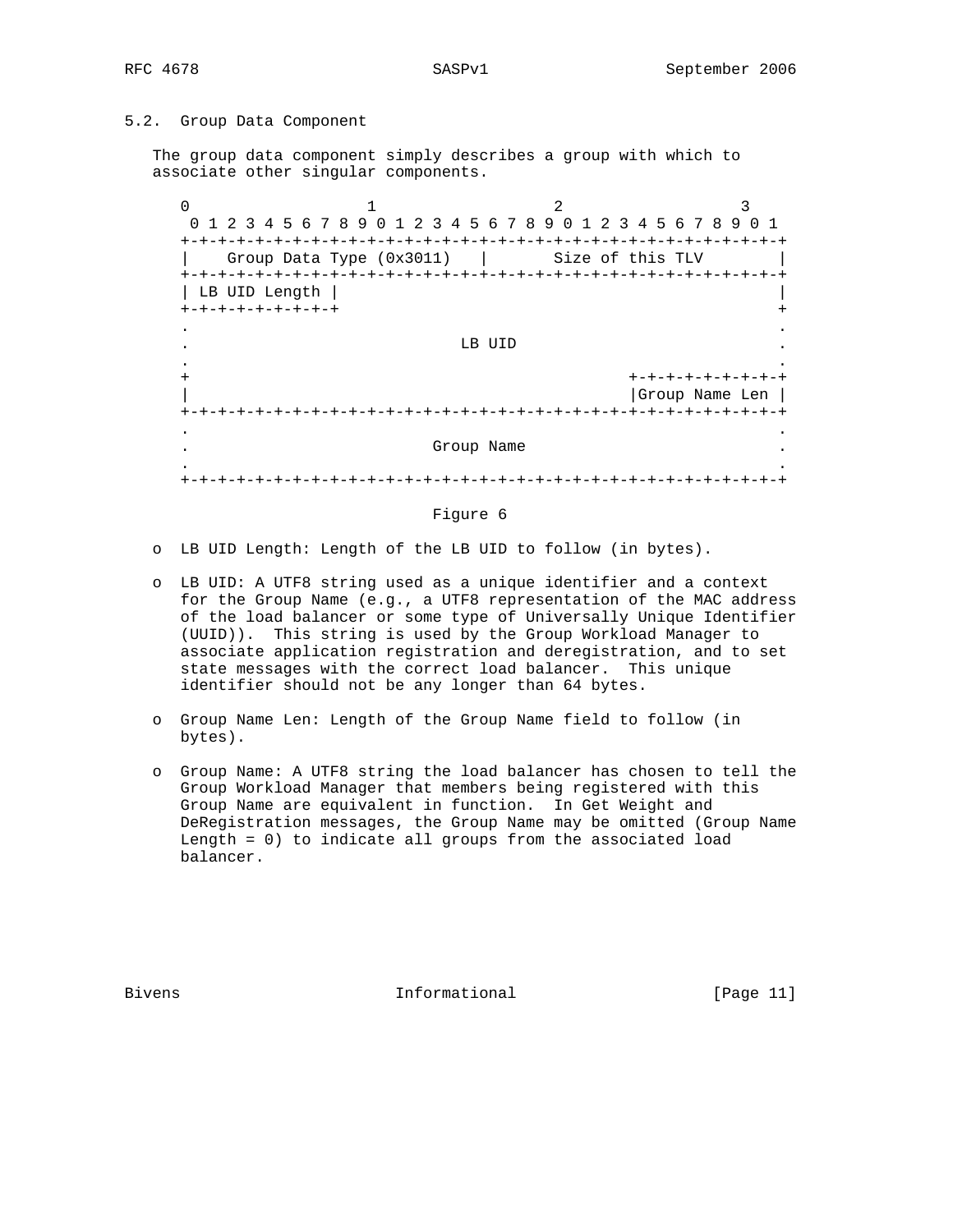## 5.3. Weight Entry Data Component

 The Weight Entry Component is used by the get and send weight messages to associate a weight with a particular member (or Member Data). It also uses an opaque member state field and a general member flags field to denote extra information about a member (described below). When the Weight Entry component is used, the Member Data TLV it refers to is listed first, immediately followed by the Weight Entry TLV.

 $0$  and  $1$  and  $2$  3 0 1 2 3 4 5 6 7 8 9 0 1 2 3 4 5 6 7 8 9 0 1 2 3 4 5 6 7 8 9 0 1 +-+-+-+-+-+-+-+-+-+-+-+-+-+-+-+-+-+-+-+-+-+-+-+-+-+-+-+-+-+-+-+-+ Member Data Type (0x3010) | Size of this Member Data TLV | +-+-+-+-+-+-+-+-+-+-+-+-+-+-+-+-+-+-+-+-+-+-+-+-+-+-+-+-+-+-+-+-+ . . . Member Data Fields . . . +-+-+-+-+-+-+-+-+-+-+-+-+-+-+-+-+-+-+-+-+-+-+-+-+-+-+-+-+-+-+-+-+ Weight Entry Type  $(0x3012)$  | Size of this Weight Entry TLV | +-+-+-+-+-+-+-+-+-+-+-+-+-+-+-+-+-+-+-+-+-+-+-+-+-+-+-+-+-+-+-+-+ | State Field | Flags Field | Weight +-+-+-+-+-+-+-+-+-+-+-+-+-+-+-+-+-+-+-+-+-+-+-+-+-+-+-+-+-+-+-+-+

#### Figure 7

- o State Field: This field is used by the member to communicate state information to the scheduler. The information placed in this field is opaque to the GWM and will simply be forwarded to the scheduler with the member weights. There are no defined values for this field.
- o Flags Field: This field has several flag values that describe several attributes of the member.
	- A. Contact Success Flag (set by the GWM): describes whether the member is currently running. If the contact success flag is off, this member should be avoided by the load balancer.
		- + xxxx xxx1 The GWM has located this running system or application.
		- + xxxx xxx0 The GWM has not located this running system or application.
	- B. Quiesce Flag (set by the load balancer or Member): used when an administrator would like to temporarily remove a member from the weight calculation, but not deregister it from the

Bivens 100 and 100 and 100 and 100 and 100 and 100 and 100 and 100 and 100 and 100 and 100 and 100 and 100 and 100 and 100 and 100 and 100 and 100 and 100 and 100 and 100 and 100 and 100 and 100 and 100 and 100 and 100 and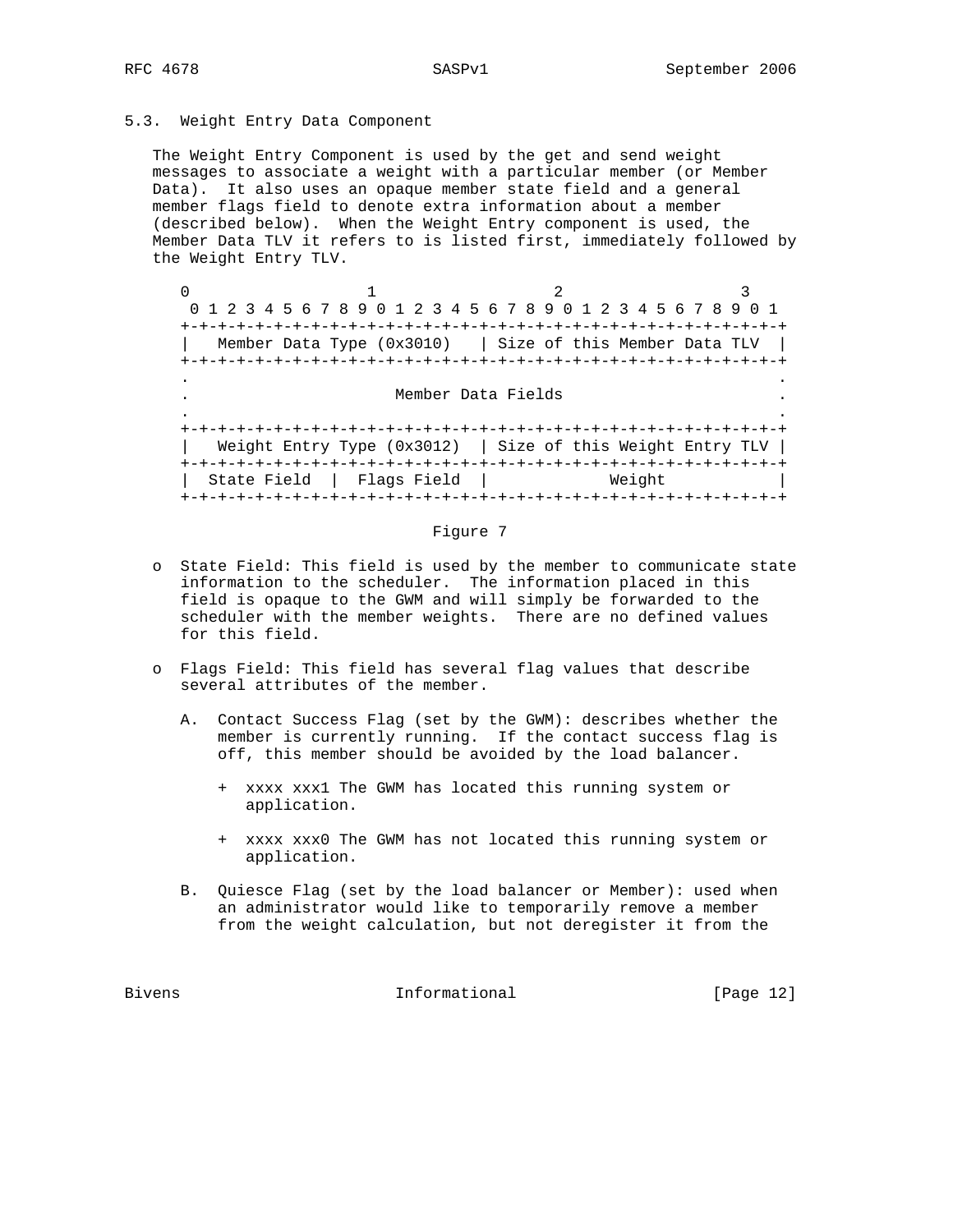group. When quiesced, the member will still show up in the weights, but the quiesce flag will be set, and its weight will be zero. When the administrator returns this member to active, the quiesce flag will be 0, and a weight will be provided. If the quiesce flag is on, this member should be avoided by the load balancer.

- + xxxx xx1x The member is quiesced.
- + xxxx xx0x The member is active (not quiesced).
- C. Registration Flag (set by the GWM): stores how the member was registered.
	- + xxxx x1xx This member has been registered by the load balancer/scheduler.
	- + xxxx x0xx This member has registered itself.
- D. Confident Flag (set by the GWM): describes whether the GWM has knowledge of this member's state. If this flag is off for only some of the members in the group while the remaining members have valid weights, the load balancer should avoid sending work to those members with the confident flag off. If the confident flag is off for all valid group members, the load balancer should disregard any recommendation from the GWM until the confident flag comes back on for at least one member. In this case where all confident flags are off, the load balancer should determine the correct distribution of work by other means (perhaps a different advisor, previously configured static weights, etc.).

 The goal of the confident flag is to convey to the load balancer that it should look to other methods of distribution recommendations if the GWM cannot give recommendations for any of the valid group members. If some members of the group have the confident flag on but the contact flag off or the quiesced flag on (meaning these members should always be avoided) while the remaining members of the group have their confident flag off, the load balancer should determine the appropriate distribution of work for those members with the confident flag off by other means.

- + xxxx 1xxx GWM has determined it has knowledge of the state of this member.
- + xxxx 0xxx GWM has no knowledge of the state of this member.

Bivens 10 and 10 and 10 and 10 and 10 and 10 and 10 and 10 and 10 and 10 and 10 and 10 and 10 and 10 and 10 and 10 and 10 and 10 and 10 and 10 and 10 and 10 and 10 and 10 and 10 and 10 and 10 and 10 and 10 and 10 and 10 an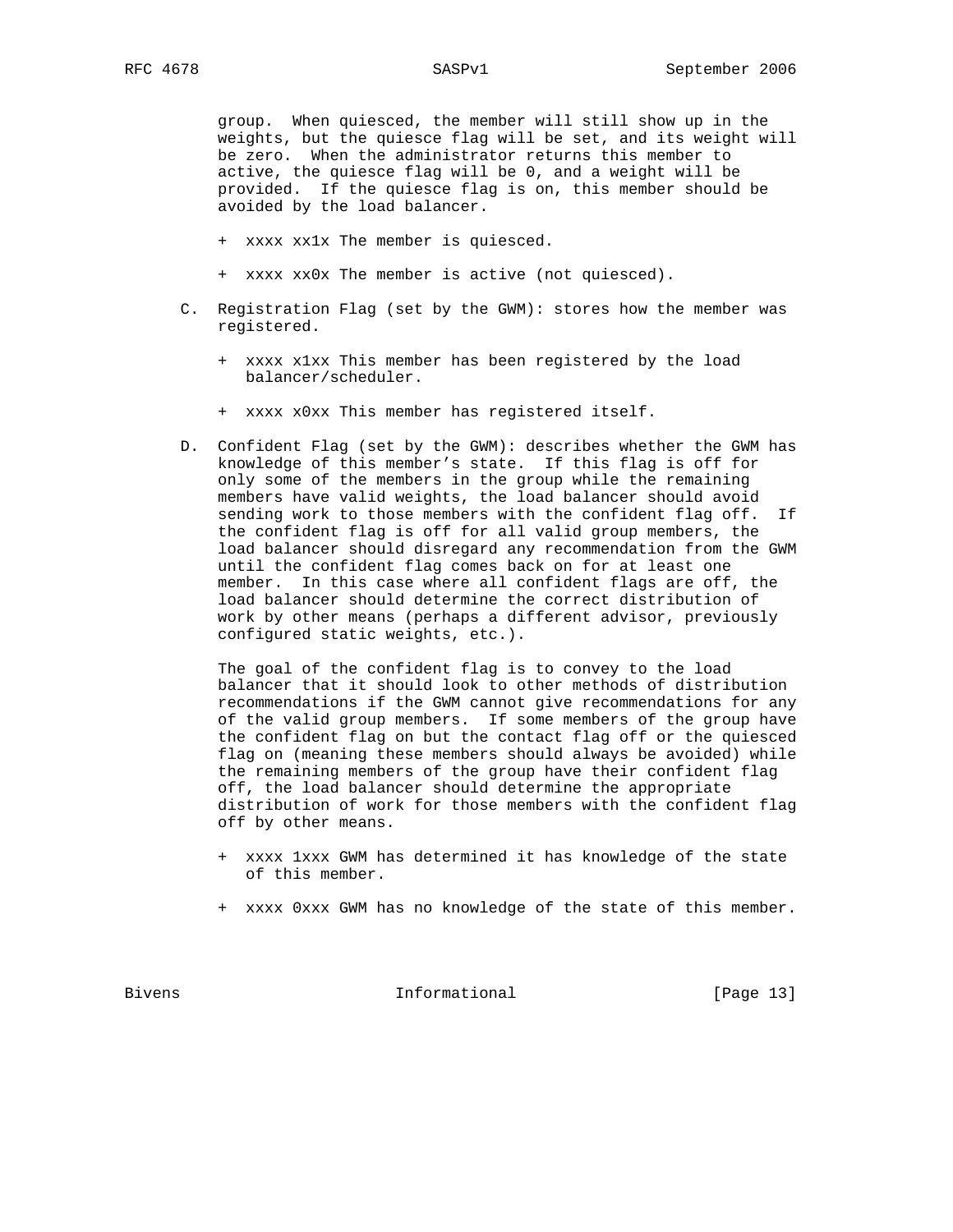- E. Leftmost four bits are reserved (0000 xxxx 1111 xxxx).
- o Weight: This field represents the GWM's recommendation for the relative amount of work that should be sent to this member. This is a 16-bit field with a possible range of 0 to 65536. Load balancers should be prepared to receive a wide range of weight values. Load balancers with limited maximum weight values may restrict the granularity of management by the GWM and in turn cause less than optimal performance. Many existing implementations have supported a minimum raw weight range from 0 to 100.
- 5.4. Member State Instance Component

 The Member State Instance Component is used by the set member state message to indicate the sender's perceived state of the member mentioned. This component is used to set values that will ultimately end up in the WeightEntry component. When the Member State Instance component is used, the Member Data TLV it refers to is listed first, immediately followed by the Member State Instance TLV.

 $0$  and  $1$  and  $2$  3 0 1 2 3 4 5 6 7 8 9 0 1 2 3 4 5 6 7 8 9 0 1 2 3 4 5 6 7 8 9 0 1 +-+-+-+-+-+-+-+-+-+-+-+-+-+-+-+-+-+-+-+-+-+-+-+-+-+-+-+-+-+-+-+-+ | Member Data Type (0x3010) | Size of this Member Data TLV | +-+-+-+-+-+-+-+-+-+-+-+-+-+-+-+-+-+-+-+-+-+-+-+-+-+-+-+-+-+-+-+-+ . . . Member Data Fields . . . +-+-+-+-+-+-+-+-+-+-+-+-+-+-+-+-+-+-+-+-+-+-+-+-+-+-+-+-+-+-+-+-+ | Member State Instance(0x3013) | Size of Member State Inst TLV | +-+-+-+-+-+-+-+-+-+-+-+-+-+-+-+-+-+-+-+-+-+-+-+-+-+-+-+-+-+-+-+-+ | State Field | Flags Field | +-+-+-+-+-+-+-+-+-+-+-+-+-+-+-+-+

## Figure 8

- o State Field: This field is used by the member to communicate state information to the load balancer or scheduler. There are no defined values for this field.
- o Flags Field: This field describes attributes of the member. Currently the only flag value defined is that of the quiesce flag. The quiesce flag is used when an administrator would like to temporarily remove a member from the weight calculation, but not deregister it from the group. When quiesced, the member will still show up in the weights, but the quiesce flag will be set,

Bivens **Informational Informational** [Page 14]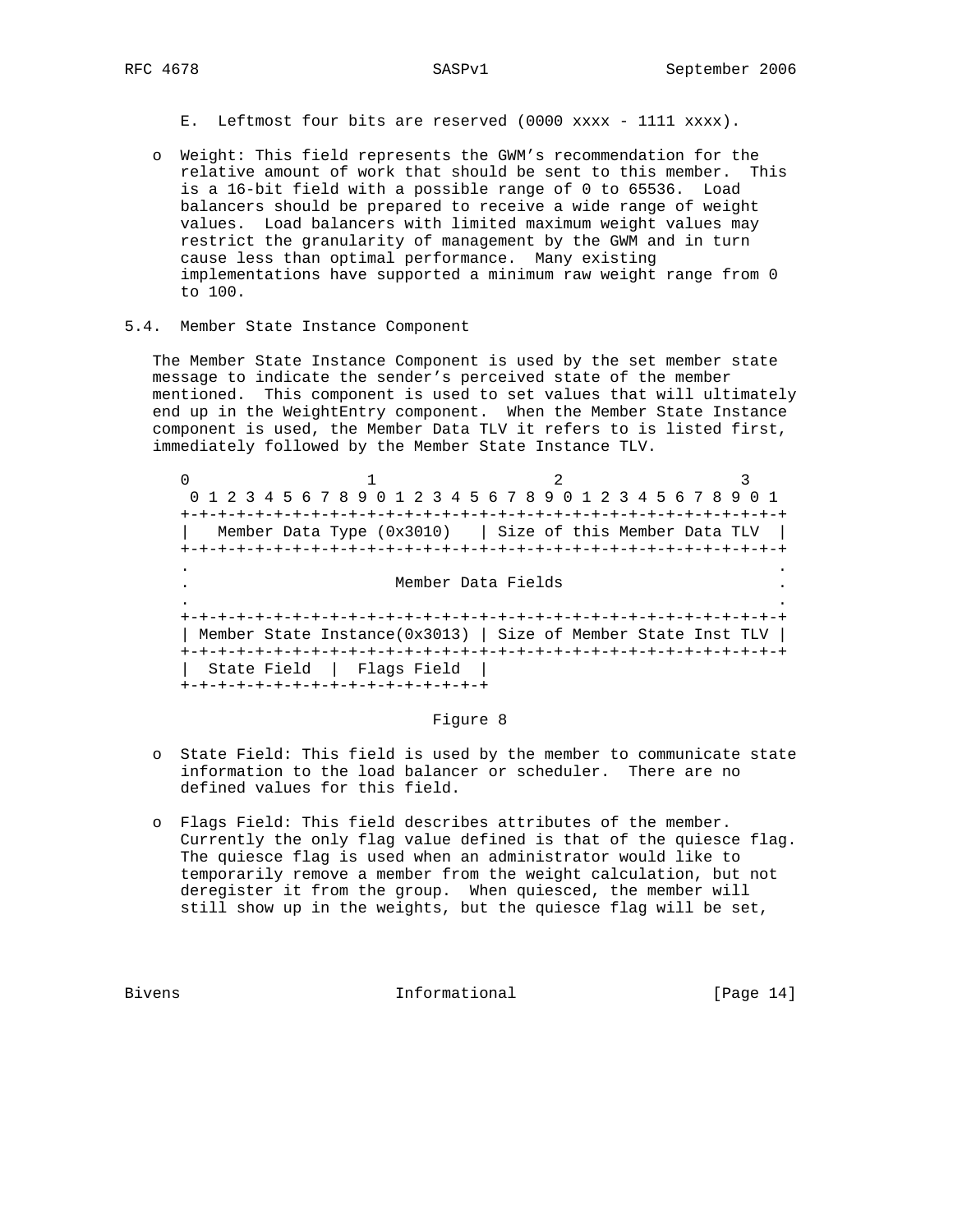and its weight will be zero. When the administrator returns this member to active, the quiesce flag will be 0, and a weight will be provided.

- A. Quiesce Flag
	- + xxxx xxx1 The member or load balancer setting this state is quiescing this member.
	- + xxxx xxx0 The member or load balancer setting this state is placing the member in a non-quiesced state.
- B. Leftmost seven bits are reserved (0000 000x 1111 111x).
- 6. Group Protocol Components

 Group protocol components each contain a collection of related singular components. In particular, they associate Member Data, Weight Entry, or Member State Instance components to a particular Group Data component. In these cases, the particular "Group of x" component will be immediately followed by the Group Data component. The Group Data component will be immediately followed by any number of singular components the group contains. In figures listed in this document, a component type with an asterisk denotes a component that is repeated a number of times.

6.1. Group of Member Data Component

 The "group of member data" component describes a particular group of members and is used in the registration message components.

 $0$  and  $1$  and  $2$  3 0 1 2 3 4 5 6 7 8 9 0 1 2 3 4 5 6 7 8 9 0 1 2 3 4 5 6 7 8 9 0 1 +-+-+-+-+-+-+-+-+-+-+-+-+-+-+-+-+-+-+-+-+-+-+-+-+-+-+-+-+-+-+-+-+ | Group of Member Data (0x4010) | Size of GroupOfMemberData TLV | +-+-+-+-+-+-+-+-+-+-+-+-+-+-+-+-+-+-+-+-+-+-+-+-+-+-+-+-+-+-+-+-+ Member Count +-+-+-+-+-+-+-+-+-+-+-+-+-+-+-+-+ + . . . Group Data TLV . . . +-+-+-+-+-+-+-+-+-+-+-+-+-+-+-+-+-+-+-+-+-+-+-+-+-+-+-+-+-+-+-+-+ . . \*Array of Member Data Components . . +-+-+-+-+-+-+-+-+-+-+-+-+-+-+-+-+-+-+-+-+-+-+-+-+-+-+-+-+-+-+-+-+

Figure 9

Bivens **Informational Informational** [Page 15]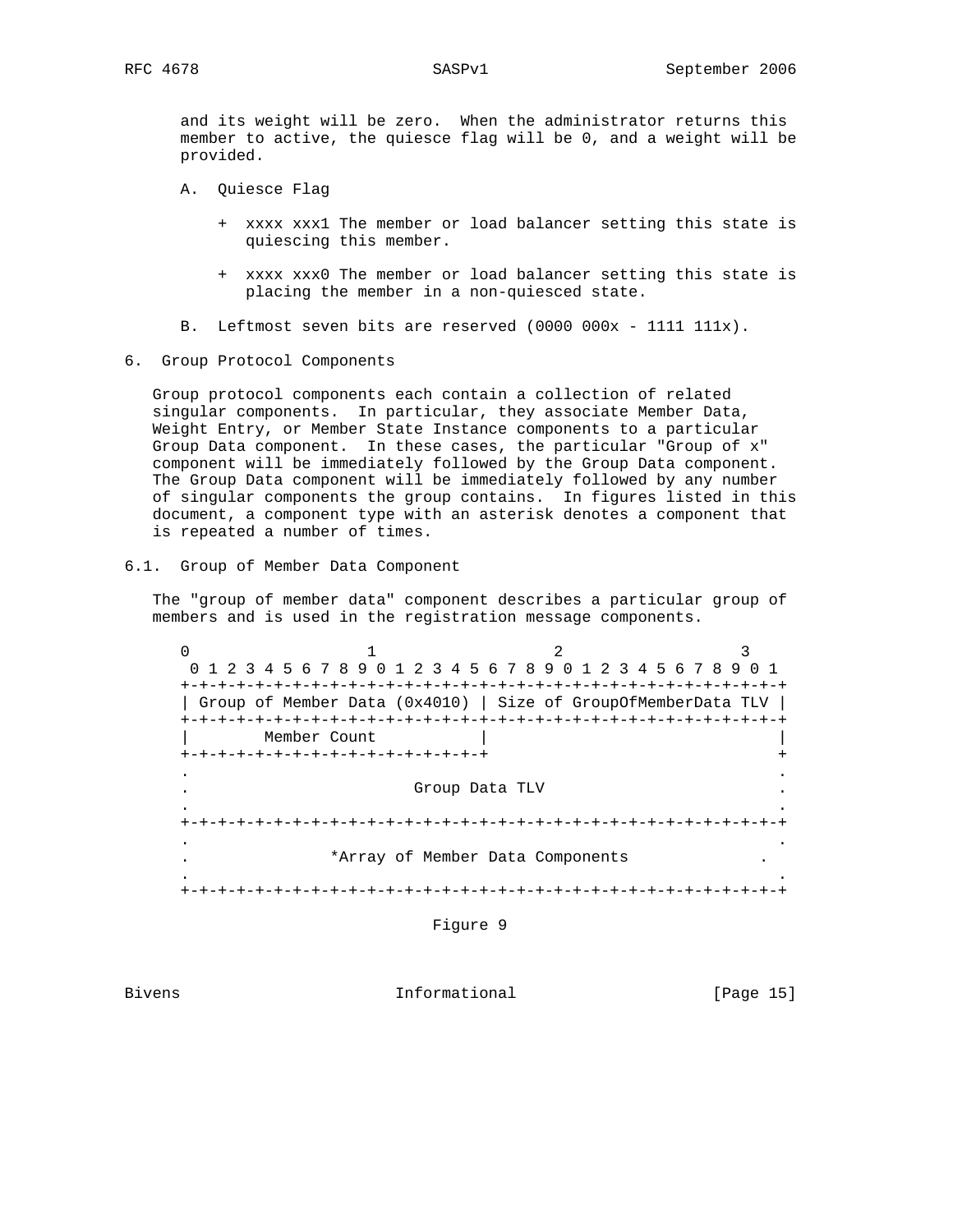- o Member Count: The number of Member Data Components immediately following the Group Data structure.
- o Array of Member Data Components: There will be as many Member Data TLVs as Member Count has specified. A load balancer/scheduler would use these components to pass information that would enable the Group Workload Manager to identify the members to associate with this Group Name. The Member Data Component was described in Section 5.1. In DeRegistration messages, the Member Count may be set to 0 to indicate all members of a particular group.
- 6.2. Group of Weight Data Component

 The "Group of Weight Data" Component is used by the get and send weight messages to create a list of Weight Entry Components for a particular group.

0  $1$   $2$   $3$  0 1 2 3 4 5 6 7 8 9 0 1 2 3 4 5 6 7 8 9 0 1 2 3 4 5 6 7 8 9 0 1 +-+-+-+-+-+-+-+-+-+-+-+-+-+-+-+-+-+-+-+-+-+-+-+-+-+-+-+-+-+-+-+-+ |Group Weight Entry Type(0x4011)| Size of GroupOfWeightEntry TLV| +-+-+-+-+-+-+-+-+-+-+-+-+-+-+-+-+-+-+-+-+-+-+-+-+-+-+-+-+-+-+-+-+ | Weight Entry Count | | +-+-+-+-+-+-+-+-+-+-+-+-+-+-+-+-+ + . . . Group Data TLV . . . +-+-+-+-+-+-+-+-+-+-+-+-+-+-+-+-+-+-+-+-+-+-+-+-+-+-+-+-+-+-+-+-+ . . \*Array of Weight Entry Data Components . . +-+-+-+-+-+-+-+-+-+-+-+-+-+-+-+-+-+-+-+-+-+-+-+-+-+-+-+-+-+-+-+-+

## Figure 10

- o Weight Entry Count: The number of Member Data / Weight Entry combinations to follow the Group Data TLV.
- o Array of Weight Entry Data TLVs: There will be as many [Member Data / Weight Entry] TLVs as Weight Entry Count has specified. Each Weight Entry component is preceded by its corresponding Member Data component as explained in Section 5.3. This Member Data / Weight Entry data combination will repeat to form as many Weight Entry items as the Weight Entry Count specifies.

Bivens **Informational Informational** [Page 16]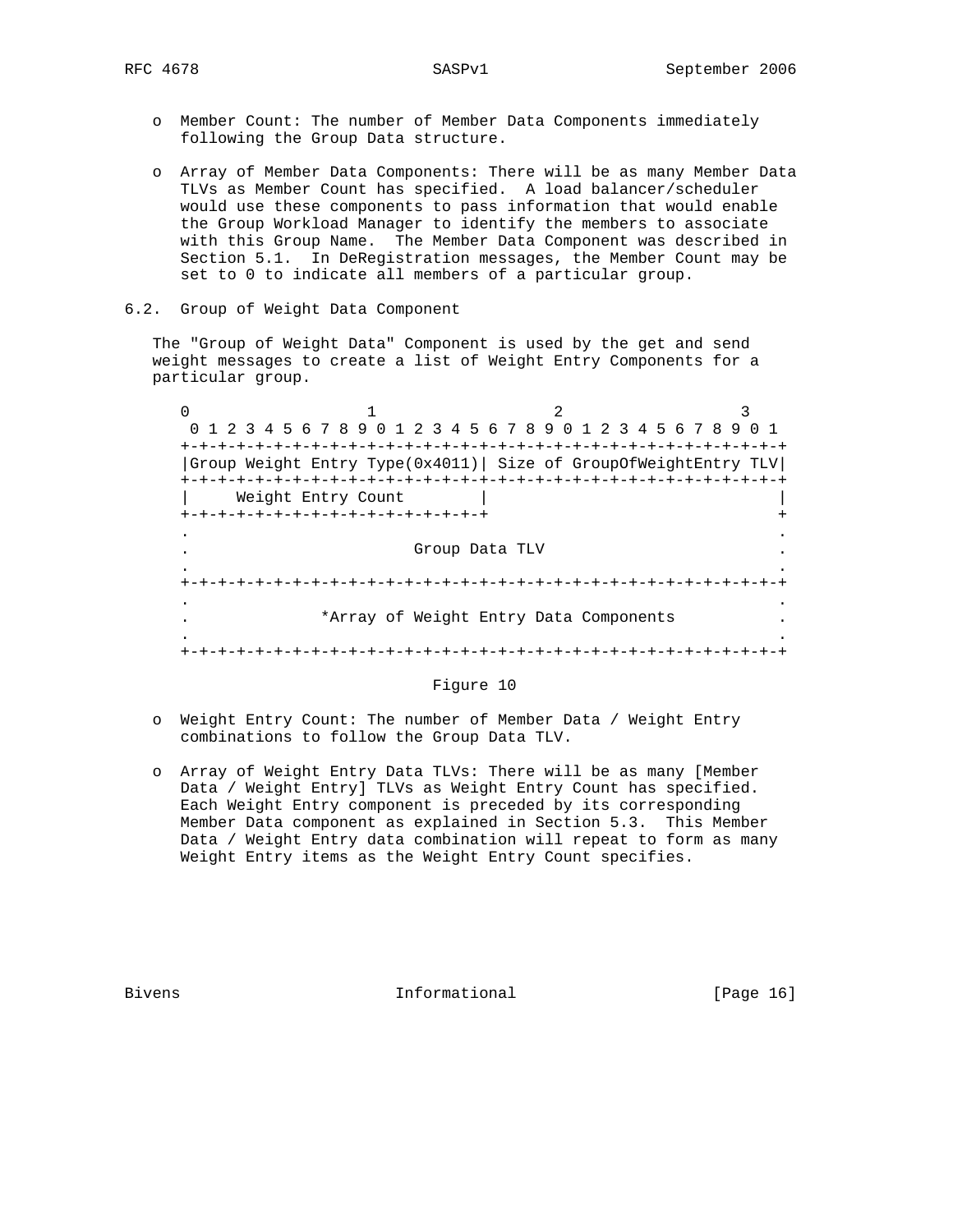6.3. Group of Member State Data Components

 The "group of member state data" component describes a particular set of members and their corresponding state fields used in the Set Member State messages.

 $0$  and  $1$  and  $2$  3 0 1 2 3 4 5 6 7 8 9 0 1 2 3 4 5 6 7 8 9 0 1 2 3 4 5 6 7 8 9 0 1 +-+-+-+-+-+-+-+-+-+-+-+-+-+-+-+-+-+-+-+-+-+-+-+-+-+-+-+-+-+-+-+-+ |Group Weight Entry Type(0x4011)| Size of GroupOfWeightEntry TLV| +-+-+-+-+-+-+-+-+-+-+-+-+-+-+-+-+-+-+-+-+-+-+-+-+-+-+-+-+-+-+-+-+ | Member State Instance Count | | +-+-+-+-+-+-+-+-+-+-+-+-+-+-+-+-+ + . . . Group Data TLV . . . +-+-+-+-+-+-+-+-+-+-+-+-+-+-+-+-+-+-+-+-+-+-+-+-+-+-+-+-+-+-+-+-+ . . . \*Array of Member State Data Components . . . +-+-+-+-+-+-+-+-+-+-+-+-+-+-+-+-+-+-+-+-+-+-+-+-+-+-+-+-+-+-+-+-+

### Figure 11

- o Member State Instance Count: The number of Member Data / Member State Instance combinations following the Group Data component.
- o Array of Member State Data Components: Each Member State Instance component is immediately preceded by its corresponding Member Data component as explained in Section 5.4. This Member Data / Member State Instance combination will repeat to form as many Member State items as the Member State Instance Count specifies.
- 7. Protocol Messages

 SASP messages are a collection of TLVs (Type, Length, and Value components). The header has no information as to what type of message it is part of; the purpose-specific information is in the message component. This format could facilitate placing more than one message component in a single message; however, this use of multiple message components is not supported in every GWM and could produce indeterminate behavior. Similar to the other protocol components, when a message component needs to involve other components, the additional components immediately follow the message component.

Bivens **Informational Informational** [Page 17]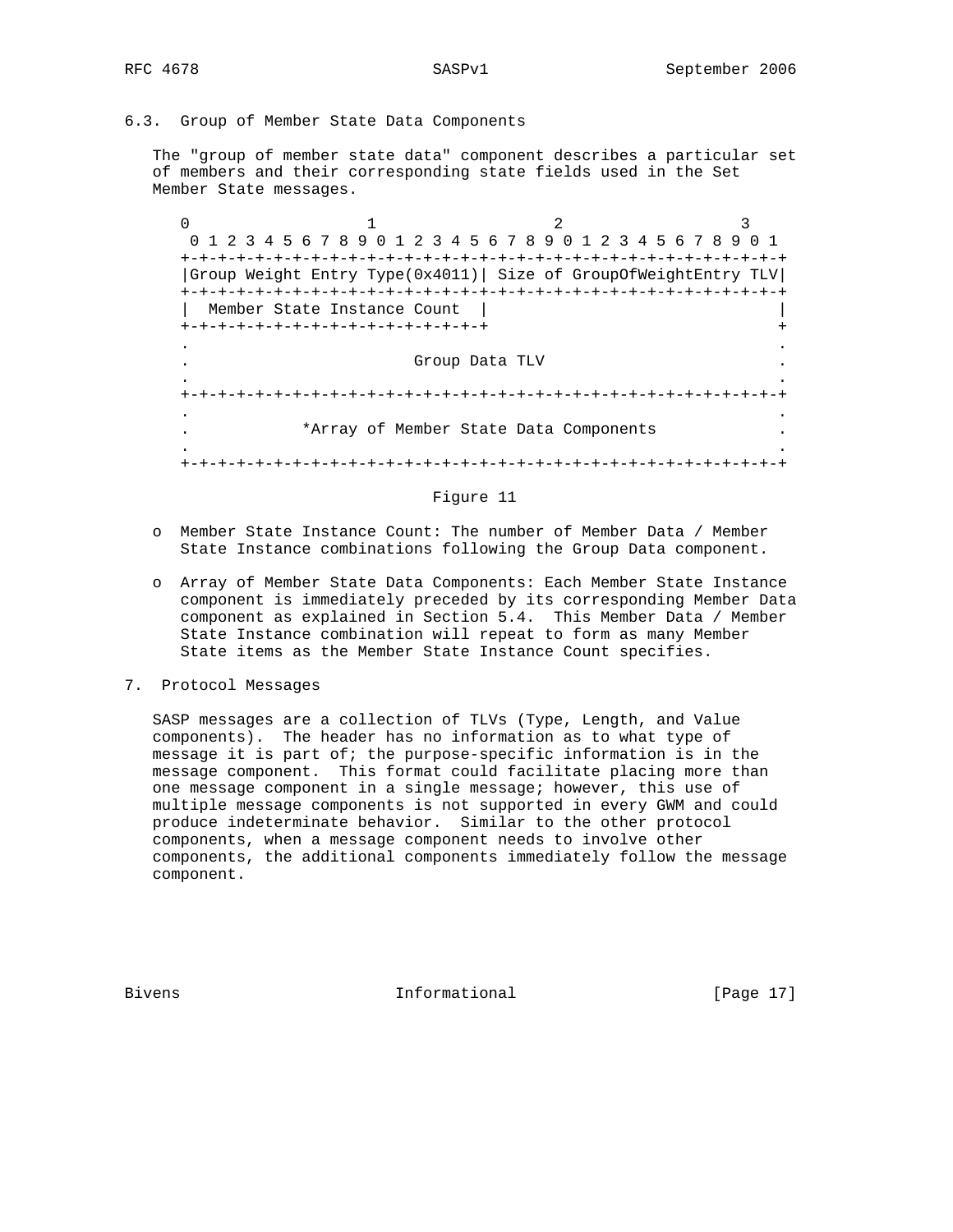All SASP requests sent to the GWM will be acknowledged with a reply. The reply contains information requested as well as a single-byte response code describing the success of the request. SASP defines some general response codes in the range of  $0x00 - 0x3F$  that may be used regardless of the response message type. However, some request types may cause specific error conditions not covered by the general response codes. The response code range of 0x40 - 0xFF is used for these message-specific response codes. Any given SASP response will only contain one response code (depending on the error type). This section explains the format and purpose of specific SASP messages.

## 7.1. Registration Request and Reply

 This exchange happens between the load balancer/scheduler and the Group Workload Manager as well as between the Group Workload Manager and the member to register the members in a group specified by Group Name. Applications are identified with an IP address, Protocol, and Port. Systems are identified only with an IP Address (Port = 0x0000 and Protocol =  $0x00$ ). All members in a group have equivalent functionality, so the Group Workload Manager can direct routers, load balancers, and schedulers to any member in the group. Even though registrations can come from either the load balancer/scheduler or the actual member, member-initiated registrations will only be considered if the Trust flag is set while the state of the load balancer/scheduler is set.

7.1.1. Registration Request

 $\begin{array}{ccccccc}\n0 & & & 1 & & & 2 & & 3\n\end{array}$  0 1 2 3 4 5 6 7 8 9 0 1 2 3 4 5 6 7 8 9 0 1 2 3 4 5 6 7 8 9 0 1 +-+-+-+-+-+-+-+-+-+-+-+-+-+-+-+-+-+-+-+-+-+-+-+-+-+-+-+-+-+-+-+-+ . . . SASP Header TLV . . . +-+-+-+-+-+-+-+-+-+-+-+-+-+-+-+-+-+-+-+-+-+-+-+-+-+-+-+-+-+-+-+-+ | Registration Req. Type(0x1010)| Size of Registration Req. TLV | +-+-+-+-+-+-+-+-+-+-+-+-+-+-+-+-+-+-+-+-+-+-+-+-+-+-+-+-+-+-+-+-+ | Flag Field | Group of Member Data Count | | +-+-+-+-+-+-+-+-+-+-+-+-+-+-+-+-+-+-+-+-+-+-+-+-+ + . . . \*Array of Group of Member Data Components . . . +-+-+-+-+-+-+-+-+-+-+-+-+-+-+-+-+-+-+-+-+-+-+-+-+-+-+-+-+-+-+-+-+

 \*There will be as many Group of Member Data Components as "Group of Member Data Count" has specified.

Figure 12

Bivens **Informational Informational** [Page 18]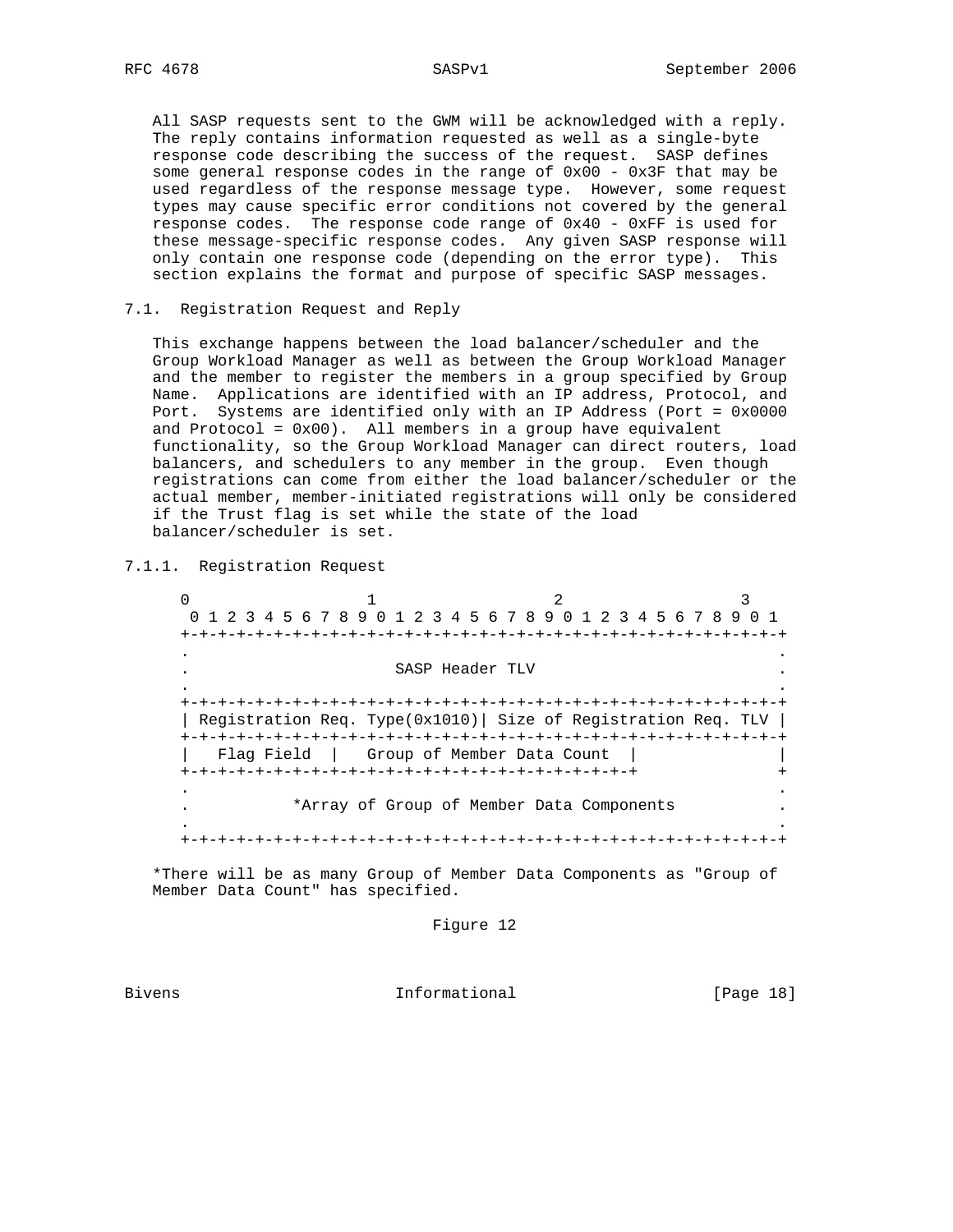- o Flag Field
	- A. Load Balancer Flag
		- + xxxx xxx1 The entity sending this message is the load balancer.
		- + xxxx xxx0 The entity sending this message is an Application.
	- B. Leftmost seven bits are reserved (0000 000x 1111 111x).
- o Group of Member Data Count: The number of "Group of Member Data" components immediately following the Registration Request component.
- o Array of Group of Member Data Components: Each "Group of Member Data" component is immediately followed by Group Data Components and its Member Data components (as described in Section 6.1). In the case where several of these "Group of Member Data" components may be present, the second "Group of Member Data" component only appears after all of the internal components that are referred to by the first "Group of Member Data" component are listed. The format is the same for all subsequent "Group of Member Data" components in the message.
- 7.1.2. Registration Reply

 $0$  and  $1$  and  $2$  3 0 1 2 3 4 5 6 7 8 9 0 1 2 3 4 5 6 7 8 9 0 1 2 3 4 5 6 7 8 9 0 1 +-+-+-+-+-+-+-+-+-+-+-+-+-+-+-+-+-+-+-+-+-+-+-+-+-+-+-+-+-+-+-+-+ . . . SASP Header TLV . . . +-+-+-+-+-+-+-+-+-+-+-+-+-+-+-+-+-+-+-+-+-+-+-+-+-+-+-+-+-+-+-+-+ |Registration Reply Type(0x1015)| Size of Registration Reply TLV| +-+-+-+-+-+-+-+-+-+-+-+-+-+-+-+-+-+-+-+-+-+-+-+-+-+-+-+-+-+-+-+-+ | Return Code | +-+-+-+-+-+-+-+-+

## Figure 13

- o General SASP return codes (0x00 0x3F)
	- \* 0x00 Successful
	- \* 0x10 Message not understood

Bivens **Informational Informational** [Page 19]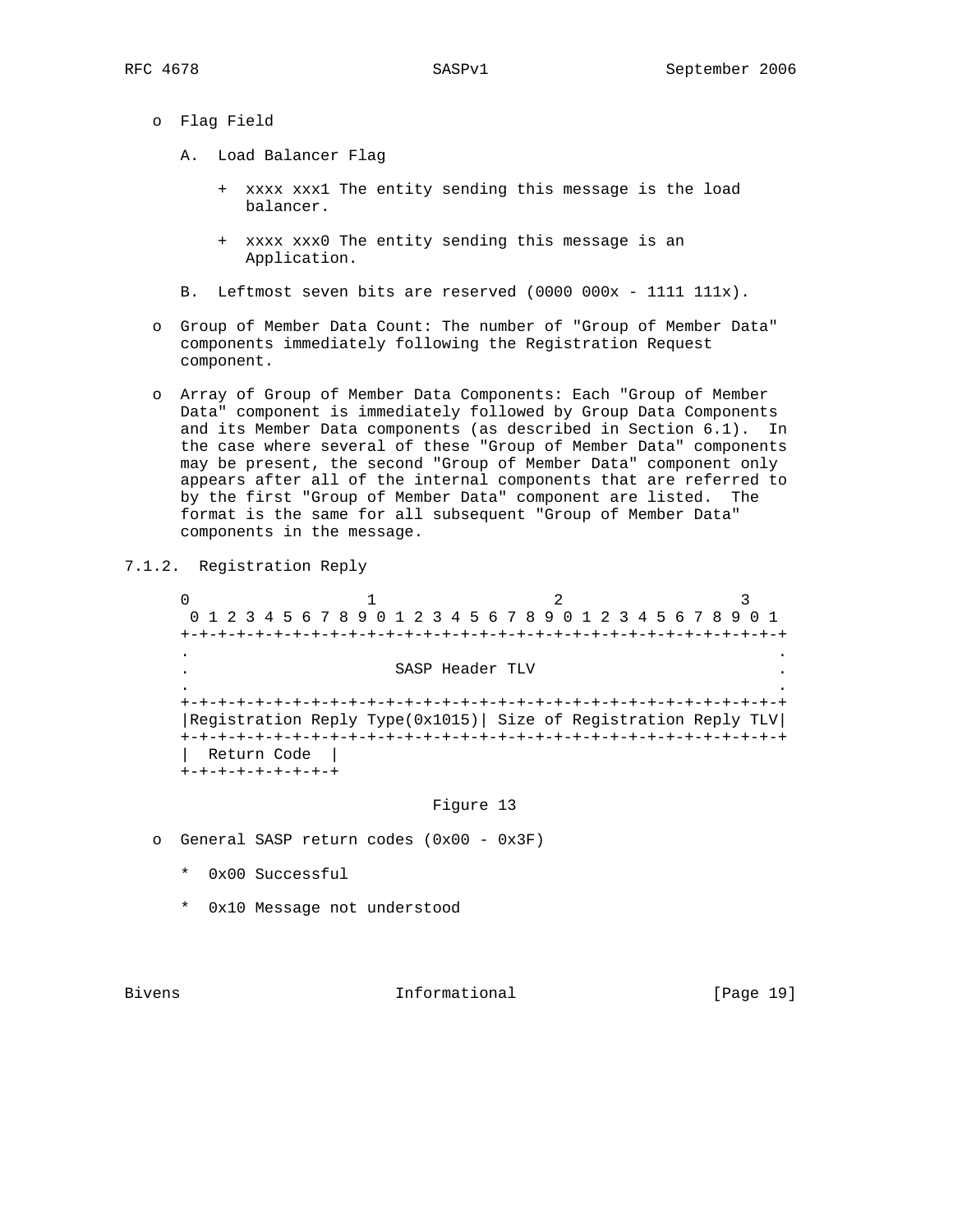- \* 0x11 GWM will not accept this message from the sender. Reasons for this include the following:
	- a. The message was not sent by a LB and trust flag is off
	- b. LB attempted to address members of a different LB in the message
	- c. Vendor specific criteria for this message type were not met.
- o Message-Specific return codes (0x40 0xFF)
	- \* 0x40 Member already registered
	- \* 0x44 Duplicate Member in Request
	- \* 0x45 Invalid Group (determined by the GWM)
	- \* 0x50 Invalid Group Name Size (size == 0)
	- \* 0x51 Invalid LB UID Size (size == 0 or > max)
	- \* 0x61 Member is registering itself, but LB hasn't yet contacted the GWM. This registration will not be processed.

 \*\*The Invalid Group error return code refers to the LB or member attempting to form a group that the GWM considers invalid. For example, some GWM vendors may not support the registration of both System and Application members in the same group. To determine what can cause a GWM to return this error code, the vendor's documentation must be consulted.

7.2. DeRegistration Request and Reply

 This exchange happens between the load balancer/scheduler and the Group Workload Manager as well as between the Group Workload Manager and the Member to deregister members from a group specified by Group Name with the Group Workload Manager. Even though deregistrations can come from either the load balancer/scheduler or the actual member, member-initiated deregistrations will only be considered if the Trust flag is set with a Set LB State message.

Bivens **Informational Informational** [Page 20]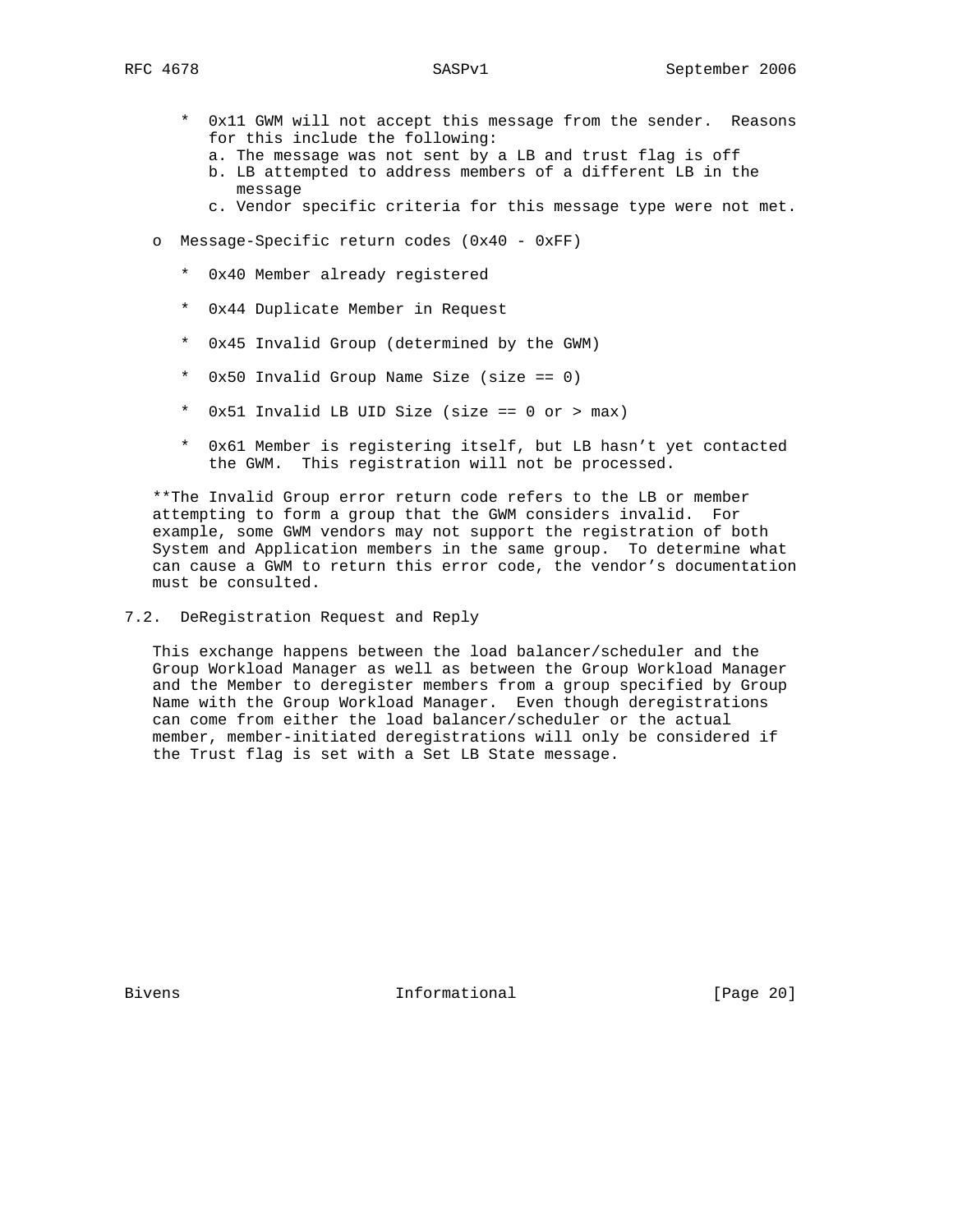# 7.2.1. DeRegistration Request

0  $1$   $2$   $3$  0 1 2 3 4 5 6 7 8 9 0 1 2 3 4 5 6 7 8 9 0 1 2 3 4 5 6 7 8 9 0 1 +-+-+-+-+-+-+-+-+-+-+-+-+-+-+-+-+-+-+-+-+-+-+-+-+-+-+-+-+-+-+-+-+ . . SASP Header TLV . . +-+-+-+-+-+-+-+-+-+-+-+-+-+-+-+-+-+-+-+-+-+-+-+-+-+-+-+-+-+-+-+-+ |DeRegistration Req.Type(0x1020)|Size of DeRegistration Req. TLV| +-+-+-+-+-+-+-+-+-+-+-+-+-+-+-+-+-+-+-+-+-+-+-+-+-+-+-+-+-+-+-+-+ | Flag Field | Reason | Group of Member Data Count | +-+-+-+-+-+-+-+-+-+-+-+-+-+-+-+-+-+-+-+-+-+-+-+-+-+-+-+-+-+-+-+-+ . . . \*Array of Group of Member Data Components . . . +-+-+-+-+-+-+-+-+-+-+-+-+-+-+-+-+-+-+-+-+-+-+-+-+-+-+-+-+-+-+-+-+

 \*There will be as many Group of Member Data Components as "Group of Member Data Count" has specified.

## Figure 14

- o Flag Field
	- A. Load Balancer Flag
		- + xxxx xxx1 The entity sending this message is the load balancer.
		- + xxxx xxx0 The entity sending this message is an Application.
	- B. Leftmost seven bits are reserved (0000 000x 1111 111x).
- o Reason: Byte describing the reason for deregistering the group or instance.
	- A. SASP-defined Reason Codes (0x00-0x7F)
		- + 0x00 No reason given.
		- + 0x01 Learned and Purposeful, i.e., a human has deconfigured this member from the load balancer configuration.
		- + 0x80-0xFF Open for vendor specific deregistration reason codes.

Bivens **Informational Informational** [Page 21]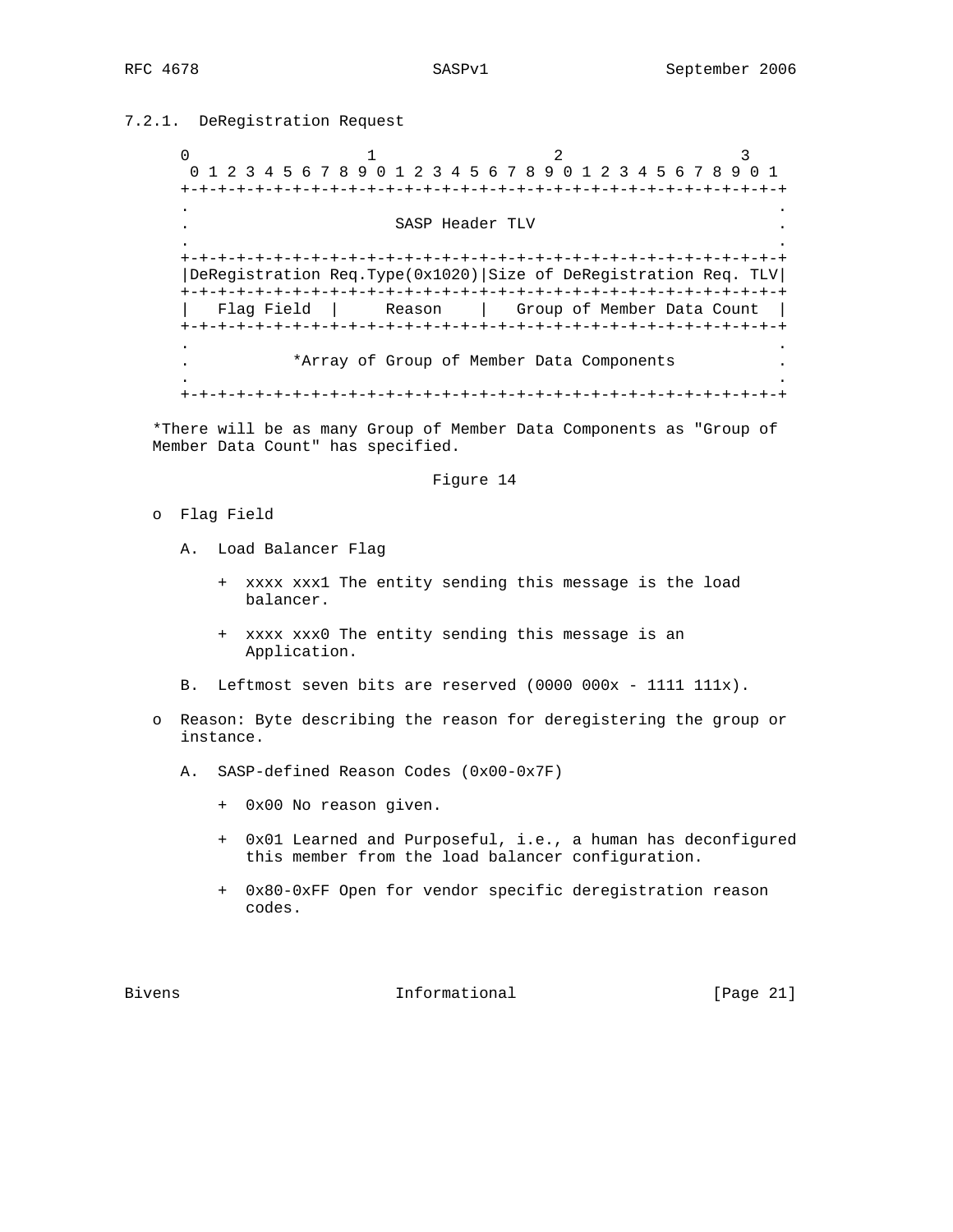- o Group of Member Data Count: The number of "Group of Member Data" components immediately following the DeRegistration Request component.
- o Array of Group of Member Data Components: Each "Group of Member Data" component is immediately followed by Group Data Components and its Member Data components (as described in Section 6.1). In this case, where several of these "Group of Member Data" components may be present, the second "Group of Member Data" component only appears after all of the internal components that are referred to by the first "Group of Member Data" component are listed. The format is the same for all subsequent "Group of Member Data" components in the message.

 \*\* If Member Count equals zero in the Group of Member Data component, the Group Workload Manager will deregister the entire group.

 \*\* Recall that the Group Data Component contains both a Unique LB Identifier field and a Group Name field. If the Group Data component has no Group Name (GroupData's Group Name Length==0), the Group Workload Manager will deregister all groups associated with this load balancer.

## 7.2.2. DeRegistration Reply

 $0$  and  $1$  and  $2$  3 0 1 2 3 4 5 6 7 8 9 0 1 2 3 4 5 6 7 8 9 0 1 2 3 4 5 6 7 8 9 0 1 +-+-+-+-+-+-+-+-+-+-+-+-+-+-+-+-+-+-+-+-+-+-+-+-+-+-+-+-+-+-+-+-+ . . . SASP Header TLV . . . +-+-+-+-+-+-+-+-+-+-+-+-+-+-+-+-+-+-+-+-+-+-+-+-+-+-+-+-+-+-+-+-+ | DeReg. Reply Type(0x1025) | Size of DeReg. Reply TLV | +-+-+-+-+-+-+-+-+-+-+-+-+-+-+-+-+-+-+-+-+-+-+-+-+-+-+-+-+-+-+-+-+ | Return Code | +-+-+-+-+-+-+-+-+

#### Figure 15

- o Return Code: A byte return code indicating the status of action taken.
	- A. General SASP return codes (0x00 0x3F)
		- + 0x00 Successful
		- + 0x10 Message not understood

Bivens **Informational Informational** [Page 22]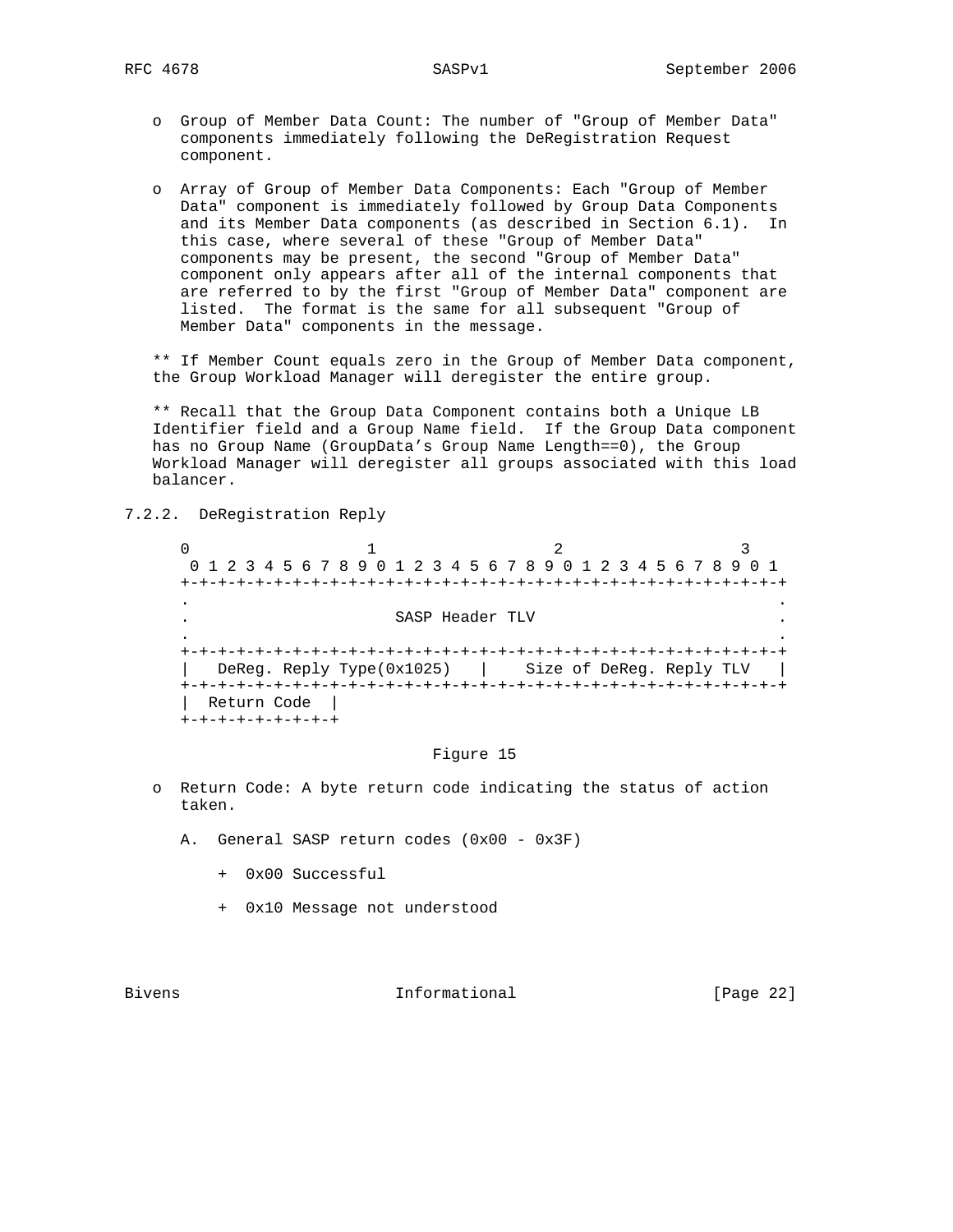- + 0x11 GWM will not accept this message from the sender. Reasons for this include the following:
	- a. The message was not sent by a LB and trust flag is off
	- b. LB attempted to address members of a different LB in the message
	- c. Vendor specific criteria for this message type were not met.
- B. Message-Specific return codes (0x40 0xFF)
	- + 0x41 Application or System not registered
	- + 0x42 Unknown Group Name
	- + 0x43 Unknown LB UID
	- + 0x44 Duplicate Member in Request
	- + 0x46 Duplicate Group in Request (for remove all members/groups requests)
	- + 0x51 Invalid LB UID Size (size == 0 or > max)
	- + 0x61 Member is deregistering itself, but LB hasn't yet contacted the GWM. This deregistration will not be processed.

## 7.3. Get Weights Request and Reply

 This exchange happens between the load balancer/scheduler and the Group Workload Manager to get weights for the groups specified in the list of GroupData objects. In the case of application load balancing (balancing workloads between applications with the same functionality), the load balancer would call the Group Workload Manager every Interval (parameter returned by the Group Workload Manager below) to get an array of weights and associated members (e.g., Application1 20, SecondCopyOfApplication 30, ThirdCopyOfApplication 5). The load balancer then uses these weights to determine the fashion in which work will be sent to each of the members. For example, in the case of weighted round robin, the load balancer/scheduler would then send a request to Application1, the next to SecondCopyOfApplication, and the next to ThirdCopyOfApplication. After 15 requests, the load balancer/scheduler would only send work to Application1 and SecondCopyOfApplication. After an additional 30 requests, the load balancer/scheduler would only send requests to SecondCopyofApplication. After another 10 requests, the load balancer/scheduler product would start over using the weights of 20,

Bivens 1nformational [Page 23]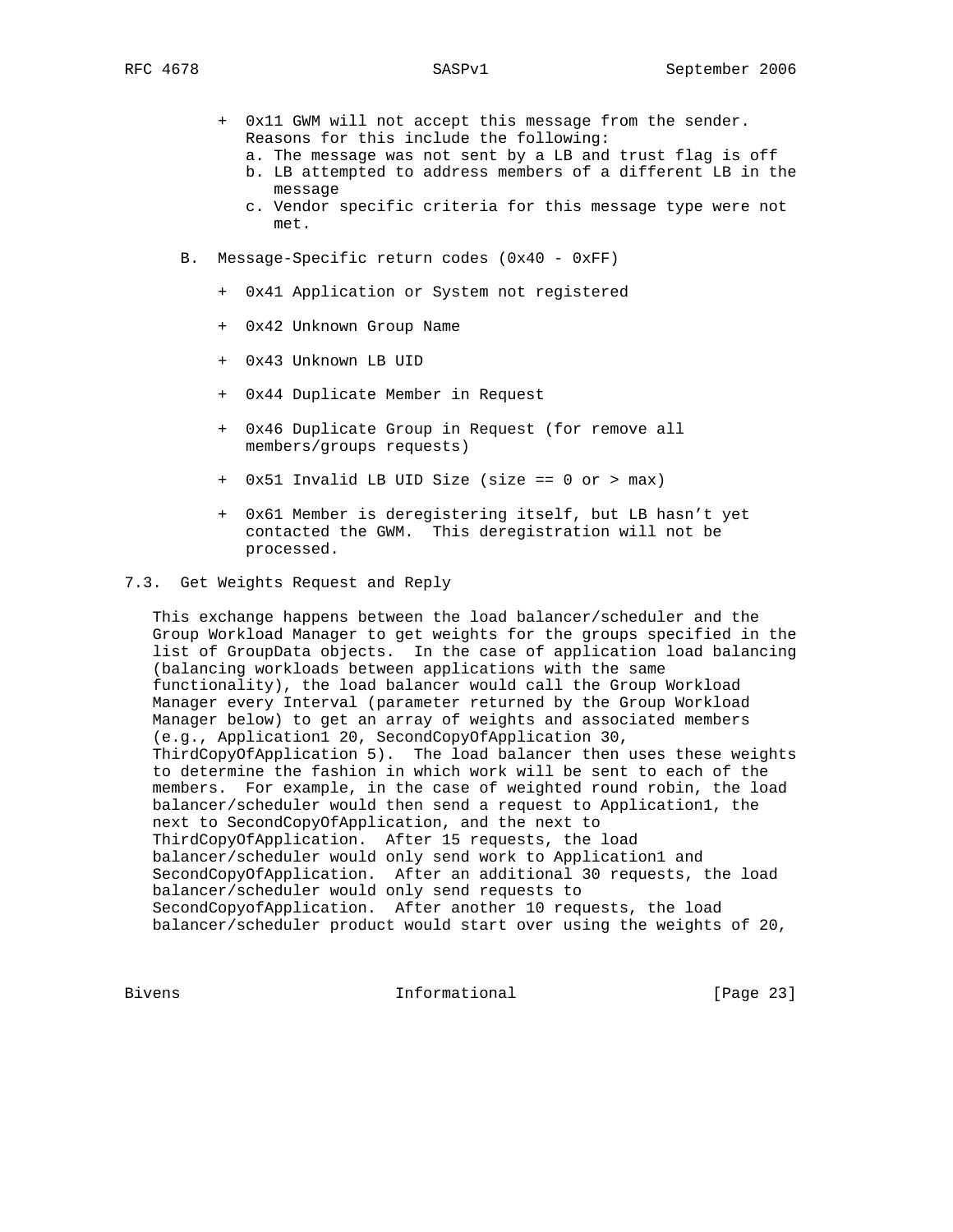30, and 5 again; or if the Interval number of seconds have passed, the load balancer/scheduler would get a new set of weights.

7.3.1. Get Weights Request

0  $1$   $2$   $3$  0 1 2 3 4 5 6 7 8 9 0 1 2 3 4 5 6 7 8 9 0 1 2 3 4 5 6 7 8 9 0 1 +-+-+-+-+-+-+-+-+-+-+-+-+-+-+-+-+-+-+-+-+-+-+-+-+-+-+-+-+-+-+-+-+ . . . SASP Header TLV . . . +-+-+-+-+-+-+-+-+-+-+-+-+-+-+-+-+-+-+-+-+-+-+-+-+-+-+-+-+-+-+-+-+ | Get Weights Req. Type(0x1030) | Size of Get Weights Req. TLV | +-+-+-+-+-+-+-+-+-+-+-+-+-+-+-+-+-+-+-+-+-+-+-+-+-+-+-+-+-+-+-+-+ Group Data Count +-+-+-+-+-+-+-+-+-+-+-+-+-+-+-+-+ + . . . \*Array of Group Data Components . . . +-+-+-+-+-+-+-+-+-+-+-+-+-+-+-+-+-+-+-+-+-+-+-+-+-+-+-+-+-+-+-+-+

 \*There will be as many Group Data Components as "Group Data Count" has specified.

## Figure 16

- o Group Data Count: The number of "Group Data" components immediately following the Get Weights Request TLV.
- o Array of Group Data Components: This array of Group Data Components lists the groups for which the load balancer wants to get weights.

 \*\* If there is no group name in the Group Data structure of the Get Weights Request, the load balancer is requesting weights for all groups registered for the load balancer.

Bivens **Informational Informational** [Page 24]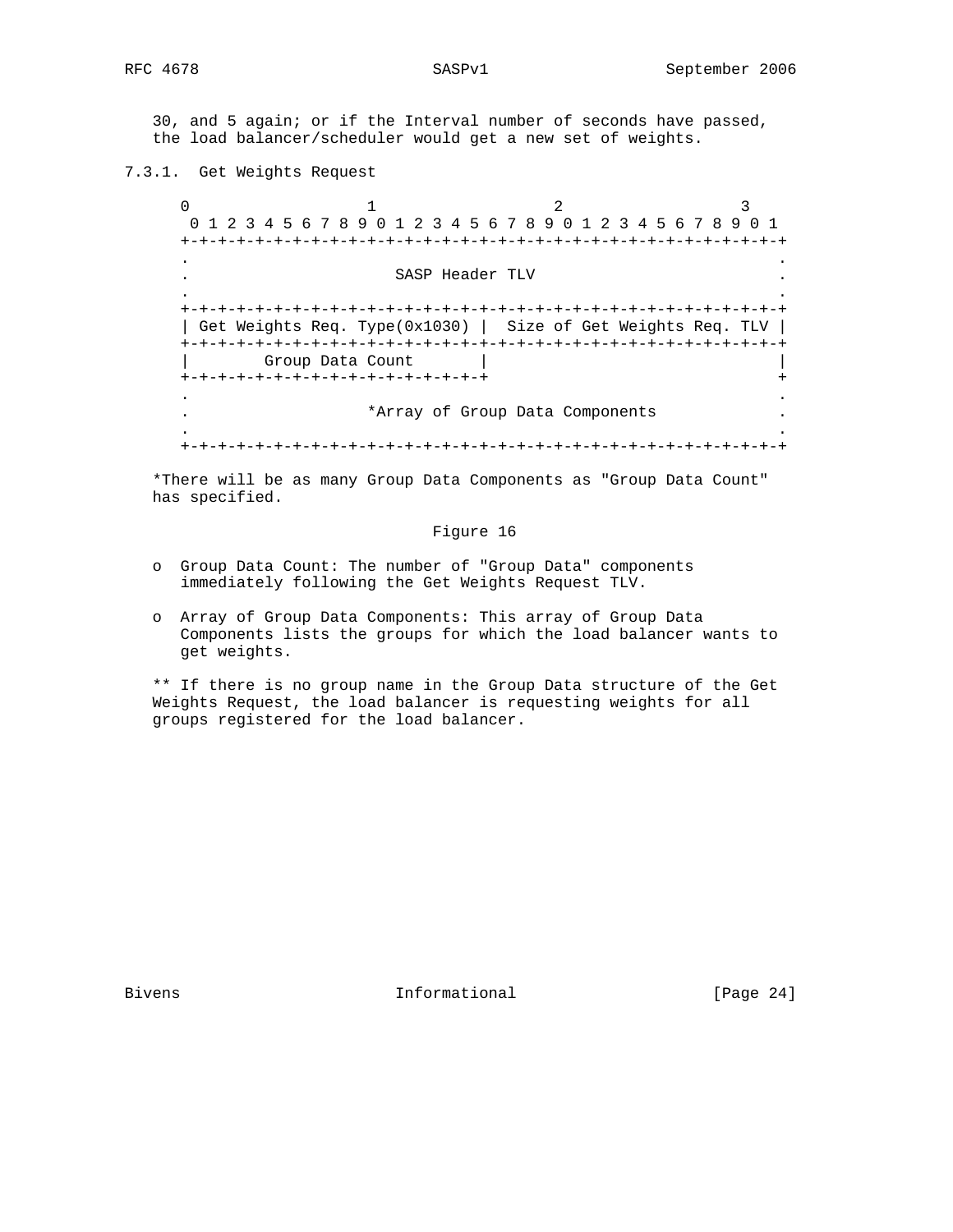# 7.3.2. Get Weights Reply

0  $1$   $2$   $3$  0 1 2 3 4 5 6 7 8 9 0 1 2 3 4 5 6 7 8 9 0 1 2 3 4 5 6 7 8 9 0 1 +-+-+-+-+-+-+-+-+-+-+-+-+-+-+-+-+-+-+-+-+-+-+-+-+-+-+-+-+-+-+-+-+ . . SASP Header TLV . . +-+-+-+-+-+-+-+-+-+-+-+-+-+-+-+-+-+-+-+-+-+-+-+-+-+-+-+-+-+-+-+-+ | Get Weights Reply Type(0x1035)| Size of Get Weights Reply TLV | +-+-+-+-+-+-+-+-+-+-+-+-+-+-+-+-+-+-+-+-+-+-+-+-+-+-+-+-+-+-+-+-+ Return Code | Interval | Group of Weight +-+-+-+-+-+-+-+-+-+-+-+-+-+-+-+-+-+-+-+-+-+-+-+-+-+-+-+-+-+-+-+-+ Entry Data Count| | +-+-+-+-+-+-+-+-+ + . . . \*Group of Weight Entry Data Components . . . +-+-+-+-+-+-+-+-+-+-+-+-+-+-+-+-+-+-+-+-+-+-+-+-+-+-+-+-+-+-+-+-+

 \* There will be as many Group of Weight Entry Data Components as "Group of Weight Entry Data Count" has specified.

## Figure 17

- o Return Code: A byte return code indicating the status of action taken.
	- A. General SASP return codes (0x00 0x3F)
		- + 0x00 Successful
		- + 0x10 Message not understood
		- + 0x11 GWM will not accept this message from the sender. Reasons for this include the following:
			- a. LB attempted to address members of a different LB in the message
			- b. Vendor specific criteria for this message type were not met.
	- B. Message-Specific return codes (0x40 0xFF)
		- + 0x42 Unknown Group Name
		- + 0x43 Unknown LB UID
		- + 0x46 Duplicate Group in Request

Bivens 10 and 10 and 10 and 10 and 10 and 10 and 10 and 10 and 10 and 10 and 10 and 10 and 10 and 10 and 10 and 10 and 10 and 10 and 10 and 10 and 10 and 10 and 10 and 10 and 10 and 10 and 10 and 10 and 10 and 10 and 10 an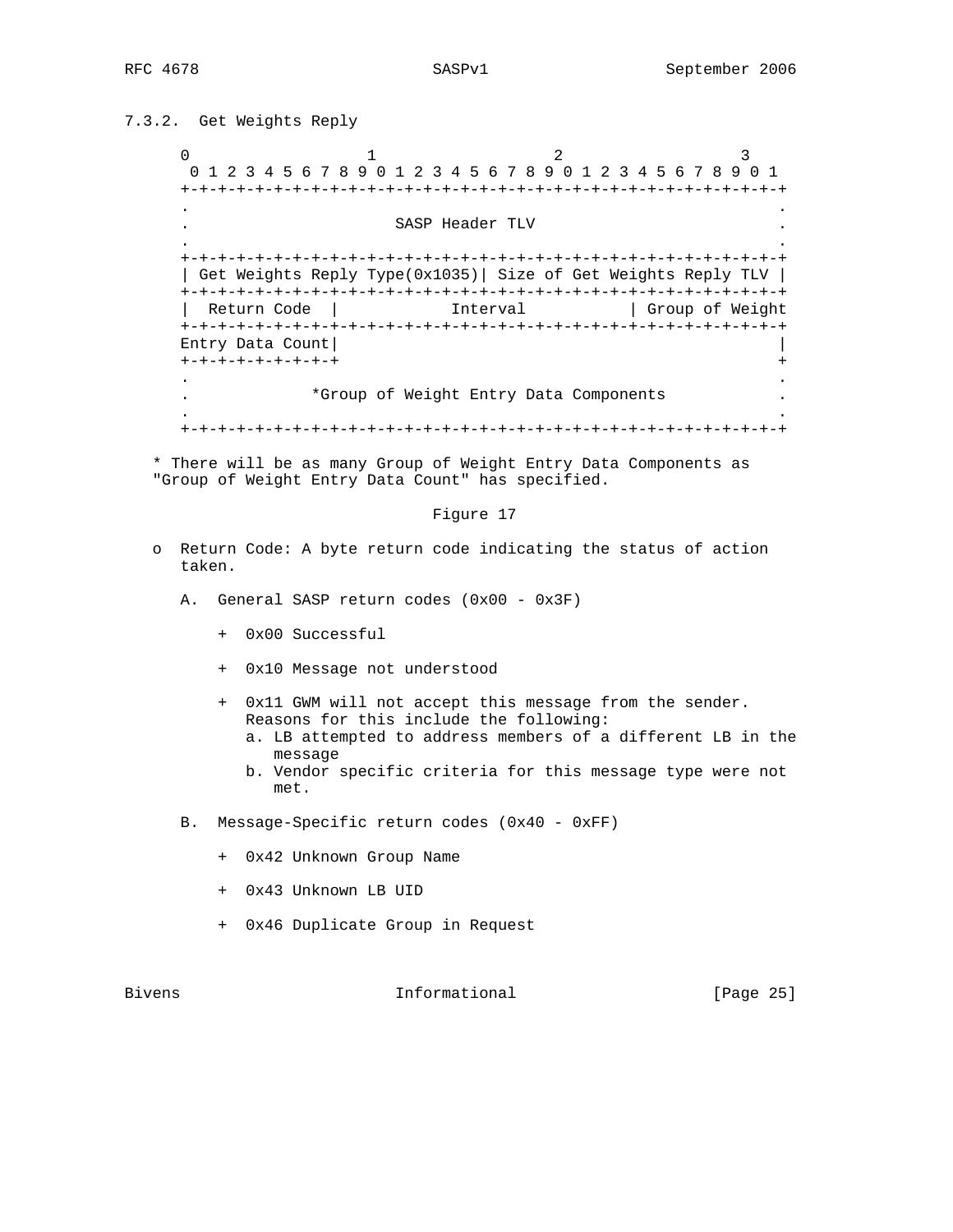+ 0x51 Invalid LB uid Size (size == 0 or > max)

- o Interval: These two bytes indicate a recommended polling interval for the load balancer to use. The Group Workload Manager is stating that any polling interval smaller than the suggested interval would probably retrieve values before they have had a chance to change.
- o Group of Weight Entry Data Components: Each "Group of Weight Data" component is immediately followed by Group Data Components and its Weight Entry Data components (as described in Section 6.2). In this case, where several "Group of Weight Data" components may be present, the second "Group of Weight Data" component only appears after all of the internal components that are referred to by the first "Group of Weight Data" component are listed. The format is the same for all subsequent "Group of Weight Data" components in the message.

## 7.4. Send Weights

 This exchange happens between the Group Workload Manager and the load balancer/scheduler to send the new weights for the group specified in Group Name. This message is unique in that it is the only message exchange initiated by the Group Workload Manager and the only message that has no reply. In the case of application load balancing (balancing workloads between applications with the same functionality), the Group Workload Manager would message the load balancer at a possibly dynamic interval (chosen by the Group Workload Manager) to send an array of weights and associated members (e.g., Application1 20, SecondCopyOfApplication 30, ThirdCopyOfApplication 5). The load balancer then uses these weights to determine the fashion in which work will be sent to each of the members. For example, in the case of weighted round robin, the load balancer/scheduler would then send a request to Application1, the next to SecondCopyOfApplication, and the next to ThirdCopyOfApplication. After 15 requests, the load balancer/scheduler would only send work to Application1 and SecondCopyOfApplication. After another 30 requests, the load balancer/scheduler would only send requests to SecondCopyofApplication. After an additional 10 requests, the load balancer/scheduler product would start over using the weights of 20, 30, and 5 again, if it has not yet received a new set of weights. The Group Workload Manager only sends this message if the Push flag has been enabled using a Set Load Balancer State message.

Bivens **Informational Informational** [Page 26]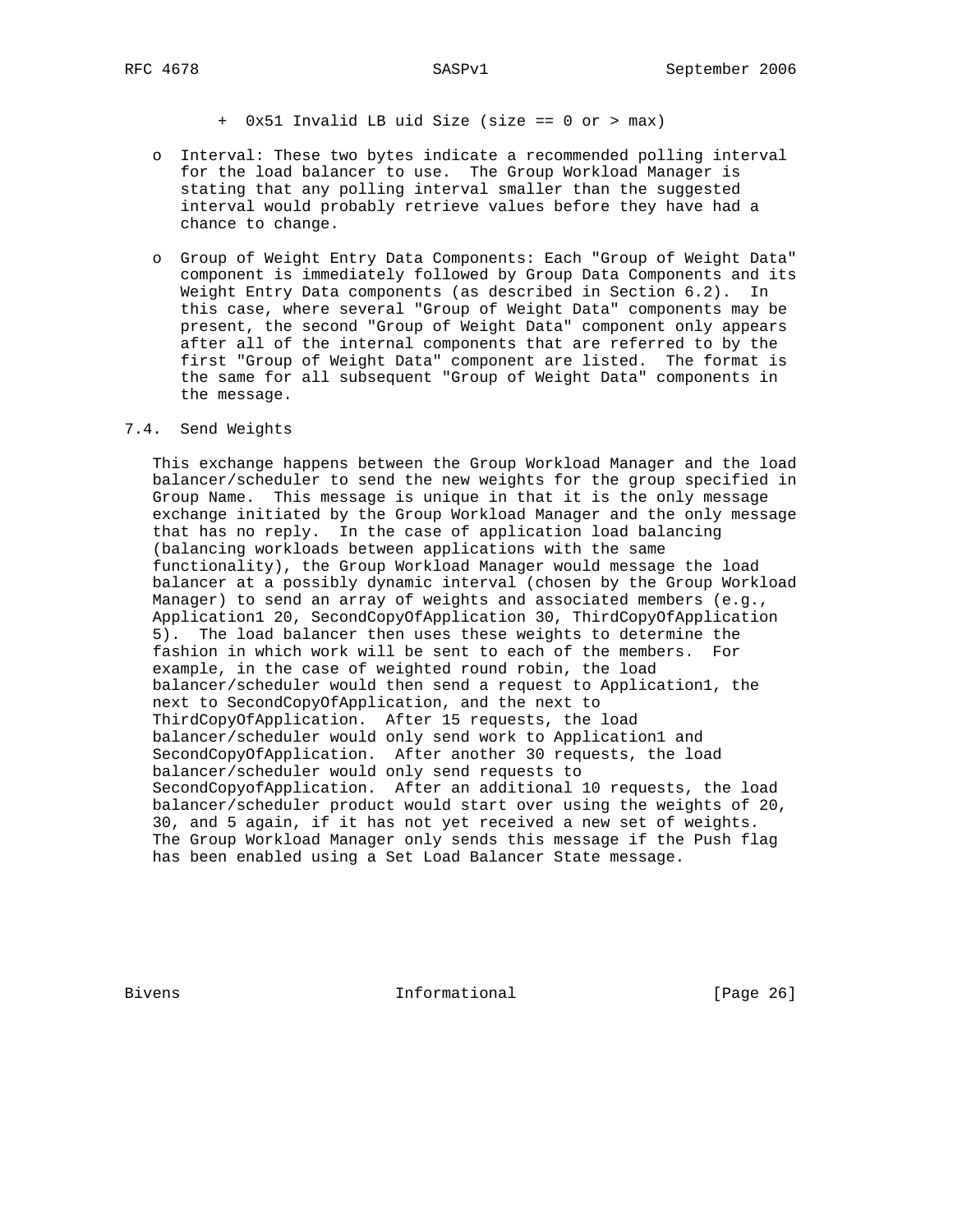$0$  and  $1$  and  $2$  3 0 1 2 3 4 5 6 7 8 9 0 1 2 3 4 5 6 7 8 9 0 1 2 3 4 5 6 7 8 9 0 1 +-+-+-+-+-+-+-+-+-+-+-+-+-+-+-+-+-+-+-+-+-+-+-+-+-+-+-+-+-+-+-+-+ . . . SASP Header TLV . . . +-+-+-+-+-+-+-+-+-+-+-+-+-+-+-+-+-+-+-+-+-+-+-+-+-+-+-+-+-+-+-+-+ | Send Weights Type(0x1040) | Size of Send Weights TLV | +-+-+-+-+-+-+-+-+-+-+-+-+-+-+-+-+-+-+-+-+-+-+-+-+-+-+-+-+-+-+-+-+ | Group of Weight Data Count | | +-+-+-+-+-+-+-+-+-+-+-+-+-+-+-+-+ + . . . \*Group of Weight Entry Data Components . . . +-+-+-+-+-+-+-+-+-+-+-+-+-+-+-+-+-+-+-+-+-+-+-+-+-+-+-+-+-+-+-+-+

 \* There will be as many Group of Weight Entry Data Components as "Group of Weight Data Count" has specified.

#### Figure 18

- o Group of Weight Entry Data Components: Each "Group of Weight Data" component is immediately followed by Group Data Components and its Weight Entry Data components (as described in Section 6.2). In this case, where several "Group of Weight Data" components may be present, the second "Group of Weight Data" component only appears after all of the internal components that are referred to by the first "Group of Weight Data" component are listed. The format is the same for all subsequent "Group of Weight Data" components in the message.
- 7.5. Set Member State Request and Reply

 This is a special exchange that can take place between the load balancer and the Group Workload Manager or between the Member and the Group Workload Manager to pass information about the state of the member including placing the member in quiesced or non-quiesced states. In particular, the load balancer/scheduler can use this message to quiesce a set of members. Members can also use this message to quiesce themselves as well as to pass certain state information to the load balancer/scheduler that is opaque to the Group Workload Manager. This opaque state information is passed to the load balancer/scheduler with the weights during get and send weight messages.

Bivens **Informational Informational** [Page 27]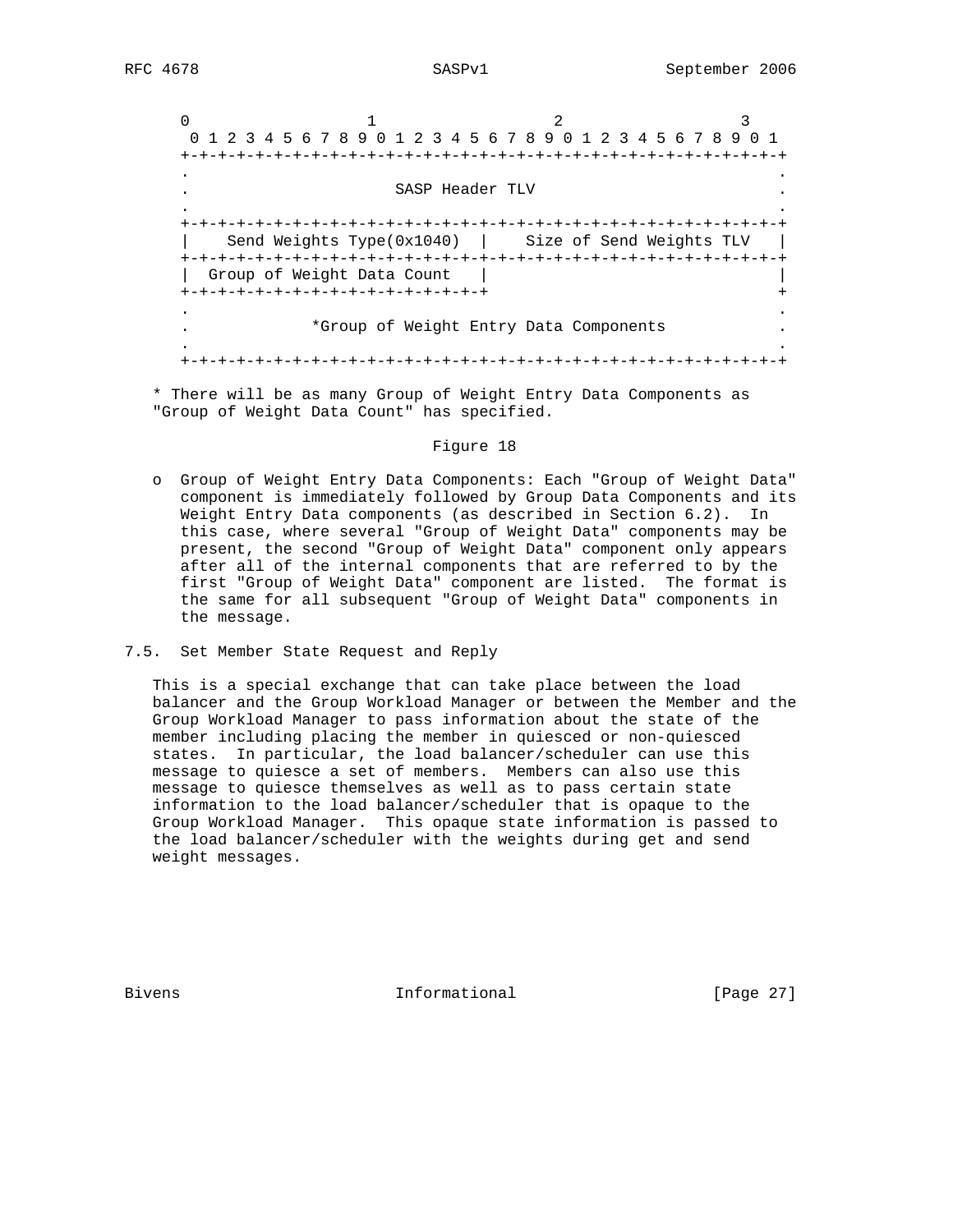7.5.1. Set Member State Request

0  $1$  2 3 0 1 2 3 4 5 6 7 8 9 0 1 2 3 4 5 6 7 8 9 0 1 2 3 4 5 6 7 8 9 0 1 +-+-+-+-+-+-+-+-+-+-+-+-+-+-+-+-+-+-+-+-+-+-+-+-+-+-+-+-+-+-+-+-+ . . . SASP Header TLV . . . +-+-+-+-+-+-+-+-+-+-+-+-+-+-+-+-+-+-+-+-+-+-+-+-+-+-+-+-+-+-+-+-+ |SetMemberState Req.Type(0x1060)|Size of SetMemberState Req. TLV| +-+-+-+-+-+-+-+-+-+-+-+-+-+-+-+-+-+-+-+-+-+-+-+-+-+-+-+-+-+-+-+-+ | Flag Field | Group of MemberStateData Count| | +-+-+-+-+-+-+-+-+-+-+-+-+-+-+-+-+-+-+-+-+-+-+-+-+ + . . . \*Array of Group of Member State Data Components . . . +-+-+-+-+-+-+-+-+-+-+-+-+-+-+-+-+-+-+-+-+-+-+-+-+-+-+-+-+-+-+-+-+

 \*There will be as many Group of Member State Data Components as "Group of Member State Data Count" has specified.

## Figure 19

- o Flag Field
	- A. Load Balancer Flag
		- + xxxx xxx1 The entity sending this message is the load balancer.
		- + xxxx xxx0 The entity sending this message is an Application.
	- B. Leftmost seven bits are reserved (0000 000x 1111 111x).
- o Group of Member State Data Count: The number of "Group of Member State Data" components immediately following the Set Member State Request TLV.
- o Array of Group of Member Data Components: Each "Group of Member State Data" component is immediately followed by Group Data Components and its Member State Instance components (as described in Section 6.3). In the case where several "Group of Member State Data" components may be present, the second "Group of Member State Data" component only appears after all of the internal components that are referred to by the first "Group of Member State Data" component are listed. The format is the same for all subsequent "Group of Member State Data" components in the message.

Bivens 1nformational [Page 28]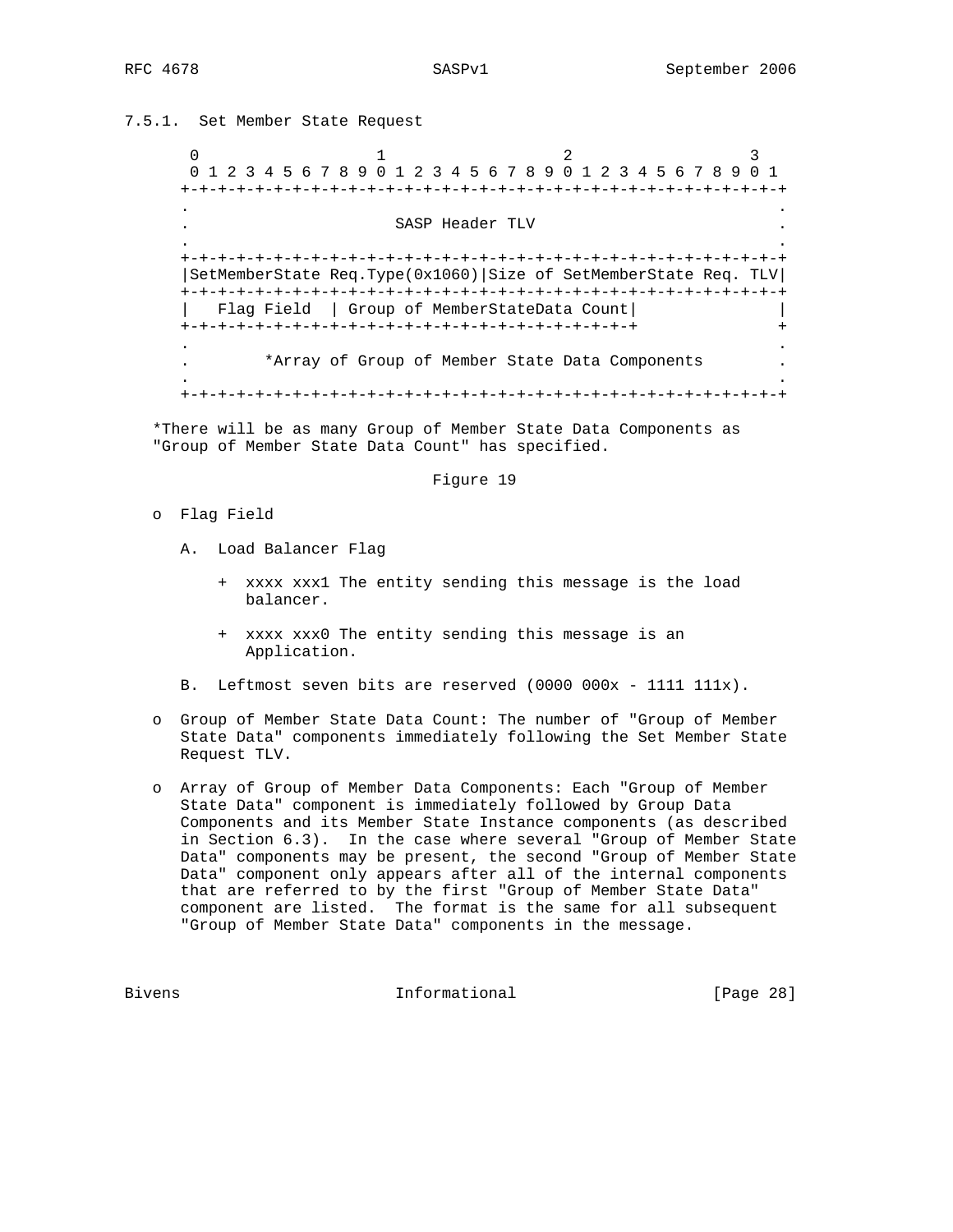# 7.5.2. Set Member State Reply

```
0 and 1 and 2 3
    0 1 2 3 4 5 6 7 8 9 0 1 2 3 4 5 6 7 8 9 0 1 2 3 4 5 6 7 8 9 0 1
    +-+-+-+-+-+-+-+-+-+-+-+-+-+-+-+-+-+-+-+-+-+-+-+-+-+-+-+-+-+-+-+-+
. .
                   SASP Header TLV
. .
    +-+-+-+-+-+-+-+-+-+-+-+-+-+-+-+-+-+-+-+-+-+-+-+-+-+-+-+-+-+-+-+-+
    | Set Member State Reply(0x1025)|Size of SetMemberStateReply TLV|
    +-+-+-+-+-+-+-+-+-+-+-+-+-+-+-+-+-+-+-+-+-+-+-+-+-+-+-+-+-+-+-+-+
     | Return Code |
   +-+-+-+-+-+-+-+-+
```
### Figure 20

- o Return Code: A byte return code indicating the status of action taken.
	- A. General SASP return codes (0x00 0x3F)
		- + 0x00 Successful
		- + 0x10 Message not understood
		- + 0x11 GWM will not accept this message from the sender. Reasons for this include the following:
			- a. The message was not sent by a LB and trust flag is off
			- b. LB attempted to address members of a different LB in the message
			- c. Vendor specific criteria for this message type were not met.
	- B. Message-Specific return codes (0x40 0xFF)
		- + 0x41 Application or System not registered
		- + 0x42 Unknown Group Name
		- + 0x43 Unknown LB UID
		- + 0x44 Duplicate Member in Request
		- + 0x46 Duplicate Group in Request
		- + 0x50 Invalid Group Name Size (size == 0)
		- + 0x51 Invalid LB UID Size (size == 0 or > than max)

Bivens **Informational Informational** [Page 29]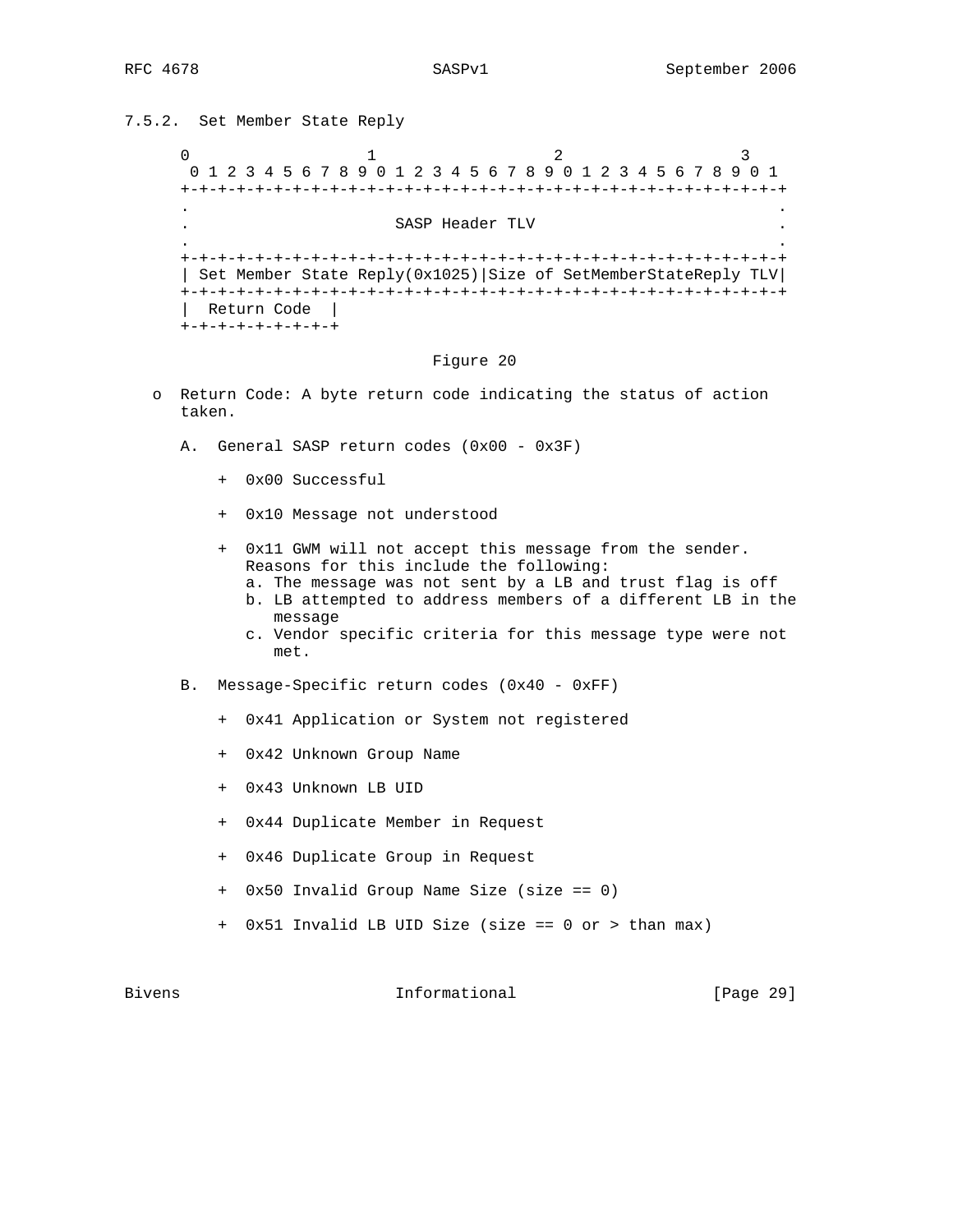- + 0x61 Member is setting state for itself, but LB hasn't yet contacted the GWM. This request will not be processed.
- 7.6. Set Load Balancer State Request and Reply

 This is an exchange that can take place between the load balancer and the Group Workload Manager to pass information about the state (and partial configuration) of the load balancer.

7.6.1. Set LB State Request

 $\begin{array}{ccccccc}\n0 & & & 1 & & & 2 & & 3\n\end{array}$  0 1 2 3 4 5 6 7 8 9 0 1 2 3 4 5 6 7 8 9 0 1 2 3 4 5 6 7 8 9 0 1 +-+-+-+-+-+-+-+-+-+-+-+-+-+-+-+-+-+-+-+-+-+-+-+-+-+-+-+-+-+-+-+-+ . . . SASP Header TLV . . . +-+-+-+-+-+-+-+-+-+-+-+-+-+-+-+-+-+-+-+-+-+-+-+-+-+-+-+-+-+-+-+-+ |Set LB State Req. Type  $(0x1050)$ | Size of Set LB State Req. TLV | +-+-+-+-+-+-+-+-+-+-+-+-+-+-+-+-+-+-+-+-+-+-+-+-+-+-+-+-+-+-+-+-+ | LB UID Length | | +-+-+-+-+-+-+-+-+ + . . . The contract of the contract of the contract of the contract of the contract of the contract of the contract of the contract of the contract of the contract of the contract of the contract of the contract of the contract . . +-+-+-+-+-+-+-+-+-+-+-+-+-+-+-+-+-+-+-+-+-+-+-+-+-+-+-+-+-+-+-+-+ | LB Health | LB Flags | +-+-+-+-+-+-+-+-+-+-+-+-+-+-+-+-+

### Figure 21

- o LB UID Length: one-byte length field describing the size of the following LB UID.
- o LB UID: This should be the same unique identifier given when registering group members for this particular load balancer.
- o LB Health: This field gives the load balancer a chance to pass in a metric describing its own health or state.

0x00 - 0x7F Least Healthy - Most Healthy

- 0x80 0xFF Reserved
- o LB Flags:
	- A. Push Flag

Bivens 10 and 10 and 10 and 10 and 10 and 10 and 10 and 10 and 10 and 10 and 10 and 10 and 10 and 10 and 10 and 10 and 10 and 10 and 10 and 10 and 10 and 10 and 10 and 10 and 10 and 10 and 10 and 10 and 10 and 10 and 10 an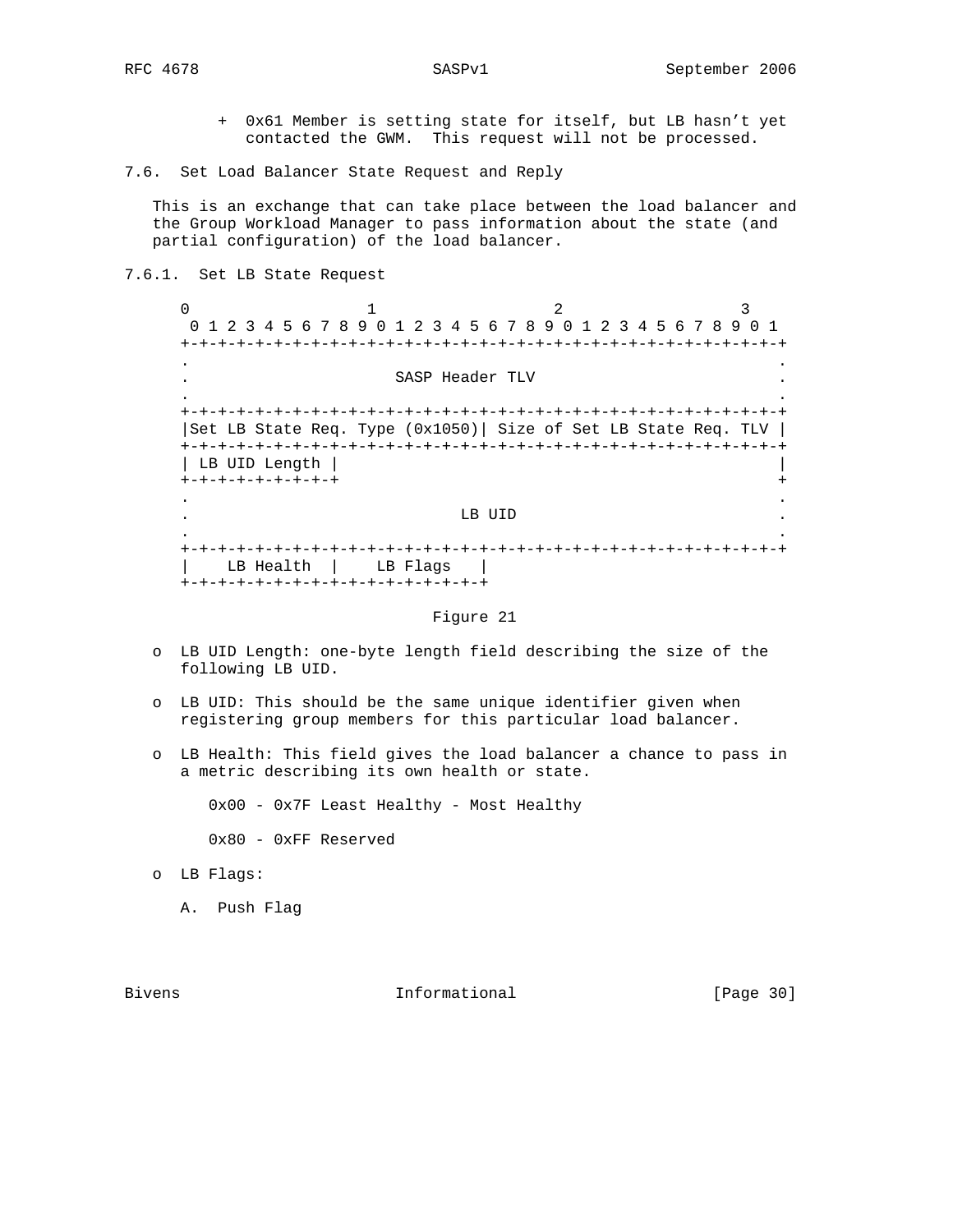- + xxxx xxx1 The load balancer should receive weights through the Send Weights message (GWM pushes weights to load balancer). Even if this flag is set, the GWM must still respond accordingly to any Get Weights messages from the load balancer.
- + xxxx xxx0 The load balancer will send a Get Weights message to get the new weights. This is the default behavior. (load balancer pulls weights from GWM).
- B. Trust Flag
	- + xxxx xx1x Trust any member-initiated registration, deregistration, or set state message. Immediately reflect the registration, deregistration, or new state in the weights sent.
	- + xxxx xx0x Do not trust any member-initiated registration, deregistration, or set state message. Registration, Deregistration, and State Setting of members can only occur from the load balancer. Discard any member-initiated registration, deregistration, or set state message. This is the default behavior.
- C. No Change / No Send Flag
	- + xxxx x1xx The GWM must not include members whose weights and state (i.e., contact and quiesce flags) have not changed since they were last sent.
	- + xxxx x0xx The GWM must include the weights of all group members when sending the weights to this load balancer (including members whose weights and state have not changed). This is the default behavior.
- D. Leftmost five bits are reserved (0000 0xxx 1111 1xxx).

Bivens **Informational Informational** [Page 31]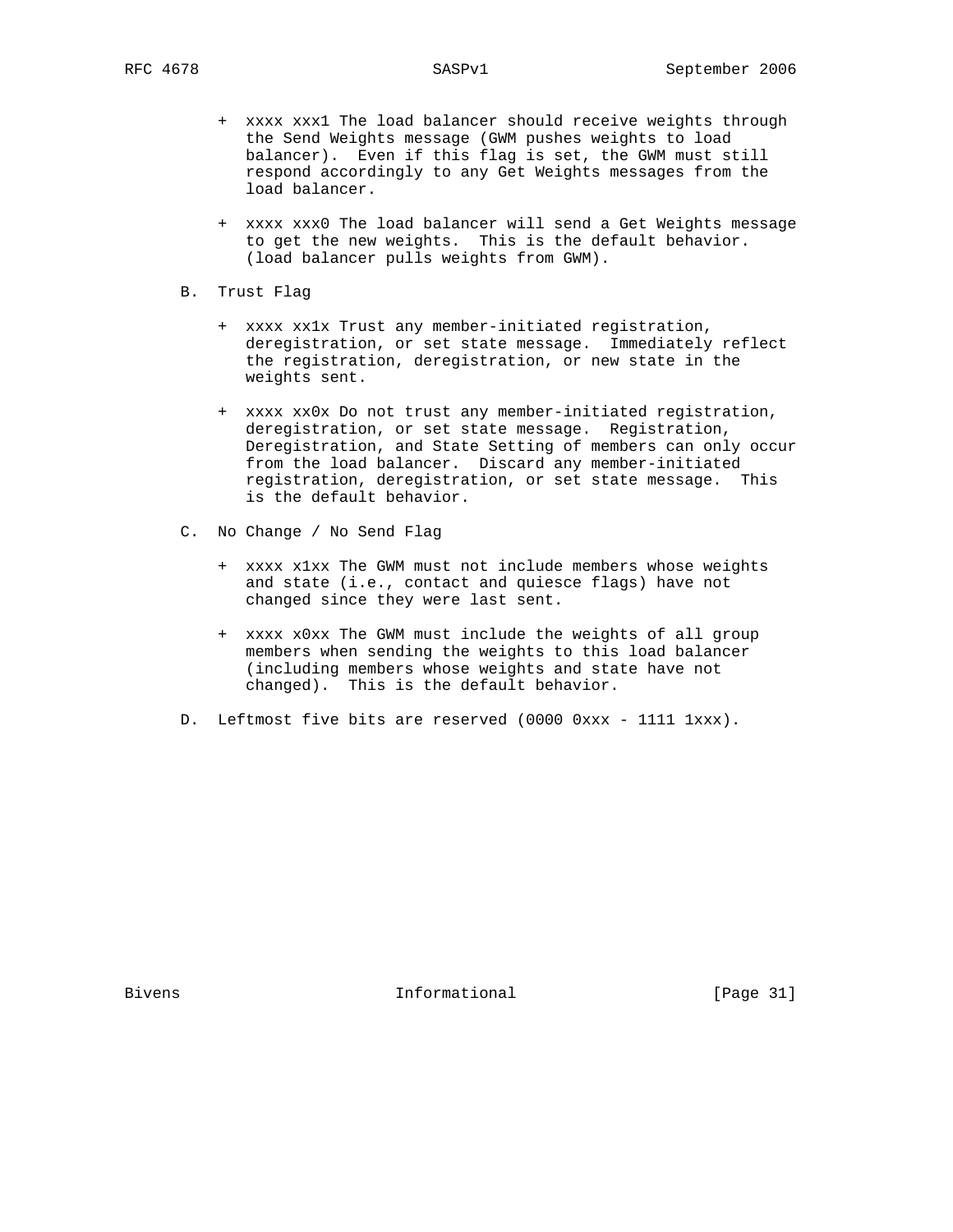# 7.6.2. Set LB State Reply

```
0 and 1 and 2 3
    0 1 2 3 4 5 6 7 8 9 0 1 2 3 4 5 6 7 8 9 0 1 2 3 4 5 6 7 8 9 0 1
    +-+-+-+-+-+-+-+-+-+-+-+-+-+-+-+-+-+-+-+-+-+-+-+-+-+-+-+-+-+-+-+-+
. .
                   SASP Header TLV
. .
    +-+-+-+-+-+-+-+-+-+-+-+-+-+-+-+-+-+-+-+-+-+-+-+-+-+-+-+-+-+-+-+-+
    | Set LB State Reply (0x1025) | Size of Set LB State Reply TLV|
    +-+-+-+-+-+-+-+-+-+-+-+-+-+-+-+-+-+-+-+-+-+-+-+-+-+-+-+-+-+-+-+-+
     | Return Code |
   +-+-+-+-+-+-+-+-+
```
### Figure 22

- o Return Code: A byte return code indicating the status of action taken.
	- A. General SASP return codes (0x00 0x3F)
		- + 0x00 Successful
		- + 0x10 Message not understood
		- + 0x11 GWM will not accept this message from the sender. Reasons for this include the following:
			- a. LB attempted to address the state of a different LB
			- b. Vendor specific criteria for this message type were not met.
	- B. Message-Specific return codes (0x40 0xFF)
		- + 0x51 Invalid LB UID Size (size == 0 or > max)
- 8. Example of SASP Message Encoding

 This section provides an example of the actual SASP message encoding. For this example, we will look at a sample GetWeights Reply in which two webservers are registered to a serverfarm called FARM1. The IP addresses of the two webservers are 10.10.10.1 and 10.10.10.2. Currently the GWM has a weight of 40 for 10.10.10.1 and 20 for 10.10.10.2. The load balancer has a unique Identifier of "LB1" and the message example was sent by the GWM in response to a request (MessageID: 0x32000000) for FARM1's weights.

Bivens 10 and 10 and 10 and 10 and 10 and 10 and 10 and 10 and 10 and 10 and 10 and 10 and 10 and 10 and 10 and 10 and 10 and 10 and 10 and 10 and 10 and 10 and 10 and 10 and 10 and 10 and 10 and 10 and 10 and 10 and 10 an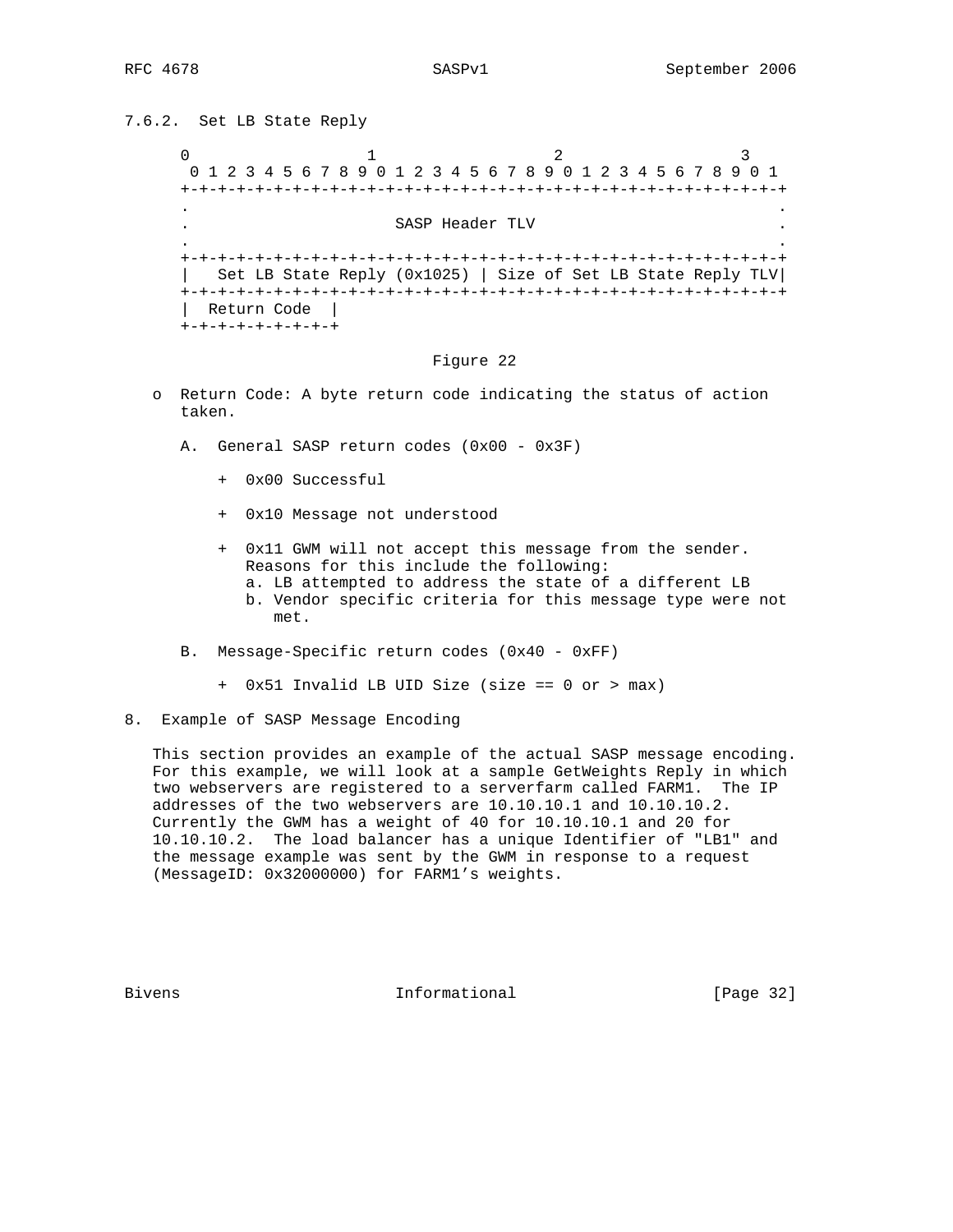The TLVs necessary for this message are shown in the following list.

1. SASP Header TLV

| Field        |          | Size    | Value          |
|--------------|----------|---------|----------------|
| Τl<br>Type   |          | 2 bytes | 0x2010         |
| Length<br>LΙ |          | 2 bytes | $0 \times 000$ |
|              | Version  | 1 byte  | 0x01           |
| V            | Mesg Len | 4 bytes | 0x00000006A    |
|              | Mesq ID  | 4 bytes | 0x32000000     |

Figure 23

2. Get Weights Reply TLV

|    | Field               | Size    | Value           |  |
|----|---------------------|---------|-----------------|--|
| Τl | Type                | 2 bytes | 0x1035          |  |
| LΙ | Length              | 2 bytes | 0x0009          |  |
| V  | RetCode             | 1 byte  | 0x00            |  |
|    | Interval            | 2 bytes | $0 \times 0040$ |  |
|    | GWD Count   2 bytes |         | 0x0001          |  |

\*GWD Count = Group of Weight Data Count

Figure 24

Bivens 1nformational [Page 33]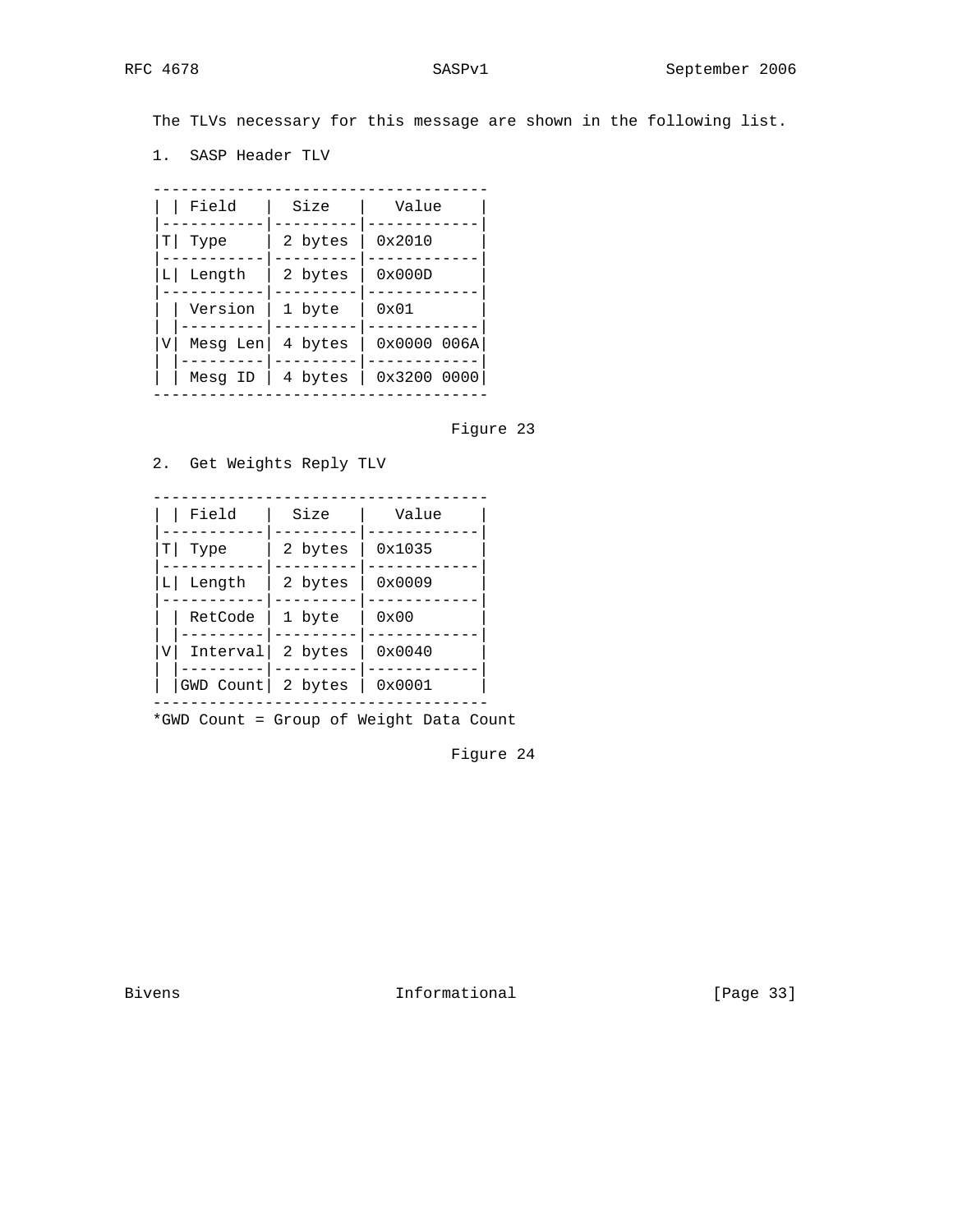# 3. Group of Weight Data TLV

| Field                       | Size    | Value  |
|-----------------------------|---------|--------|
| Type<br>т                   | 2 bytes | 0x4011 |
| Length<br>ΙI                | 2 bytes | 0x0006 |
| WE Count   2 bytes<br>l v l |         | 0x0002 |

\*WE Count = Weight Entry Count

# Figure 25

4. Group Data TLV

| Field                    | Size    | Value                                |
|--------------------------|---------|--------------------------------------|
| Τl<br>Type               | 2 bytes | 0x3011                               |
| Length<br>LΙ             | 2 bytes | $0 \times 000E$                      |
| LBUID len                | 1 byte  | 0x03                                 |
| LBUID                    | 3 bytes | "LB1" or<br>0x4C 42 31               |
| V<br>GroupName<br>Length | 1 byte  | 0x05                                 |
| Group<br>Name            | 5 bytes | "FARM1"<br>or<br>0x46 41 52<br>4D 31 |

Figure 26

Bivens 100 and 100 and 100 and 100 and 100 and 100 and 100 and 100 and 100 and 100 and 100 and 100 and 100 and 100 and 100 and 100 and 100 and 100 and 100 and 100 and 100 and 100 and 100 and 100 and 100 and 100 and 100 and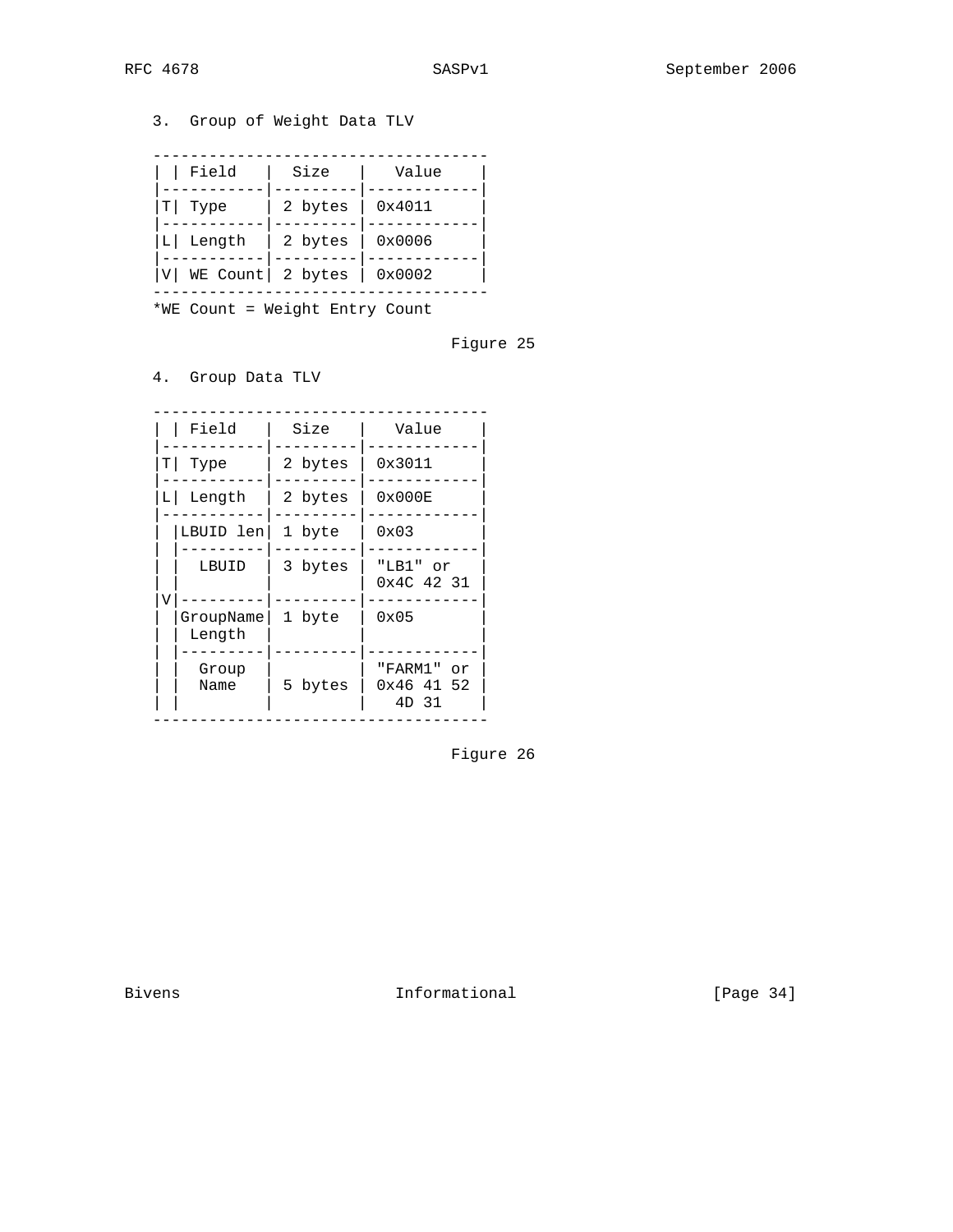5. Member Data TLV

| Field |               | Size     | Value                                                       |
|-------|---------------|----------|-------------------------------------------------------------|
| ΤI    | Type          | 2 bytes  | 0x3010                                                      |
| LΙ    | Length        | 2 bytes  | 0x0018                                                      |
|       | Protocol      | 1 byte   | 0x06                                                        |
|       | Port          | 2 bytes  | 0x0050                                                      |
| V     | ΙP<br>Address | 16 bytes | 0x0000<br>0000<br>0000<br>0000<br>0000<br>0000<br>0A0A 0A01 |
|       | Label Len     | 1 byte   | 0x00                                                        |
|       | Label         | 0 bytes  |                                                             |



# 6. Weight Entry Data TLV

| Field<br>ΤI<br>Type |        | Size    | Value           |
|---------------------|--------|---------|-----------------|
|                     |        | 2 bytes | 0x3012          |
| LΙ                  | Length | 2 bytes | $0 \times 0008$ |
|                     | State  | 1 byte  | $0 \times 00$   |
| V                   | Flaqs  | 1 byte  | 0x0D            |
|                     | Weight | 2 bytes | 0x0028          |

Figure 28

Bivens 1nformational [Page 35]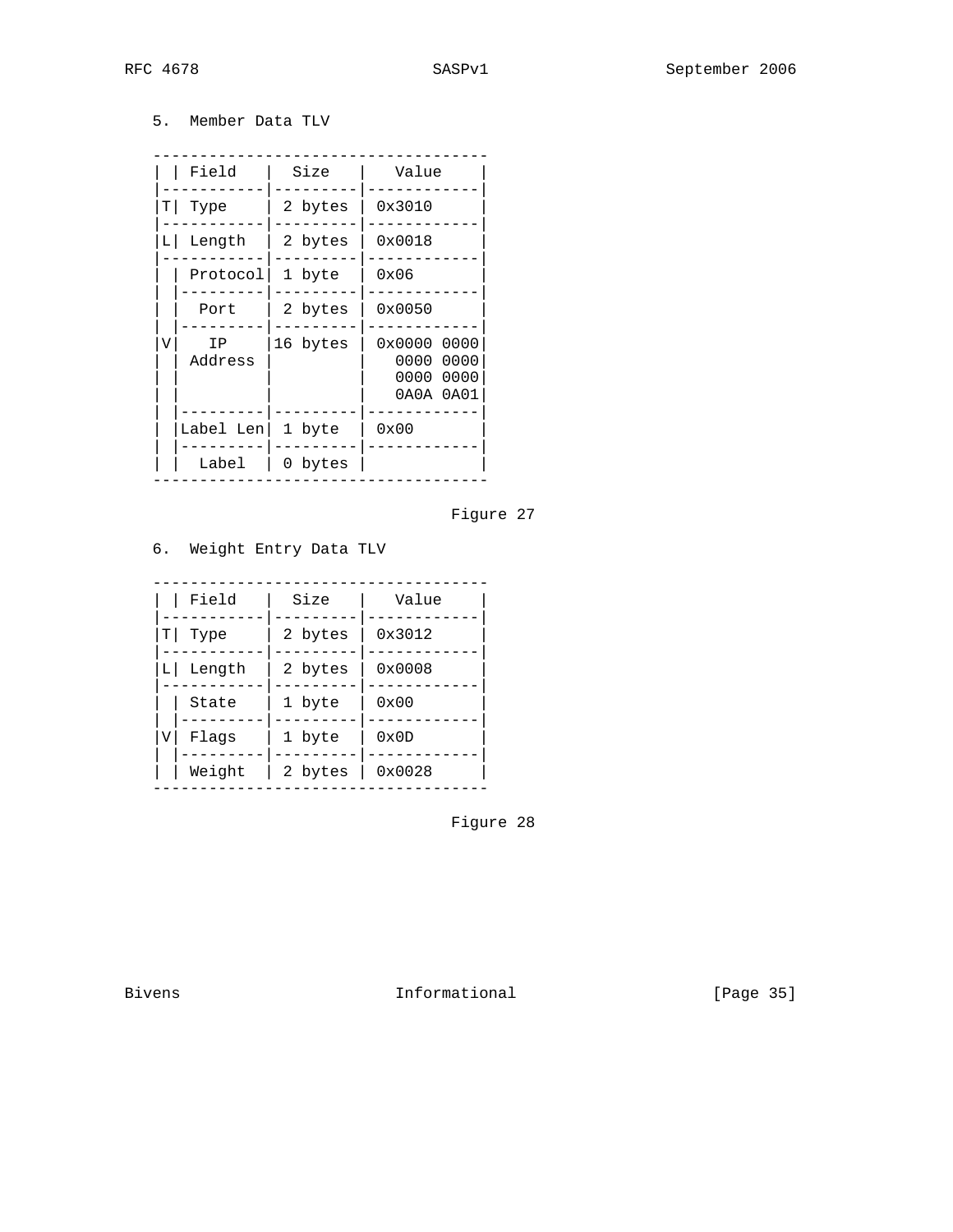7. Member Data TLV

| Field |               | Size     | Value                                                       |
|-------|---------------|----------|-------------------------------------------------------------|
| ΤI    | Type          | 2 bytes  | 0x3010                                                      |
| LΙ    | Length        | 2 bytes  | 0x0018                                                      |
|       | Protocol      | 1 byte   | 0x06                                                        |
|       | Port          | 2 bytes  | 0x0050                                                      |
| V     | ΙP<br>Address | 16 bytes | 0x0000<br>0000<br>0000<br>0000<br>0000<br>0000<br>0A0A 0A02 |
|       | Label Len     | 1 byte   | 0x00                                                        |
|       | Label         | 0 bytes  |                                                             |

# Figure 29

# 8. Weight Entry Data TLV

| Field<br>Τl<br>Type |        | Size    | Value           |
|---------------------|--------|---------|-----------------|
|                     |        | 2 bytes | 0x3012          |
| Length<br>L         |        | 2 bytes | $0 \times 0008$ |
|                     | State  | 1 byte  | $0 \times 00$   |
| V                   | Flaqs  | 1 byte  | 0x0D            |
|                     | Weight | 2 bytes | 0x0014          |

# Figure 30

A hex stream representing this same message is below:

20 10 00 0D 01 00 00 00 6A 32 00 00 00 10 35 00 09 00 00 40

00 01 40 11 00 06 00 02 30 11 00 0E 03 4C 42 31 05 46 41 52

Bivens 10 mm informational Theorem Informational [Page 36]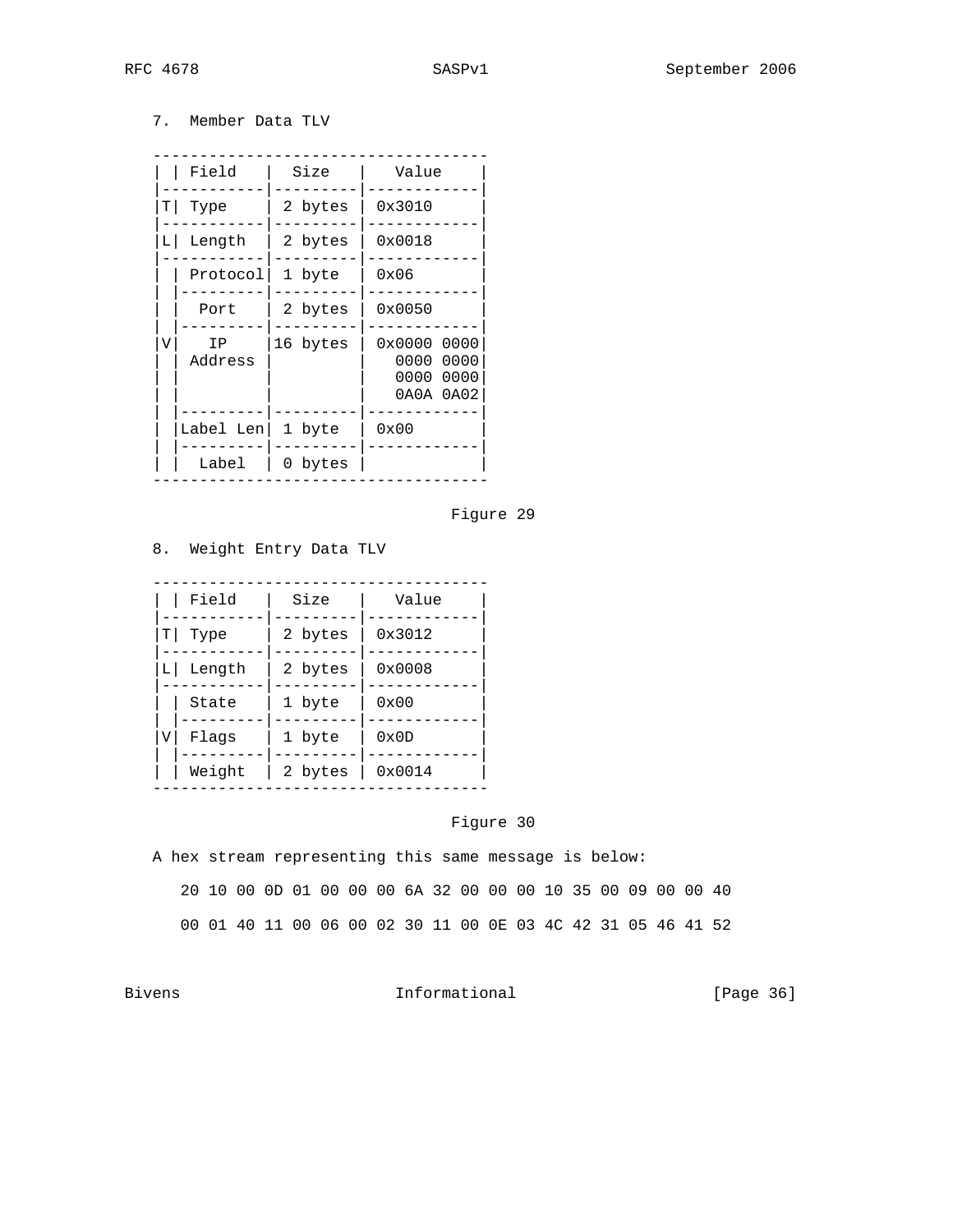4D 31 30 10 00 18 06 00 50 00 00 00 00 00 00 00 00 00 00 00 00 0A 0A 0A 01 00 30 12 00 08 00 0D 00 28 30 10 00 18 06 00 50 00 00 00 00 00 00 00 00 00 00 00 00 0A 0A 0A 02 00 30 12 00 08 00 0D 00 14

(106 bytes)

9. Protocol Flow

 This section describes the expected general flow of the SASP messages.

9.1. Normal Protocol Flow

 SASP first starts with a connection from an LB to the GWM. This is expected to be a long-running connection and will be used for many messages. After establishing the connection, the LB either registers a group of members or sets a Trust flag to allow the members to register themselves. The Trust flag is set using a Set LB State Request (both message flows are shown below).

Registration from load balancer

|                  | Registration Request |                           |  |
|------------------|----------------------|---------------------------|--|
| Load<br>Balancer | Registration Reply   | Group Workload<br>Manager |  |
|                  |                      |                           |  |

Set LB State from load balancer

|                  | Set LB State Request |                           |  |
|------------------|----------------------|---------------------------|--|
| Load<br>Balancer | Set LB State Reply   | Group Workload<br>Manager |  |
|                  |                      |                           |  |

Figure 31

Bivens 10 and 10 and 10 and 11 and 11 and 12 and 12 and 12 and 12 and 12 and 12 and 12 and 12 and 12 and 12 and 12 and 12 and 12 and 12 and 12 and 12 and 12 and 12 and 12 and 12 and 12 and 12 and 12 and 12 and 12 and 12 an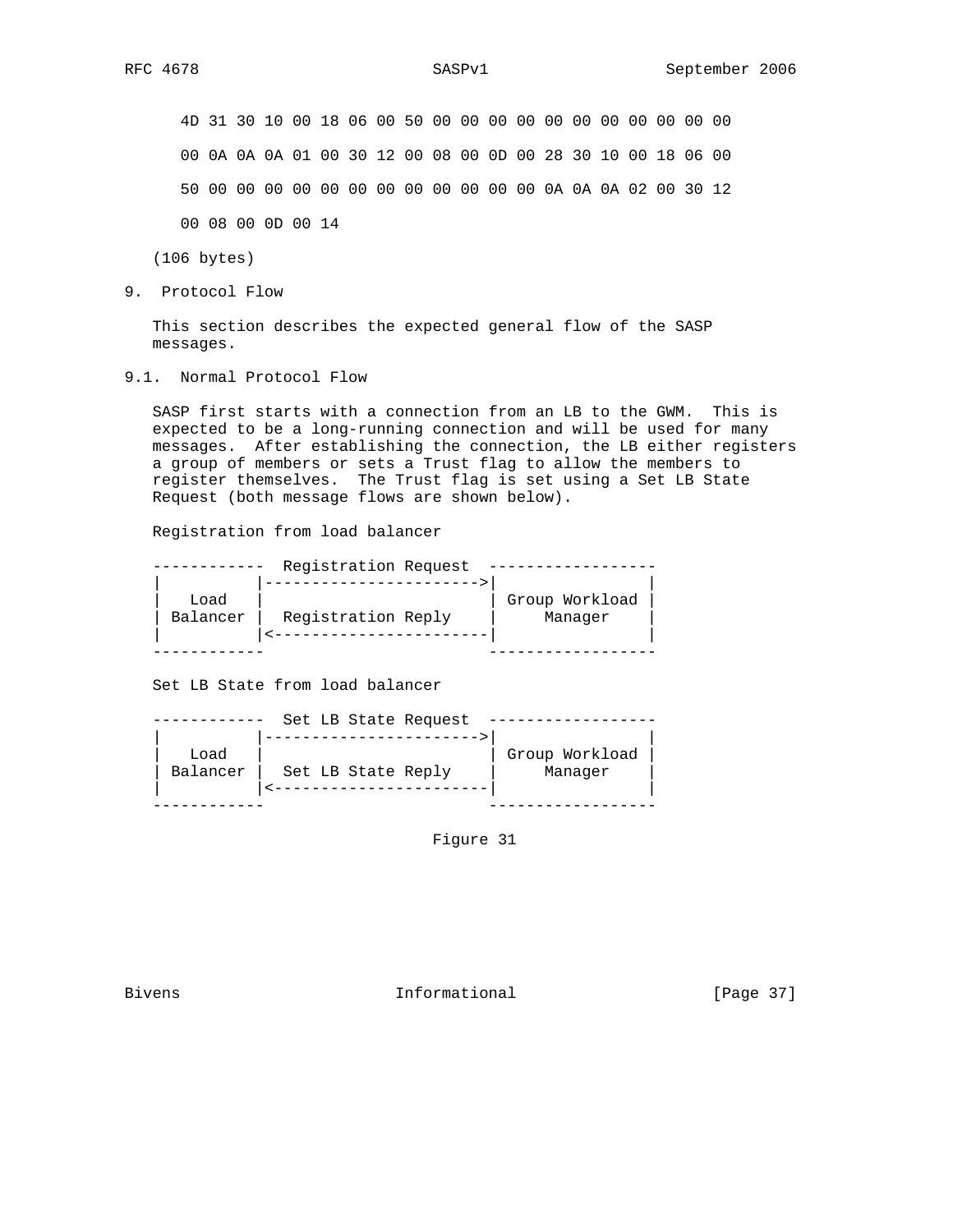The connection can start with other requests, but any other request would likely result in an error (unless this connection is a reconnection that has happened a short period of time after the original connection). For example, if the load balancer issues a deregistration request as its first message, it will receive an error because it has not registered any groups.

 The load balancer always drops all state information after a loss of connection and can recover it using a GetWeights message. The establishment of a new connection causes the GWM to assume that the old one is broken. In this case, the GWM will keep all state for the load balancer for a limited time after a detected break. After the limited time has expired, all state for the broken connection will be discarded by the GWM.

 Registration of group members may be done at any time. A load balancer can register anywhere from one group with one member to many groups of many members. The member may also register itself if the Trust flag has been set and it knows the appropriate load balancer information. Registrations will add to groups that already exist, but return errors if any of the registered members already exist.

 In the case of system load balancing, the representation of a member is only the member's IP address with a 0 used as the value for the port and protocol. In the case of application load balancing, the representation of a member is the member's IP address and the Application's port and protocol.

 Deregistration of group members may be done at any time. A load balancer can deregister anywhere from one group with one member to many groups of many members. The LB may also deregister entire groups or deregister all of its groups at once. The member may also deregister itself if the Trust flag has been set and it knows the appropriate load balancer information.

 Once members are registered, the GWM will start the monitoring and weight computation processes to determine weights to be sent back to the load balancer. At any time the load balancer may issue a GetWeights message and ask for the weights for members in a particular group. The LB may also set a flag telling the GWM to send the weights without waiting for the GetWeights message. If this flag is set, the GWM will send the weights at an interval it feels is appropriate (the interval could change depending on the algorithm used and variance of the weights generated).

 At any time the LB or a particular member may quiesce the member through the use of a SetMemberState message. In this case, the member's weight will always be zero, and the quiesce flag will be

Bivens 1nformational [Page 38]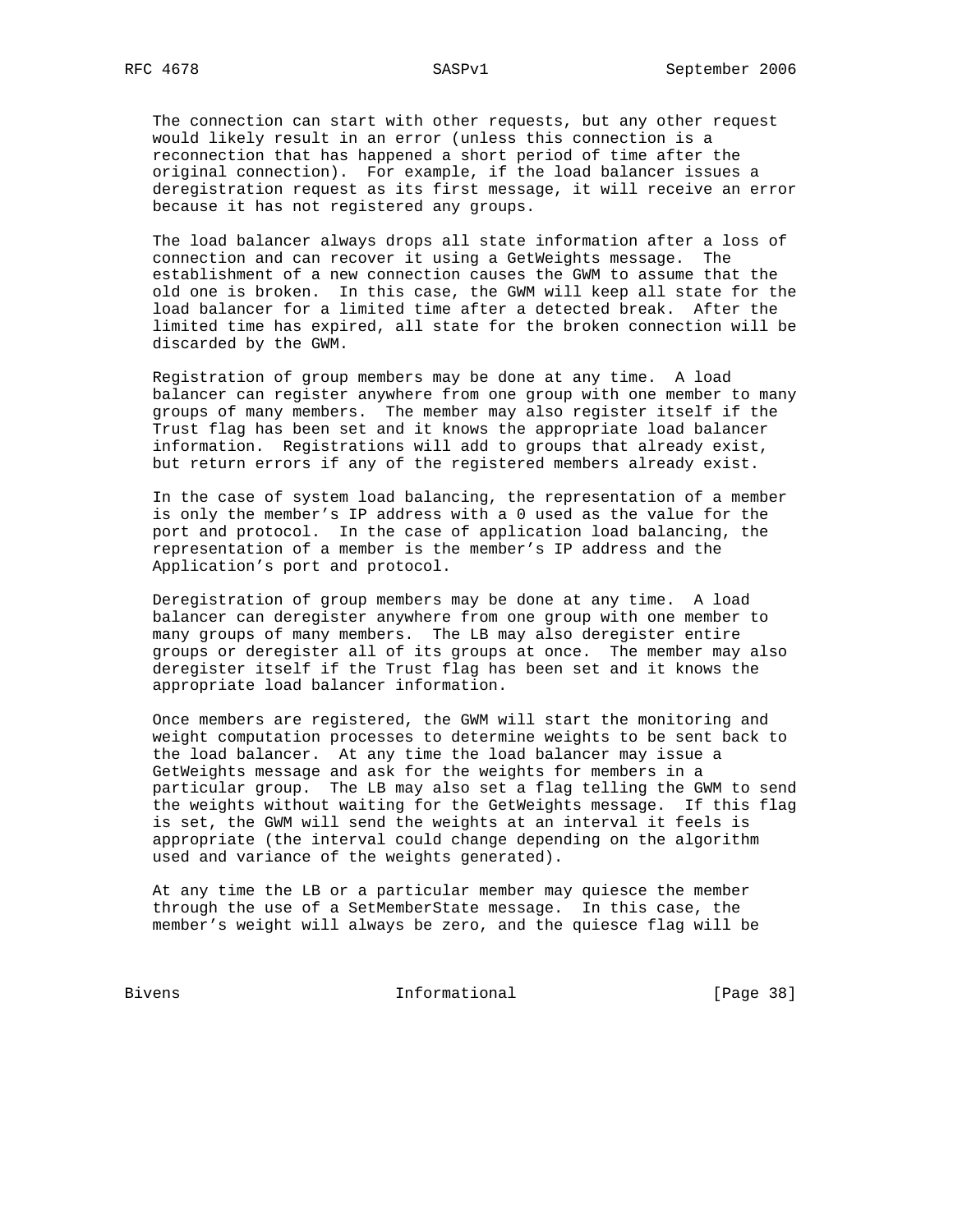turned on when sending its weight. Members may also use this message to send an opaque state value that will also be presented when sending weights.

 At any time, the load balancer may choose to send the GWM a SetLBState request to configure its interaction. The message allows the load balancer to set the Push, Trust, and NoChange\_NoSend flags. It also allows the load balancer to pass a health value to the GWM to be displayed.

9.2. Behavior in Error Cases

 While behaviors in many error conditions will be product specific, the following error cases should have the following expected behavior.

- Case: The protocol is violated in an unrecoverable manner by either end of the connection.
- Behavior: Either end of the connection may choose to disconnect to avoid future message synchronization problems. The state kept when disconnected is vendor specific.
- Case: LB or application attempts to connect to the GWM before the GWM is fully up and running.
- Behavior: The LB or application should wait at least 20 seconds to retry the connection.
- Case: Members attempt to register or deregister themselves before the LB develops the connection with the GWM.
- Behavior: In this case, the members would receive a reply with an error code signifying that there is no LB registered with that LB UID.
- Case: Member registers or deregisters for an LB who has not set the Trust flag.

Behavior: GWM will send Member a reply containing an error code.

Bivens 10 and 10 and 10 and 10 and 10 and 10 and 10 and 10 and 10 and 10 and 10 and 10 and 10 and 10 and 10 and 10 and 10 and 10 and 10 and 10 and 10 and 10 and 10 and 10 and 10 and 10 and 10 and 10 and 10 and 10 and 10 an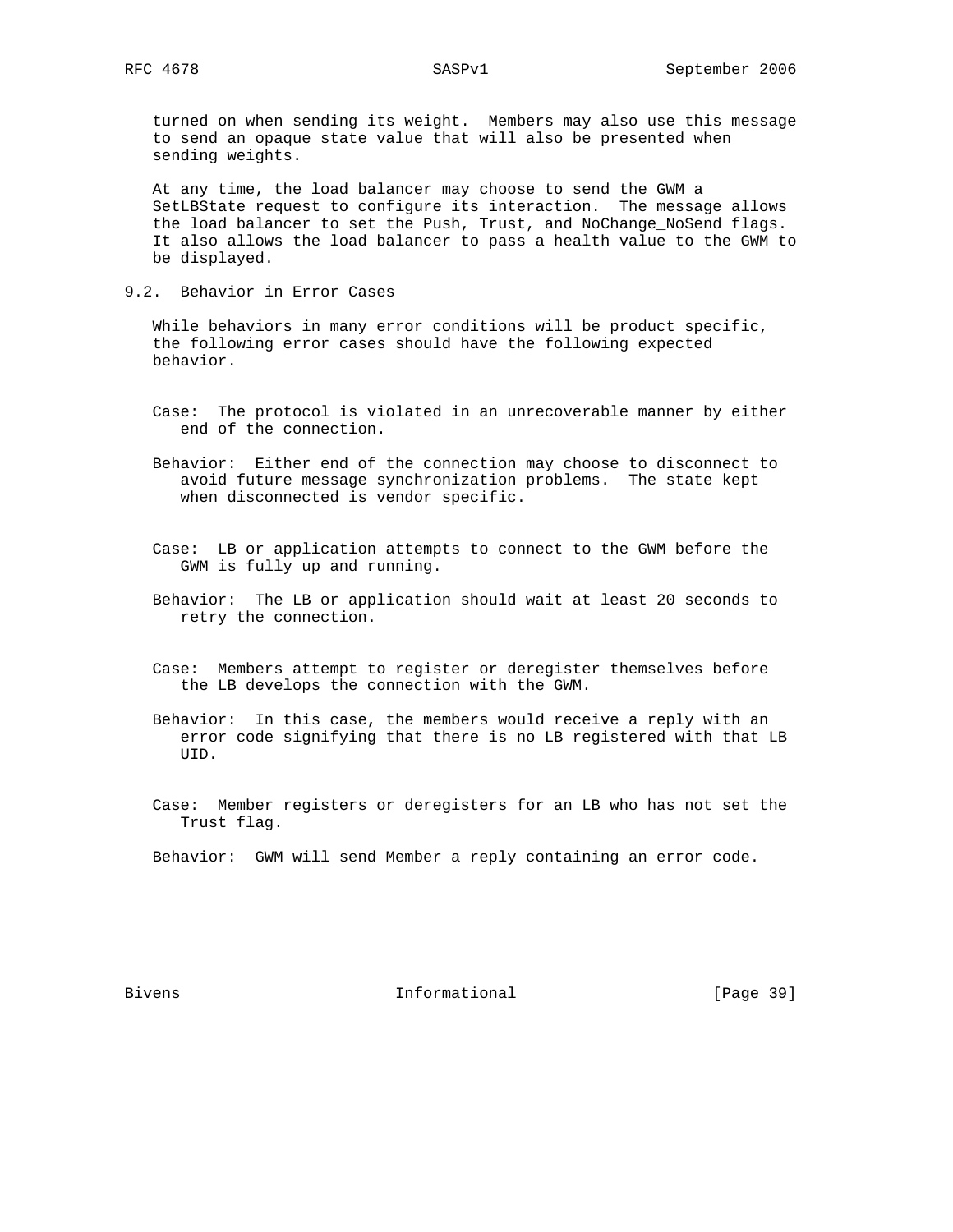Case: LB asks for weights for a group that doesn't exist. Behavior: GWM will send LB a reply containing an error code.

 Case: LB or Member attempts to register a member that is already registered in that group.

Behavior: GWM will send sender a reply containing an error code.

 Case: LB or Member attempts to deregister a member or group that doesn't exist.

Behavior: GWM will send sender a reply containing an error code.

 Case: LB or Member tries to set state for a non-registered server. Behavior: GWM will send sender a reply containing an error code.

 Case: LB tries to Get Weights for an unregistered group. Behavior: GWM will send LB a reply containing an error code.

Bivens 1nformational [Page 40]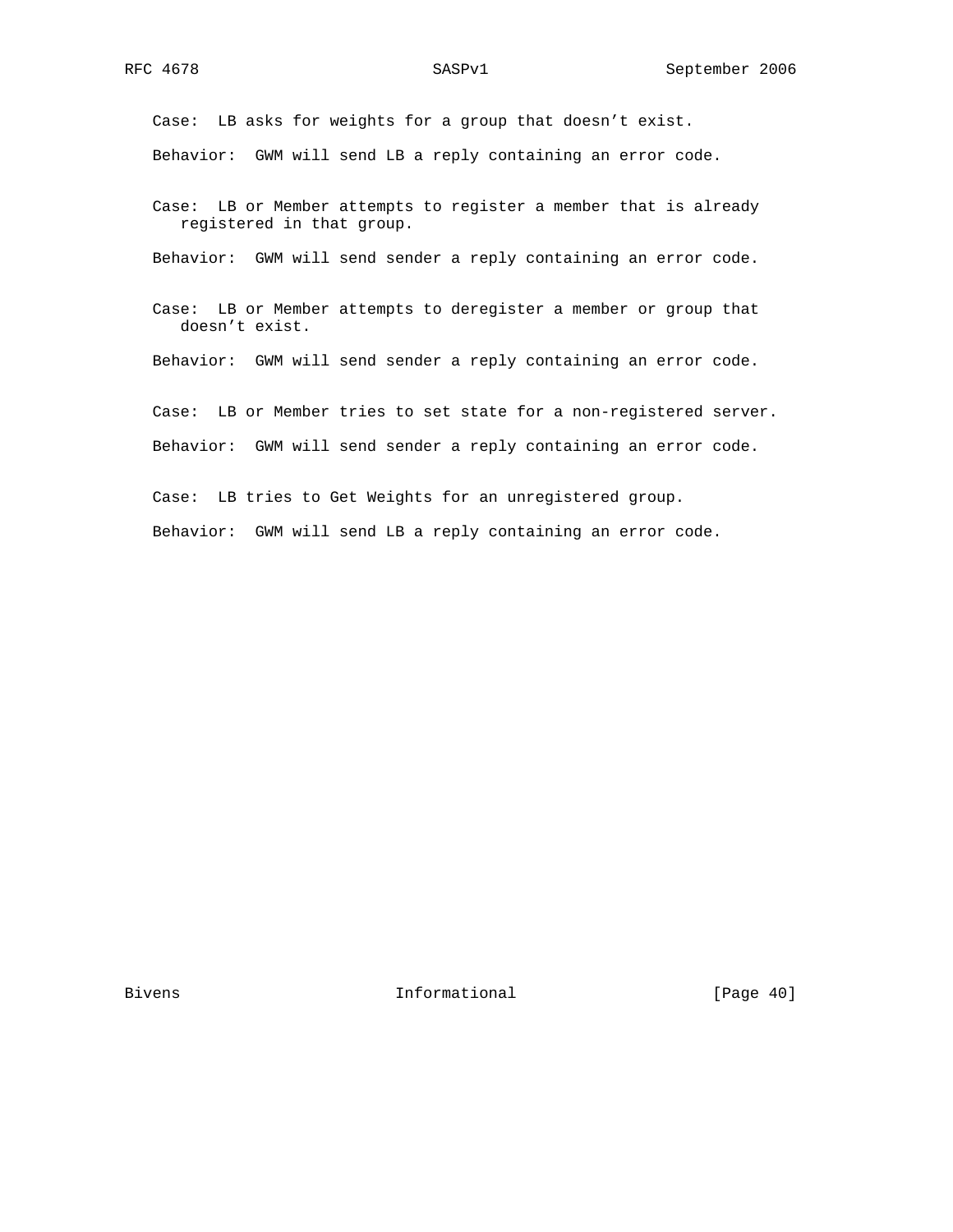Load Group Workload Balancer Manager | | 1) Registration Request |------------------------>| |<------------------------| | Registration Reply | | | 2) Set LB State Request |------------------------>| |<------------------------| Set LB State Reply | | 3) Get Weights Request |------------------------>| |<------------------------| Get Weights Reply 4) Set Member State Req. -------- | |<-------------------------|Member| ------------------------>| A | Set Member State Reply -------- | | 5) Set Member State Req. -------- | |<-------------------------|Member| | |------------------------->| C | Set Member State Reply -------- | | | 6) Get Weights Request | |------------------------>| |<------------------------| Get Weights Reply | | 7) Set Member State Req. -------- | |<-------------------------|Member| | |------------------------->| C | Set Member State Reply -------- | | 8) Get Weights Request |------------------------>| |<------------------------| Get Weights Reply | |

Figure 32

Bivens **Informational Informational** [Page 41]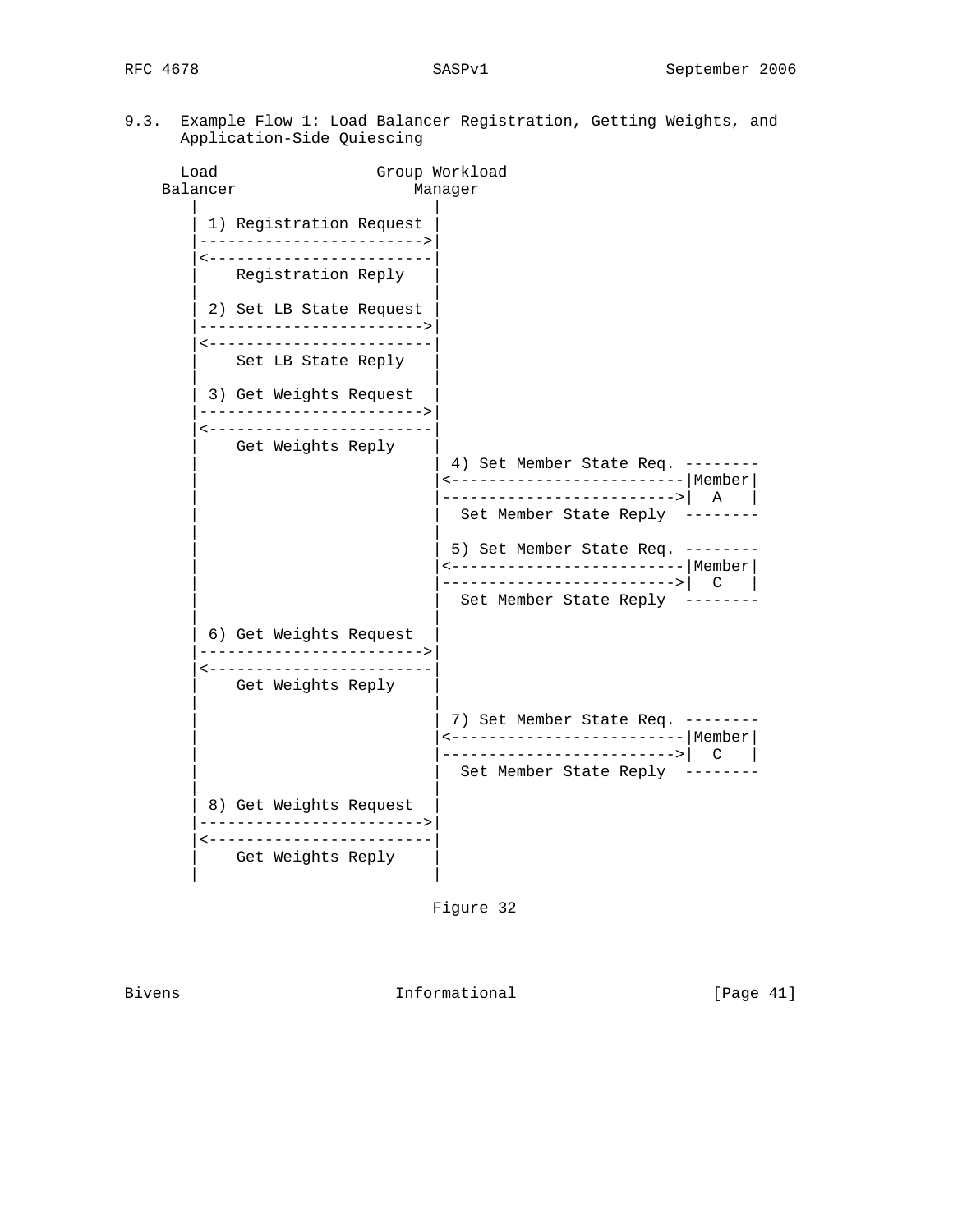1. The LB registers Members A, B, and C in a group named GRP1. The GWM replies with no error. 2. The LB turns its trust flag on by issuing a Set LB State message: LB Health: 0x00 Flags: 0000 0010 3. The LB sends a Get Weights message for GRP1 and gets the reply: Members Opaque State Flags Weight<br>-------- ----------- --------- ------ -------- ------------ --------- ------ Member A 0x00 0000 1101 20 Member B 0x00 0000 1101 40 Member C 0x00 0000 1101 5 4. Member A sends a Set Member State message with flags:

| Members  | Opaque State  | Flaqs |           |
|----------|---------------|-------|-----------|
|          |               |       |           |
| Member A | $0 \times 32$ |       | 0000 0000 |

 5. Member C sends a Set Member State message to quiesce itself with the following flags:

| Members  | Opaque State   | Flaqs     |
|----------|----------------|-----------|
|          |                |           |
| Member C | $0 \times 0 A$ | 0000 0001 |

 6. The LB sends the Get Weights message for GRP1 and receives the following:

| Members<br>Flaqs<br>Opaque State              | Weight |
|-----------------------------------------------|--------|
|                                               |        |
| 0000 1101<br>Member A<br>$0 \times 32$        | 20     |
| Member B<br>$0 \times 00$<br>0000 1101        | 40     |
| Member C<br>$0 \times 0 \lambda$<br>0000 1111 | Б.     |

 7. Member C sends a Set Member State message to resume (un-quiesce itself) with the following flags:

| Members  | Opaque State   | Flaqs     |
|----------|----------------|-----------|
|          |                |           |
| Member C | $0 \times 0$ A | 0000 0000 |

Bivens **Informational Informational** [Page 42]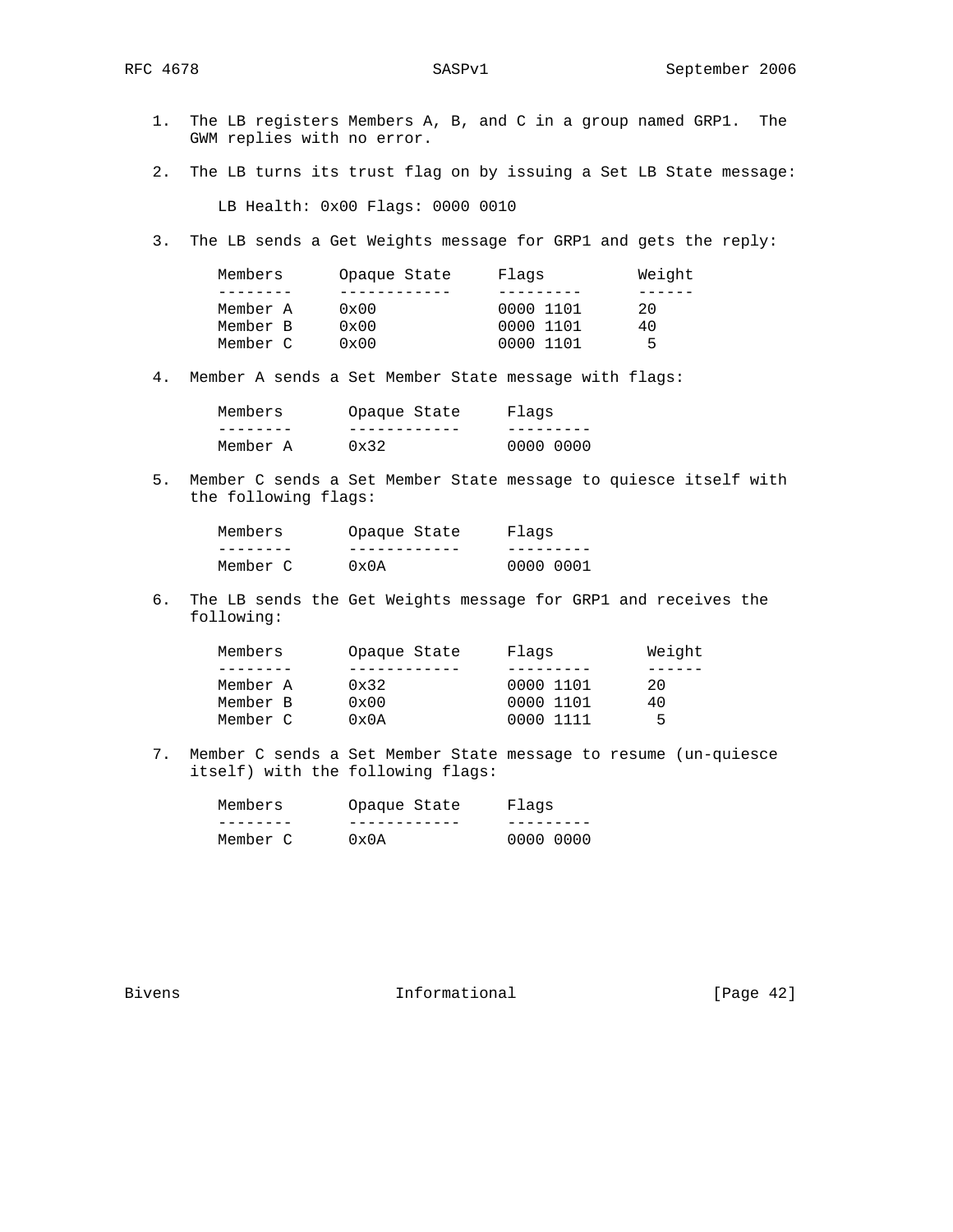8. The LB sends a Get Weights message for GRP1 and gets the reply:

| Members  | Opaque State  | Flaqs     | Weight |
|----------|---------------|-----------|--------|
|          |               |           |        |
| Member A | $0 \times 32$ | 0000 1101 | 20     |
| Member B | $0 \times 00$ | 0000 1101 | 40     |
| Member C | 0x0A          | 0000 1101 | ᄃ      |

9.4. Example Flow 2: Set Load Balancer State, Application Registration, and Load Balancer Group DeRegistration

```
 Load Group Workload
 Balancer Manager
| |
     1) Set LB State Request
      |------------------------>|
      |<------------------------|
       Set LB State Reply
| |
                        2) Registration Request --------
                         | |<-------------------------|Member|
                        -------------------------->| A |
                          Registration Reply --------
| |
                        3) Registration Request --------
                         | |<-------------------------|Member|
                        ------------------------->| B |
                           Registration Reply --------
| |
     4) Send Weights Mesg
     |<------------------------|
| |
                        5) Registration Request --------
                         | |<-------------------------|Member|
                        ------------------------->| C |
                          Registration Reply --------
| |
     6) Send Weights Mesg
      |<------------------------|
| |
      |7) Deregistration Request|
      |------------------------>|
     |<------------------------|
      Deregistration Reply
| |
```
Figure 39

Bivens 10 and 10 and 10 and 10 and 10 and 10 and 10 and 10 and 10 and 10 and 10 and 10 and 10 and 10 and 10 and 10 and 10 and 10 and 10 and 10 and 10 and 10 and 10 and 10 and 10 and 10 and 10 and 10 and 10 and 10 and 10 an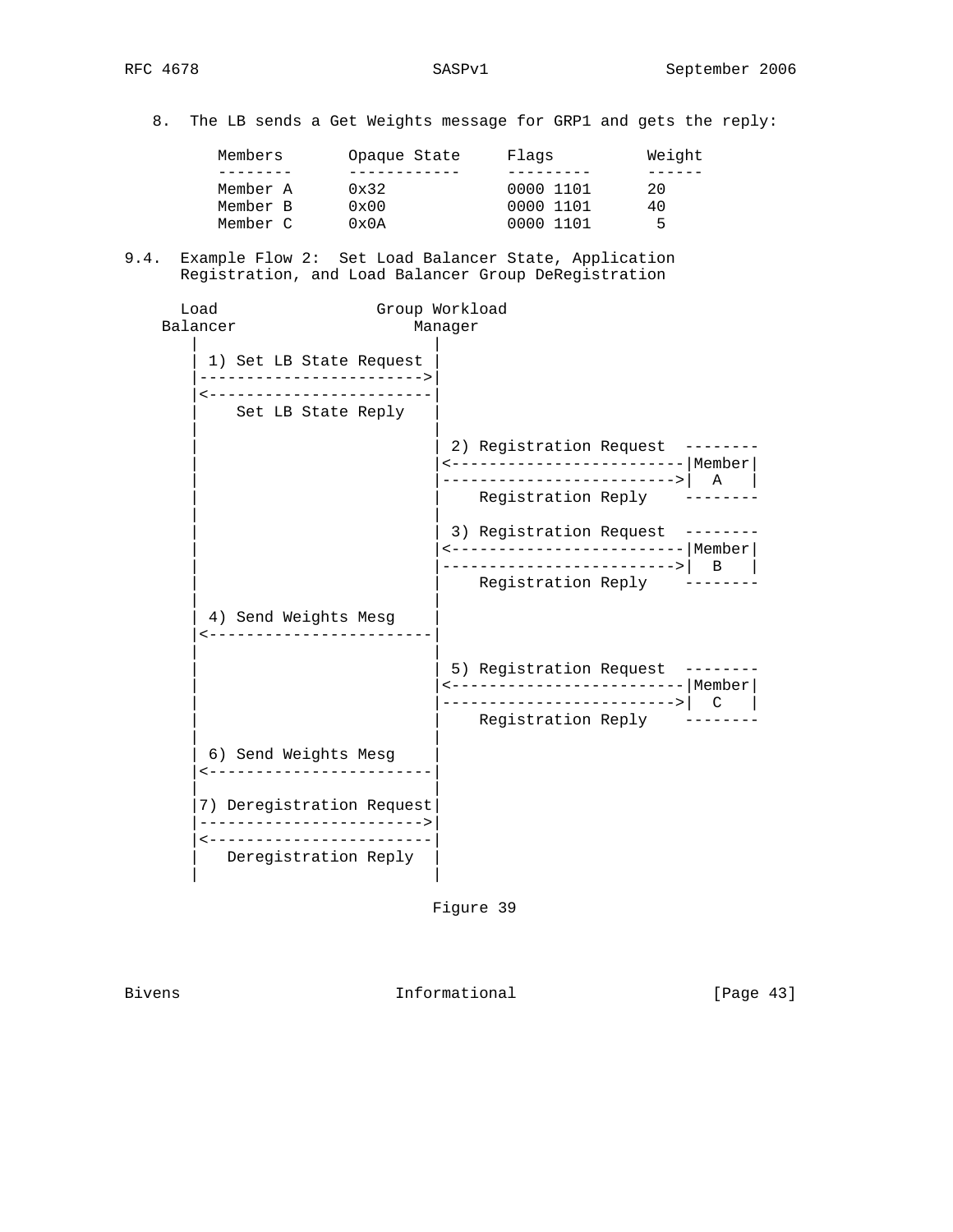1. The LB sets its state with the Set LB State message and the following parameters.

Health: 0x7F Flags: 0000 0011

- 2. Member A registers itself for work in GRP1 using the Register message.
- 3. Member B registers itself for work in GRP1 using the Register message.
- 4. The GWM issues a Send Weights message to the LB.

| Members  | Opaque State  | Flags     | Weight |
|----------|---------------|-----------|--------|
|          |               |           |        |
| Member A | $0 \times 00$ | 0000 1001 | 20     |
| Member B | $0 \times 00$ | 0000 1001 | 40     |

- 5. Member C registers itself for work in GRP1 using the Register message.
- 6. The GWM issues a Send Weights message to the LB.

| Members  | Opaque State  | Flags     | Weight |  |
|----------|---------------|-----------|--------|--|
|          |               |           |        |  |
| Member A | $0 \times 00$ | 0000 1001 | 20     |  |
| Member B | $0 \times 00$ | 0000 1001 | 40     |  |
| Member C | $0 \times 00$ | 0000 1001 | 5      |  |

- 7. LB deregisters GRP1 by using the DeRegister message with the Member Data Count = 0
- 9.5. Avoiding Single Points of Failure
	- o To avoid having a single point of failure at the load balancer, an administrator may choose to have multiple load balancers in his or her environment. SASP provides for the GWM to keep track of multiple load balancers through the use of load balancer unique identifiers (LB UIDs).
	- o To avoid having a single point of failure at the GWM or enhance the load balancing strategy by utilizing the strengths of several different GWMs, an administrator may choose to have multiple GWMs in his or her environment. In this case, the load balancer would

Bivens **Informational Informational** [Page 44]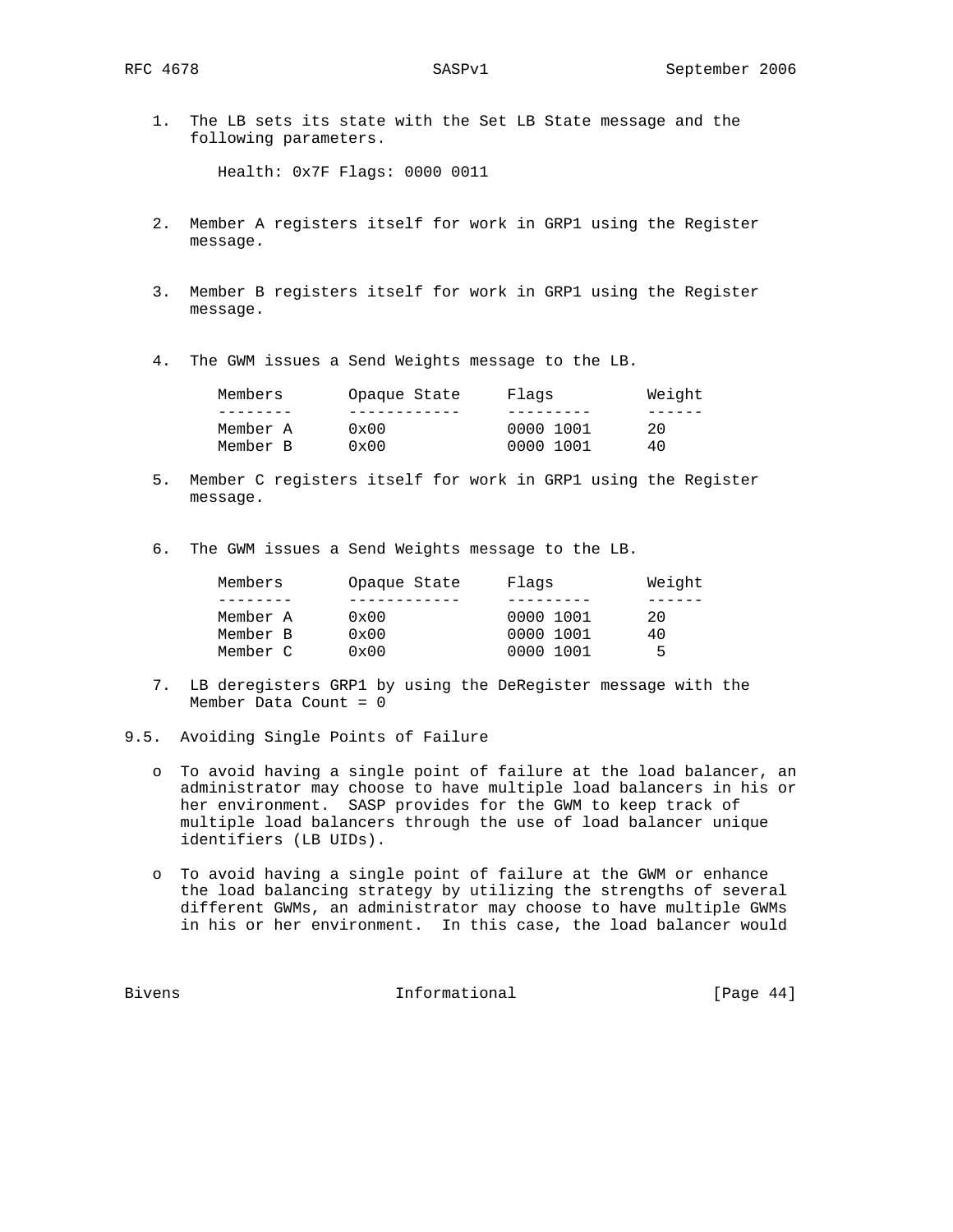connect to multiple GWMs and register the same groups with corresponding members. The load balancer may choose to coordinate the recommendations of each GWM by any method it chooses (e.g., statistical combination such as averaging). The coordination of weights from multiple GWMs is product specific and not addressed in this protocol.

10. Security Considerations

 SASP is a binary stream expected to be transported over a TCP connection. To secure this protocol, it is expected that implementers of the protocol use a secure mode of transport such as SSL/TLS. Discussions around security concerns have been listed below:

- Security Issue: In insecure environments, if the LB UID becomes known by another system, the other system could initiate a connection and send messages to the GWM causing the GWM to replace the previous (possibly valid) connection for the new (potentially bad) connection.
- Solution: This may not be a concern if the load balancer and GWM are in protected parts of the network. If the administrator is concerned about this vulnerability, she should use SSL or TLS to provide authentication for the connection. When using SSL or TLS to secure the connection, the administrator SHOULD use both server and client authentication through client and server certificates. The GWM will trust any certificate that is signed by an authority it's been configured to trust.
- Security Issue: In insecure environments, if the load balancer turns the Trust Flag on, any member or other system can send a Registration Message and be included in the serverfarm to receive work. A person with bad intentions and the correct information could exploit this feature and register his own application to receive work. His counterfeit application could capture valuable data from unsuspecting clients as their transactions are sent to his system.
- Solution: This may not be a concern if the GWM and its members are in protected parts of the network. If the administrator is concerned about this vulnerability, she should use SSL or TLS to provide authentication for the member connections. When using SSL or TLS to authenticate the connection, the administrator would need to explicitly install valid certificates on each component

Bivens 1nformational [Page 45]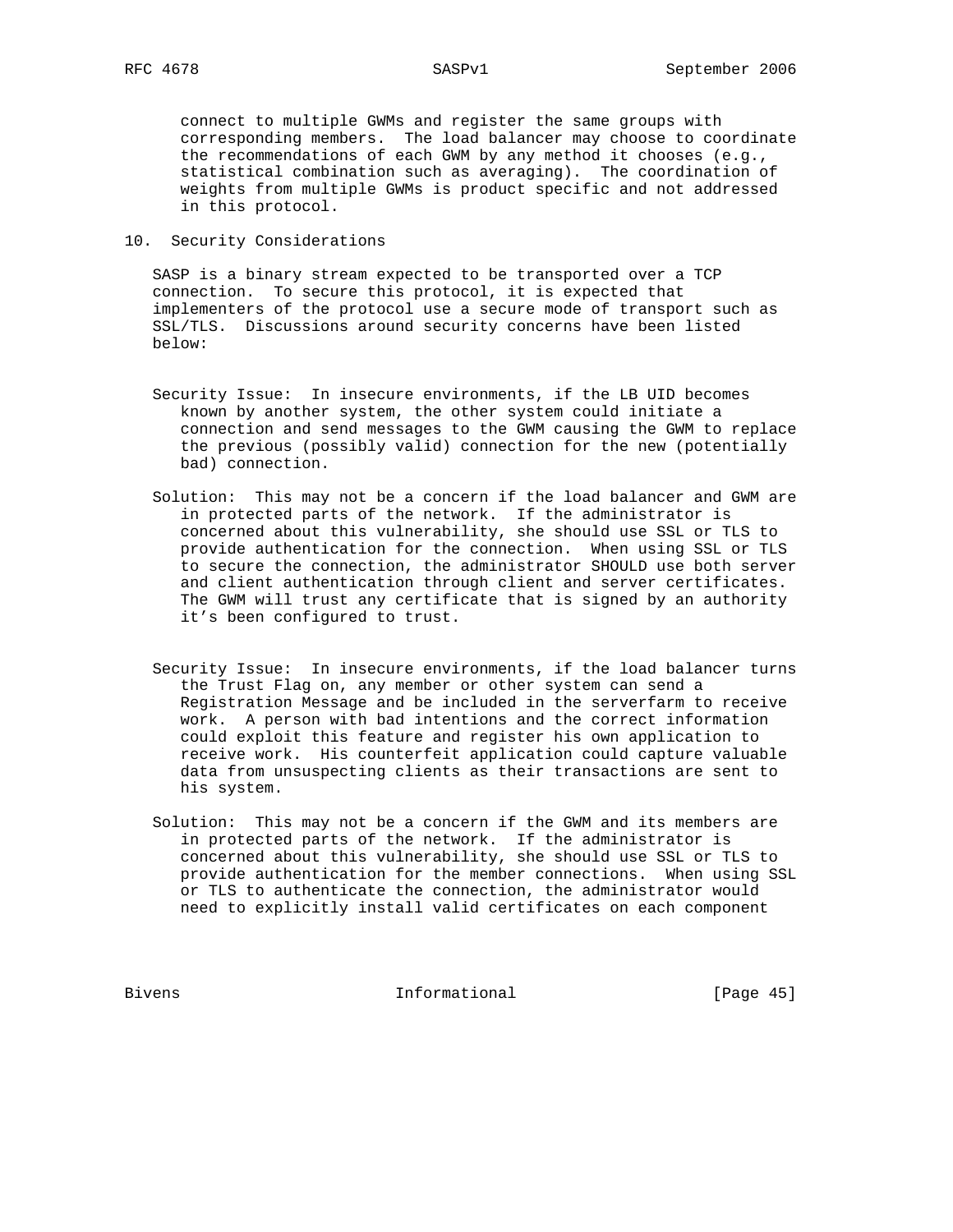while at the same time establishing the trusted certificates of each component. This would make certain that only those trusted components would be permitted to connect to the GWM.

- 11. Normative References
	- [RFC1700] Reynolds, J. and J. Postel, "Assigned Numbers", STD 2, RFC 1700, October 1994.
	- [RFC2119] Bradner, S., "Key words for use in RFCs to Indicate Requirement Levels", BCP 14, RFC 2119, March 1997.
	- [RFC4291] Hinden, R. and S. Deering, "IP Version 6 Addressing Architecture", RFC 4291, February 2006.

Bivens 1nformational [Page 46]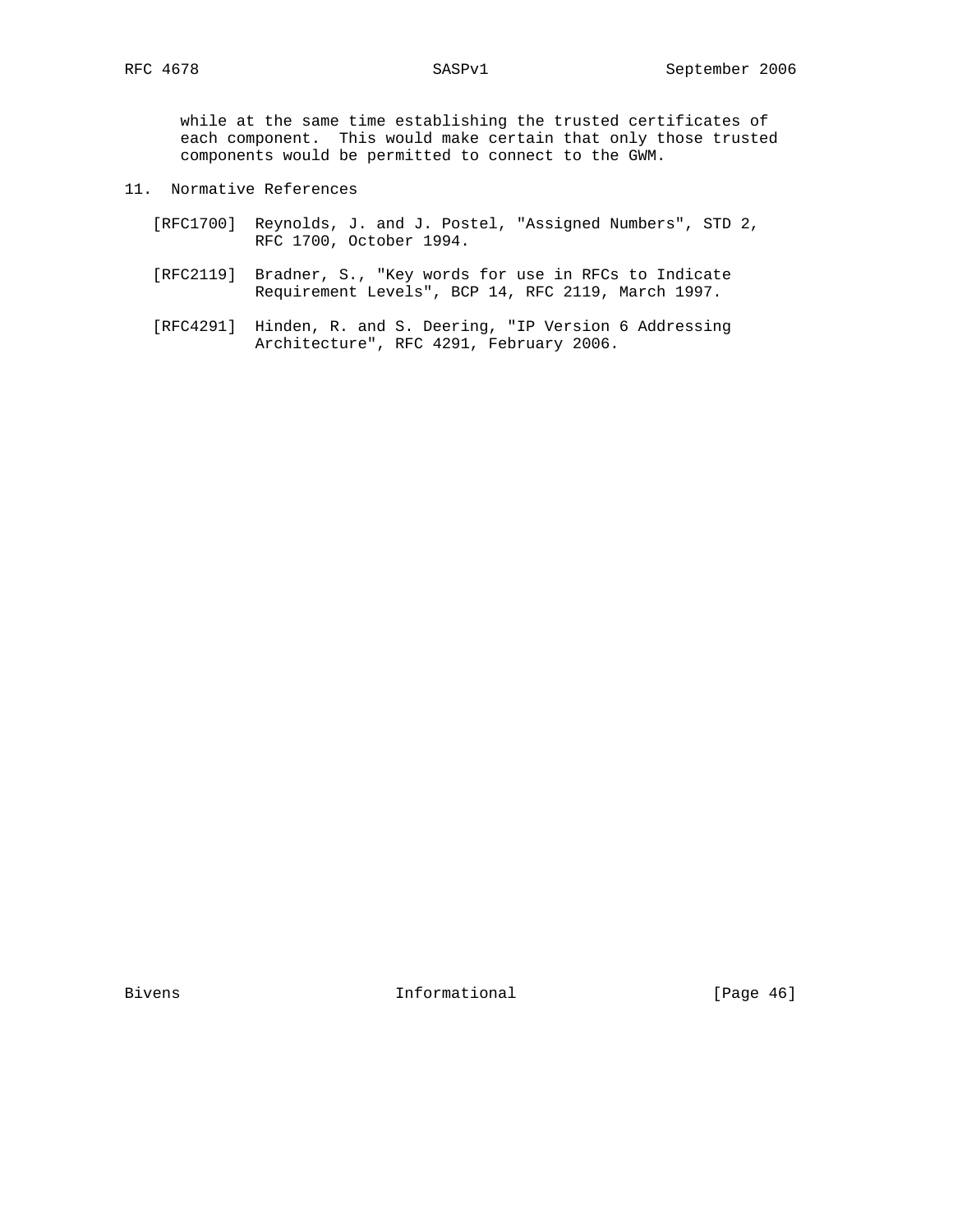Appendix A. Acknowledgements

 The author gratefully acknowledges contributions by Mark Albert, David McCowan, John Fenton, Derek Huckaby, Dyan Collins, and Stefano Testa. Mark Albert, David McCowan, John Fenton, Derek Huckaby, Dyan Collins, and Stefano Testa were supported for this work by Cisco Systems Inc.

 The author would also like to thank John Arwe, Dave Bostjancic, Brian Carpenter, Donna Dillenberger, Gus Kassimis, and Thomas Narten for their efforts in the creation and refining of this work.

Author's Address

 Alan Bivens IBM T.J. Watson Research Center 19 Skyline Drive Hawthorne, NY 10532 US

EMail: jbivens@us.ibm.com

Bivens 1nformational [Page 47]